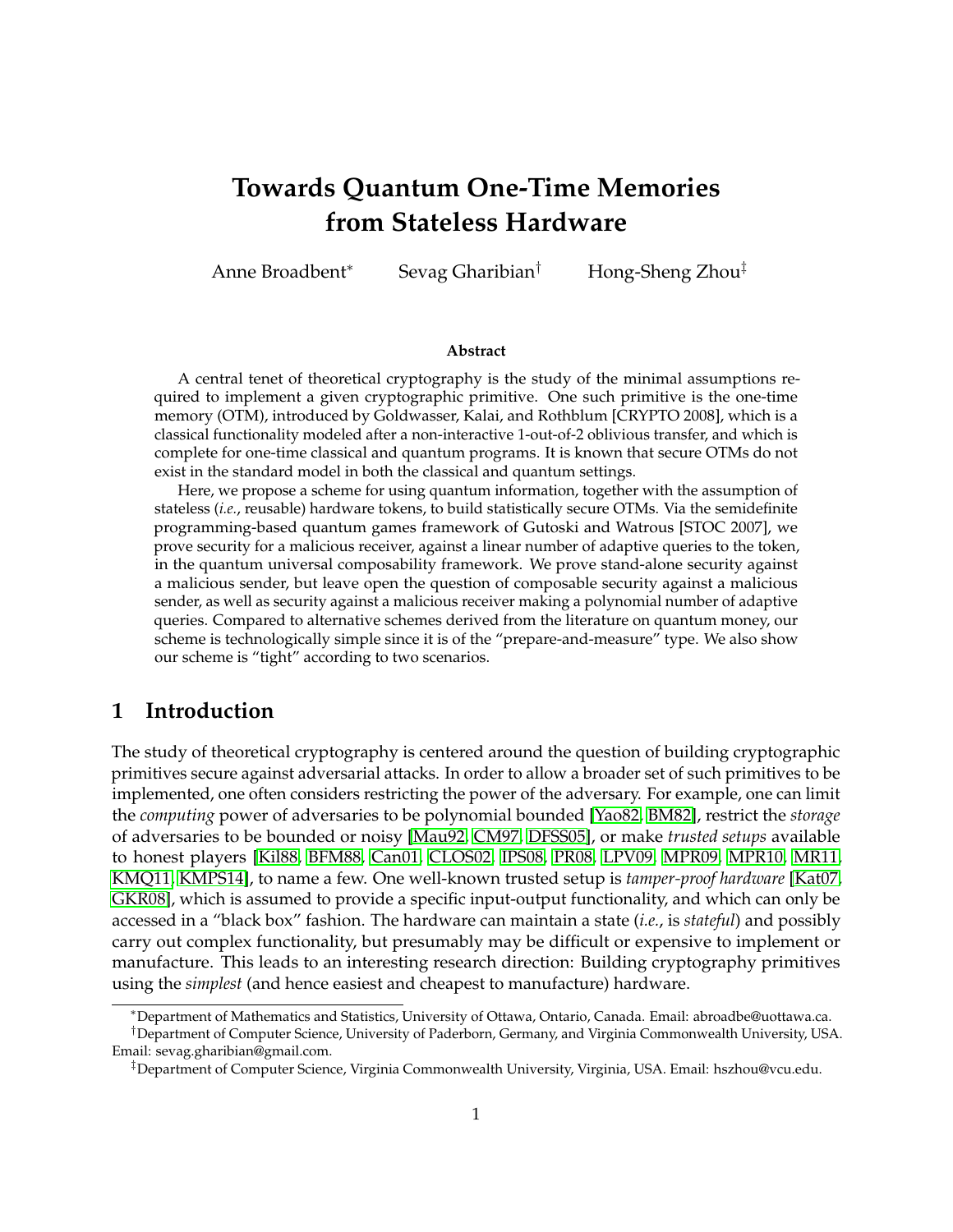In this respect, two distinct simplified notions of hardware have captured considerable interest. The first is the notion of a *one-time memory (OTM)* [\[GKR08\]](#page-31-4), which is arguably the simplest possible notion of *stateful* hardware. An OTM, modeled after a non-interactive 1-out-of-2 oblivious transfer, behaves as follows: first, a player (called the *sender*) embeds two values  $s_0$  and  $s_1$  into the OTM, and then gives the OTM to another player (called the *receiver*). The receiver can now read his choice of precisely one of *s*<sup>0</sup> or *s*1; after this "use" of the OTM, however, the unread bit is lost forever. Interestingly, OTMs are complete for implementing *one-time* use programs (OTPs): given access to OTMs, one can implement statistically secure OTPs for any efficiently computable program in the universal composability (UC) framework  $[GIS<sup>+</sup>10]$  $[GIS<sup>+</sup>10]$ . (OTPs, in turn, have applications in software protection and one-time proofs [\[GKR08\]](#page-31-4).) In the quantum UC model, OTMs enable *quantum* one-time programs [\[BGS13\]](#page-29-3). (This situation is analogous to the case of *oblivious transfer* being complete for two-party secure function evaluation [\[Kil88,](#page-31-0) [IPS08\]](#page-31-1).) Unfortunately, OTMs are inherently *stateful*, and thus represent a very strong cryptographic assumption — any physical implementation of such a device must somehow maintain internal knowledge between activations, *i.e.*, it must completely "self-destruct" after a single use.

This brings us to a second important simplified notion of hardware known as a *stateless* token [\[CGS08\]](#page-30-3), which keeps no record of previous interactions. On the positive side, such hardware is presumably easier to implement. On the negative side, an adversary can run an experiment with stateless hardware as many times as desired, and each time the hardware is essentially "reset". (Despite this, stateless hardware has been useful in achieving *computationally secure* multi-party computation [\[CGS08,](#page-30-3) [GIS](#page-31-5)+10, [CKS](#page-30-4)+14], and *statistically secure* commitments [\[DS13\]](#page-30-5).) It thus seems impossible for stateless tokens to be helpful in implementing any sort of "self-destruct" mechanism. Indeed, classically stateful tokens are trivially more powerful than stateless ones, as observed in, *e.g.*, [\[GIS](#page-31-5)+10]. This raises the question:

### *Can* quantum *information, together with a classical stateless token, be used to simulate "self destruction" of a hardware token?*

In particular, a natural question along these lines is whether quantum information can help implement an OTM. Unfortunately, it is known that quantum information *alone* cannot implement an OTM (or, more generally, any one-time program) [\[BGS13\]](#page-29-3); see also Section [4](#page-13-0) below. We thus ask the question: What are the minimal cryptographic assumptions required in a quantum world to implement an OTM?

**Contributions and summary of techniques.** Our main contribution is to propose a prepare-andmeasure quantum protocol that constructs OTMs from stateless hardware tokens. We provide a proof which establishes information theoretic security against an adversary making a linear (in *n*, the security parameter) number of adaptive queries to the token. Even in this setting of linear queries, this result is in sharp contrast to the classical case, in which such a construction is trivially impossible. We also show stand-alone security against a malicious sender.

HISTORICAL NOTE. A preliminary version of this work [\[BGZ15\]](#page-29-4) claimed security against a *polynomial* number of token queries. This was claimed via a reduction from the interactive to the non-interactive setting. We thank an anonymous referee for catching a subtle, but important bug in that proof attempt. For clarity, our current proof against a linear number of queries uses a different approach. Since our original paper was posted, recent related work [\[CGLZ18\]](#page-30-6) has shown a quantum transformation from stateful to stateless tokens, directly using constructions and proofs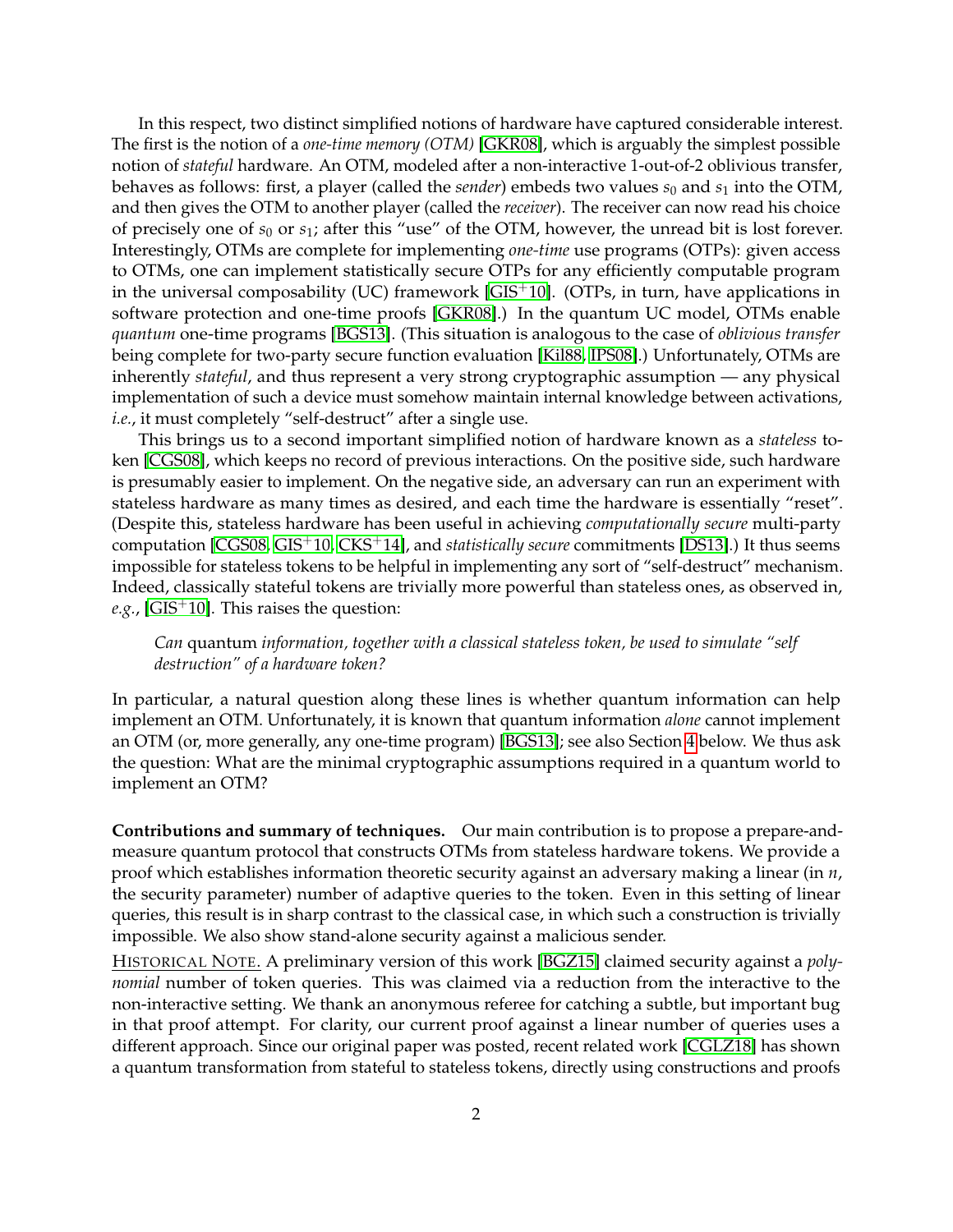from the literature on quantum money [\[BDS18\]](#page-29-5). As far as we are aware, this family of schemes requires highly entangled states that do not satisfy the requirements of a prepare-and-measure scheme. This recent work also raises a concern about our security model involving an honest sender; this concern is addressed in Section [3.2](#page-7-0) where we show stand-alone security against a malicious sender.

CONSTRUCTION. Our construction is inspired by Wiesner's idea for *conjugate coding* [\[Wie83\]](#page-33-1): the quantum portion of the protocols consists in *n* quantum states chosen uniformly at random from  $\{|0\rangle, |1\rangle, |+\rangle, |-\rangle\}$  (note this encoding is independent of the classical bits of the OTM functionality). We then couple this *n*-qubit quantum state, |*ψ*i (sometimes called the *quantum key*) with a *classical* stateless hardware token, which takes as inputs a choice bit *b*, together with an *n*-bit string *y*. If  $b = 0$ , the hardware token verifies that the bits of *y* that correspond to *rectilinear* ( $\ket{0}$  or  $\ket{1}$ *, i.e.*, *Z* basis) encoded qubits of  $|\psi\rangle$  are consistent with the measurement of  $|\psi\rangle$  in the computational basis, in which case the bit  $s_0$  is returned. If  $b = 1$ , the hardware token verifies that the bits of *y* that correspond to *diagonal* ( $|+\rangle$  or  $|-\rangle$ , *i.e.*, *X* basis) encoded qubits of  $|\psi\rangle$  are consistent with the measurement of  $|\psi\rangle$  in the diagonal basis, in which case the bit  $s_1$  is returned.

ASSUMPTION. Crucially, the hardware token is specified to accept *classical* input only[1](#page-2-0) (*i.e.*, it cannot be queried in superposition). Although this may seem a strong assumption, in Section [4.1](#page-13-1) we show that any token which can be queried in superposition in a reversible way, cannot be used to construct a secure OTM (with respect to our setting in which the adversary is allowed to apply arbitrary quantum operations). Similar classical-input hardware has previously been considered in, e.g., [\[Unr13,](#page-33-2) [BGS13\]](#page-29-3).

SECURITY AND INTUITION. Stand-alone security against a malicious sender is relatively straightforward to establish, since the protocol consists in a single message from the sender to the receiver, and since stand-alone security only requires simulation of the *local* view of the adversary.

The intuition underlying security against a malicious receiver is clear: in order for a receiver to extract a bit  $s<sub>b</sub>$  as encoded in the OTM, she must perform a complete measurement of the qubits of  $|\psi\rangle$  in order to obtain a classical key for  $s_b$  (since, otherwise, she would likely fail the test as imposed by the hardware token). But such a measurement would invalidate the receiver's chance of extracting the bit *s*1−*<sup>b</sup>* ! This is exactly the "self-destruct"-like property we require in order to implement an OTM. This intuitive notion of security was already present in Wiesner's proposal for quantum money $^2$  $^2$  [\[Wie83\]](#page-33-1), and is often given a physical explanation in terms of the no-cloning theorem [\[WZ82\]](#page-33-3), or the Heisenberg uncertainty relation [\[Hei27\]](#page-31-6).

Formally, we work in the statistical (*i.e.*, information-theoretic) setting of the quantum *Universal Composability* (UC) framework [\[Unr10\]](#page-33-4), which allows us to make strong security statements that address the *composability* of our protocol within others. As a proof technique, we describe a simulator, such that for any "quantum environment" wishing to interact with the OTM, the environment statistically cannot tell whether it is interacting with the *ideal* OTM functionality or the *real* OTM instance provided by our scheme. The security of this simulator requires a statement of the following form: Given access to a (randomly chosen) "quantum key"  $|\psi_k\rangle$  and corresponding stateless token *V<sup>k</sup>* , it is highly unlikely for an adversary to successfully extract keys for *both* the secret bits  $s_0$  and  $s_1$  held by  $V_k$ . We are able to show this statement for any adversary which makes a linear number of queries, by which we mean an adversary making *m* queries succeeds with probability at

<span id="page-2-1"></span><span id="page-2-0"></span><sup>&</sup>lt;sup>1</sup>This can be simulated on quantum inputs by having the token immediately measure its input in the standard basis.

 $^2$ Intuitively, quantum money aims to construct a physical currency which is impossible to counterfeit by the laws of quantum mechanics.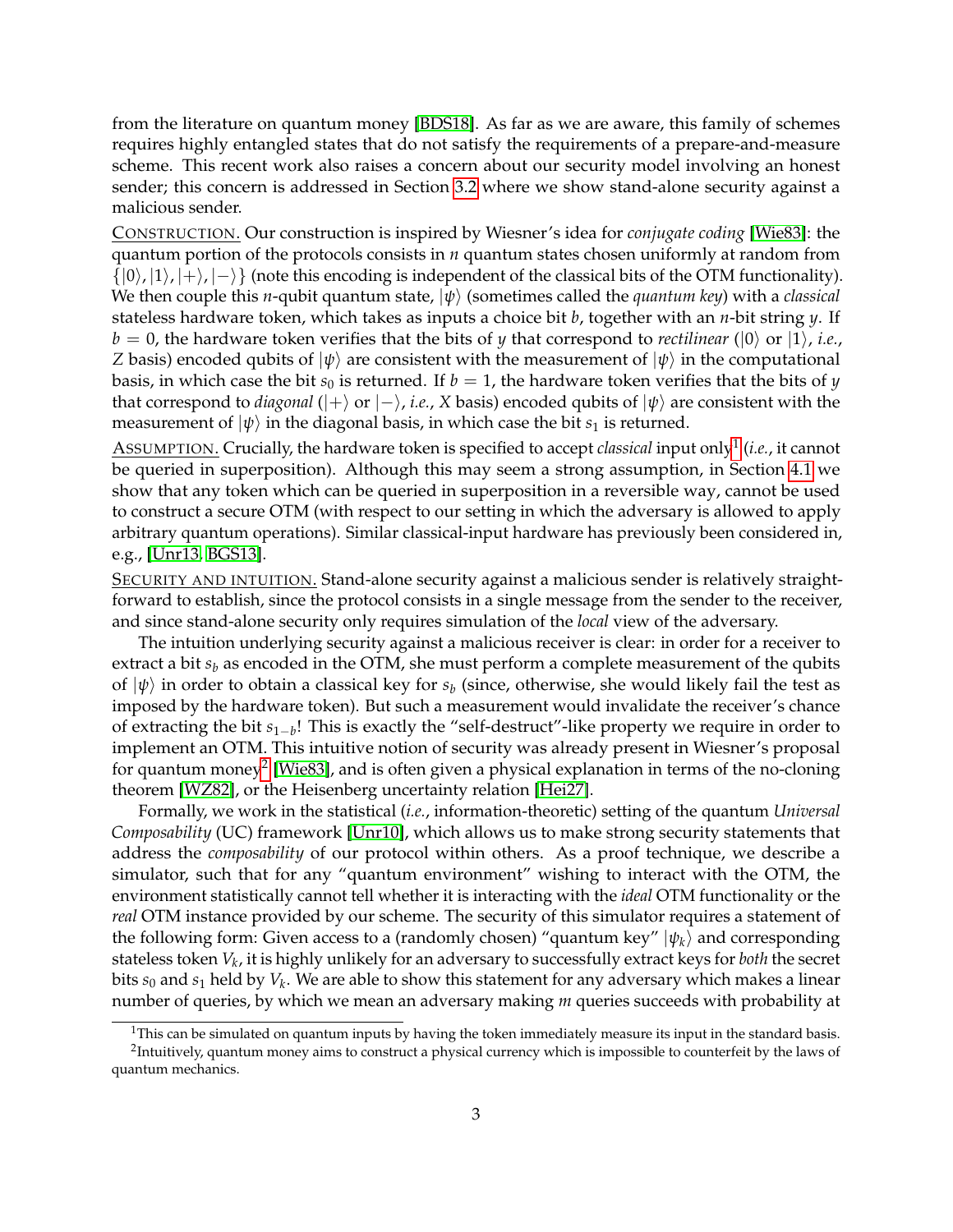most *O*(2 2*m*−0.228*n* ) (for *n* the number of quantum key bits in |*ψk*i). In other words, if the adversary makes at most  $m = cn$  queries with  $c < 0.114$ , then its probability of cheating successfully is exponentially small in *n*. To show this statement, we exploit the semidefinite programming-based quantum games framework of Gutoski and Watrous [\[GW07\]](#page-31-7) to model interaction with the token. We describe this technique in Section [3.4](#page-9-0) and provide the full details in the Appendix [C.](#page-18-0)

Summarizing, we show the following.

**Main Theorem (informal).** *There exists a protocol* Π*, which together with a classical stateless token and the ability to randomly prepare single qubits in one of four pure states, implements the OTM functionality with statistical security in the UC framework against a corrupted receiver making a linear number of adaptive queries.*

We leave open the question of security against a polynomial number of adaptive queries.

**Further Related work.** Our work contributes to the growing list of functionalities achievable with quantum information, yet unachievable classically. This includes: unconditionally secure key expansion [\[BB84\]](#page-29-6), physically uncloneable money [\[Wie83,](#page-33-1) [MVW13,](#page-32-7) [PYJ](#page-33-5)+12], a reduction from oblivious transfer to bit commitment [\[BBCS92,](#page-29-7)  $DFL+09$  $DFL+09$ ] and to other primitives such as "cut-and choose" functionality [\[FKS](#page-30-8)<sup>+</sup>13], and revocable time-release quantum encryption [\[Unr14\]](#page-33-6). Importantly, these protocols all make use of the technique of conjugate coding [\[Wie83\]](#page-33-1), which is also an important technique used in protocols for OT in the bounded quantum storage and noisy quantum storage models [\[DFSS05,](#page-30-1) [WST08\]](#page-33-7) (see [\[BS16\]](#page-29-8) for a survey).

A number of proof techniques have been developed in the context of conjugate coding, including entropic uncertainty relations [\[WW10\]](#page-33-8). In the context of QKD, another successful technique is the use of de Finetti reductions [\[Ren08\]](#page-33-9) (which exploit the symmetry of the scheme in order to simplify the analysis). Recently, semidefinite programming approaches have been applied to analyze security of conjugate coding [\[MVW13\]](#page-32-7). This is the type of approach we adopt for our proof (Section [3.4](#page-9-0) and Appendix [C\)](#page-18-0), though here we work with the more general quantum games framework of Gutoski and Watrous [\[GW07\]](#page-31-7). Reference [PY]<sup>+</sup>12] has also made use of Gavinsky's [\[Gav12\]](#page-31-8) quantum retrieval games framework.

Continuing with proof techniques, somewhat similar to  $[PYJ^+12]$  $[PYJ^+12]$ , Aaronson and Christiano  $[AC12]$ have studied quantum money schemes in which one interacts with a verifier. They introduce an "inner product adversary method" to lower bound the number of queries required to break their scheme.

We remark that  $[PY]^+12$ ] and  $[MVW13]$  have studied schemes based on conjugate coding similar to ours, but in the context of quantum money. In contrast to our setting, the schemes of [\[PYJ](#page-33-5)+12] and [\[MVW13\]](#page-32-7) (for example) involve dynamically chosen random challenges from a verifier to the holder of a "quantum banknote", whereas in our work here the "challenges" are fixed (*i.e.*, measure all qubits in the *Z* or *X* basis to obtain secret bit  $s_0$  or  $s_1$ , respectively), and the verifier is replaced by a stateless token.

Also, we note that prior work has achieved oblivious transfer using quantum information, together with some assumption (*e.g.*, bit commitment [\[BBCS92\]](#page-29-7) or bounded quantum storage [\[DFSS05\]](#page-30-1)). These protocols typically use an interaction phase similar to the "commit-and-open" protocol of [\[BBCS92\]](#page-29-7); because we are working in the non-interactive setting, these techniques appear to be inapplicable.

Finally, Liu [\[Liu14a,](#page-32-8) [Liu14b,](#page-32-9) [Liu15\]](#page-32-10) has given stand-alone secure OTMs using quantum information. In contrast to our setting, in which we allow unbounded and unrestricted quantum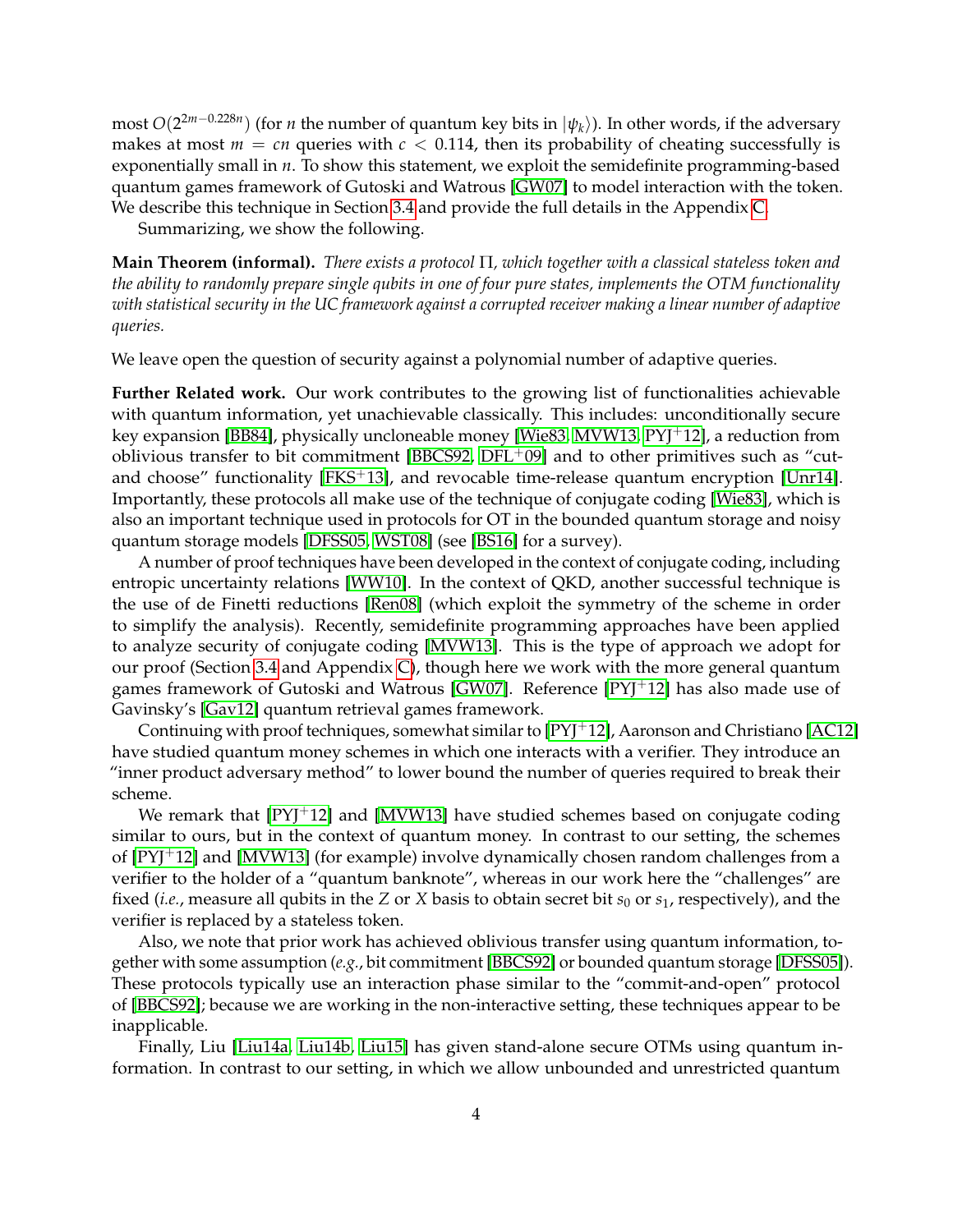adversaries, Liu's results are set in the *isolated-qubit model*, which assumes that an adversary can perform only single-qubit operations (no entangling gates are permitted). However, in exchange for restricting the adversary, Liu is able to avoid the use of trusted setups. The security notion of OTMs by Liu is weaker than the simulation-based notion that is studied in this paper, and it is unclear whether this type of OTM is composable.

**Significance.** Our results show a strong separation between the classical and quantum settings, since classically, stateless tokens cannot be used to securely implement OTMs. To the best of our knowledge, our work is the first to combine conjugate coding with *stateless* hardware tokens. Moreover, while our protocol shares similarities with prior work in the setting of quantum money, building OTMs appears to be a new focus here  $^3$  $^3$ .

Our protocol has a simple implementation, fitting into the single-qubit prepare-and-measure paradigm (one needs only the ability to prepares states  $|0\rangle, |1\rangle, |+\rangle, |-$ ). In addition, from a theoretical cryptographic perspective, our protocol is attractive in that its implementation requires an assumption of a stateless hardware token, which is conceivably easier and cheaper to mass produce than a stateful token.

In terms of security guarantees, we allow *arbitrary* operations on behalf of a malicious quantum receiver in our protocol (*i.e.*, all operations allowed by quantum mechanics), with the adversary restricted in that the stateless token is assumed only usable as a black box. The security we obtain is statistical, with the only computational assumption being on the number of *queries* made to the token.Finally, our proofs are rigorous statements in the quantum UC framework, meaning our protocol can be easily composed with others proved secure in this framework (*e.g.*, combining our results with [\[BGS13\]](#page-29-3)'s protocol immediately yields UC-secure quantum OTPs against a dishonest receiver).

We close by remarking that our scheme is "tight" with respect to two impossibility results, both of which assume the adversary has black-box access to both the token and its inverse operation  $^4$  $^4$ . First, the assumption that the token be queried only in the computational basis cannot be relaxed: Section [4.1](#page-13-1) shows that if the token can be queried in superposition, then an adversary in our setting can easily break any OTM scheme. Second, our scheme has the property that corresponding to each secret bit *s<sup>i</sup>* held by the token, there are exponentially many valid keys one can input to the token to extract *s<sup>i</sup>* . In Section [4.2,](#page-14-0) we show that for any "measure-and-access" OTM (*i.e.*, an OTM in which one measures a given quantum key and uses the classical measurement result to access a token to extract data, of which our protocol is an example), a polynomial number of keys implies the ability to break the scheme with inverse polynomial probability (more generally, ∆ keys allows probability at least  $1/\Delta^2$  of breaking the scheme).

**Open Questions.** While our work shows the fundamental advantage quantum information yields in a stateful to stateless reduction, it does leave a number of open questions:

1. **Security against polynomially many queries.** Can our security proof be strengthened to show information theoretic security against a polynomial number of queries to the token? We conjecture this to be the case, but finding a formal proof has been elusive.

<span id="page-4-0"></span> $3$ We remark, however, that a reminiscent concept of single usage of quantum "tickets" in the context of quantum money is very briefly mentioned in Appendix S.4.1 of [\[PYJ](#page-33-5)+12].

<span id="page-4-1"></span><sup>&</sup>lt;sup>4</sup>This is common in quantum computation, where a function  $f: \{0,1\}^n \mapsto \{0,1\}$  is typically implemented via a unitary  $U_f$  acting on  $n+1$  qubits, and satisfying  $U_f|x\rangle|y\rangle=|x\rangle|y\oplus f(x)\rangle$ . By definition,  $U_f$  is self-inverse; thus, a user with access to  $U_f$  trivially also has access to its inverse  $U_f^{\dagger} = U_f$ .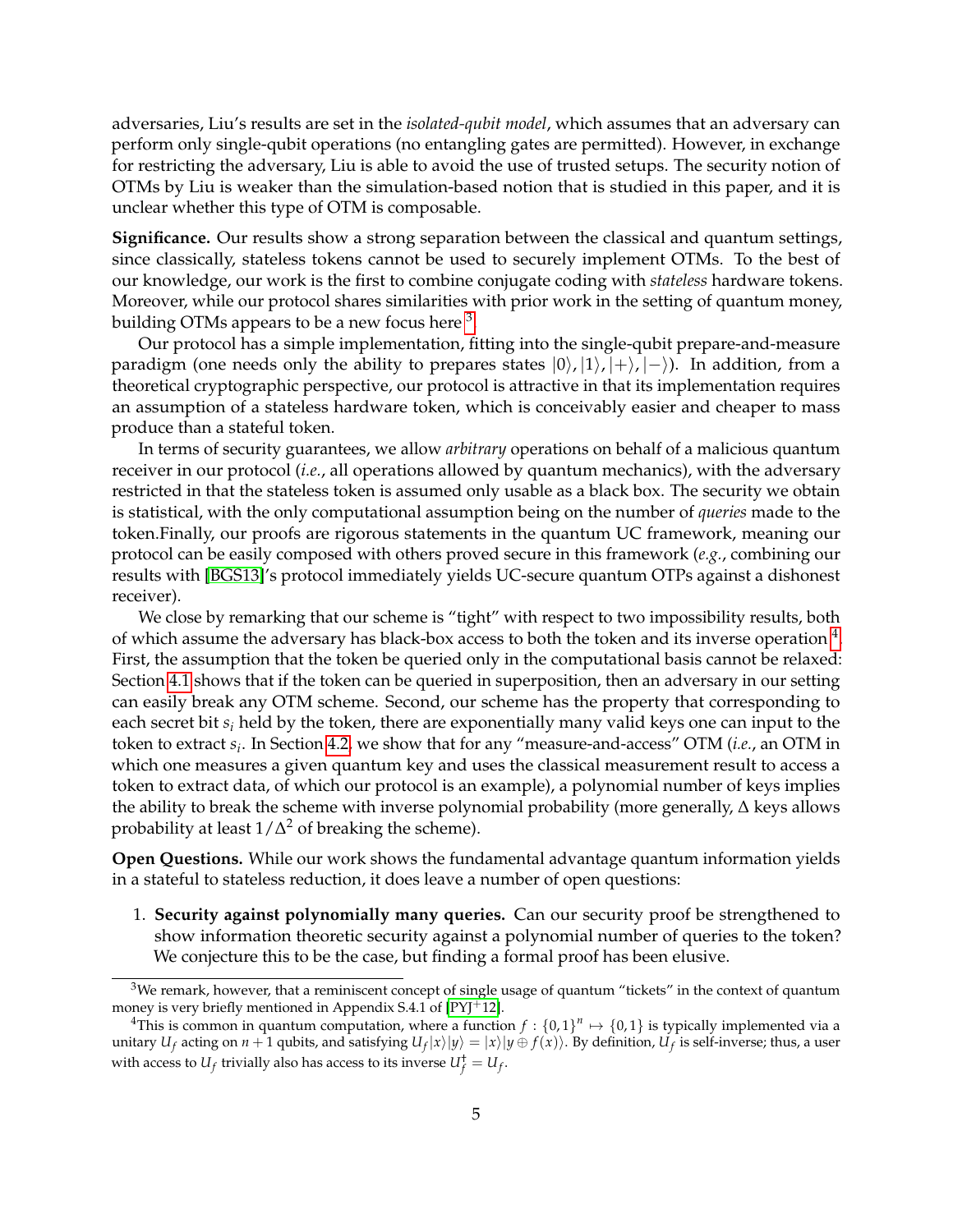- 2. **Composable security against a malicious sender.** While we show composable security against a malicious receiver, our protocol can achieve standalone security against a malicious sender. Could an adaptation of our protocol ensure composable security against a malicious sender as well?
- 3. **Non-reversible token.** Our impossibility result for quantum one-time memories with *quantum* queries (Section [4\)](#page-13-0) assumes the adversary has access to reversible tokens; can a similar impossibility result be shown for non-reversible tokens?
- 4. **Imperfect devices.** While our prepare-and-measure scheme is technologically simple, it is still virtually unrealizable with current technology, due to the requirement of perfect quantum measurements. We leave open the question of tolerance to a small amount of noise.

**Acknowledgements**. We thank anonymous referees for pointing out that the impossibility result against quantum queries applies only if we model the token as a *reversible* process, as well as for finding an error in a prior version of this work, which erroneously claimed a reduction from the adaptive to non-adaptive case. We thank Jamie Sikora for related discussions. This material is based upon work supported by the U.S. Air Force Office of Scientific Research under award number FA9550-17-1-0083, Canada's NSERC, an Ontario ERA, and the University of Ottawa's Research Chairs program.

**Organization of the paper.** The remainder of the paper is organized as follows. We begin in Section [2](#page-5-0) with preliminaries, including the ideal functionalities for an OTM and stateless token. In Section [3,](#page-6-0) we give our construction for an OTM based on a stateless hardware token; the proof ideas for security are also provided. In Section [4,](#page-13-0) we discuss "tightness" of our construction by showing two impossibility results for "relaxations" of our scheme. In the Appendix, we include the description of classical UC and quantum UC (Appendix [A\)](#page-14-1); Appendix [B](#page-17-0) establishes notation required in the definition of stand-alone security against a malicious sender. Appendix [C](#page-18-0) gives our formal security proof against a linear number of queries to the token; these results are used to finish the security proof in Section [3.](#page-6-0)) In addition, the security proof for a lemma in Section [4](#page-13-0) can be found in Appendix [D.](#page-28-0)

# <span id="page-5-0"></span>**2 Preliminaries**

**Notation.** We say two binary distributions **X** and **Y** are *indistinguishable*, denoted **X**  $\approx$  **Y**, if it holds that  $|\Pr(X_n = 1) - \Pr(Y_n = 1)| \le$  negl $(n)$ . We define single-qubit  $|0\rangle_+ = |0\rangle$  and  $|1\rangle_+ = |1\rangle$ , so that  $\{|0\rangle_+,|1\rangle_+\}$  form the *rectilinear basis*. We also define  $|0\rangle_\times = \frac{1}{\sqrt{2\pi}}$  $\frac{1}{2}(|0\rangle + |1\rangle)$  and  $|1\rangle_{\times} =$ √ 1  $\frac{1}{2}(|0\rangle - |1\rangle)$ , so that  $\{|0\rangle_{\times}$ ,  $|1\rangle_{\times}\}$  form the *diagonal basis*. For strings  $x = x_1, x_2, ... x_n \in \{0, 1\}^n$  and  $\theta = \theta_1, \theta_2, \ldots, \theta_n \in \{+, \times\}^n$ , we define  $|x\rangle_\theta = \bigotimes_{i=1}^n |x_i\rangle_{\theta_i}$ . Finally, *H* denotes the standard 2 × 2 Hadamard gate  $H = (1 \ 1; \ 1 \ -1) / \sqrt{2}$  in quantum information.

**Quantum universal composition (UC) framework.** We consider simulation-based security in this paper. In particular, we prove the security of our construction against a malicious receiver in the quantum universal composition (UC) framework [\[Unr10\]](#page-33-4). Please see Appendix [A](#page-14-1) for a brief description of the classical UC [\[Can01\]](#page-29-2) and the quantum UC [\[Unr10\]](#page-33-4). In the next two paragraphs, we introduce two relevant ideal functionalities of one-time memory and of stateless hardware token.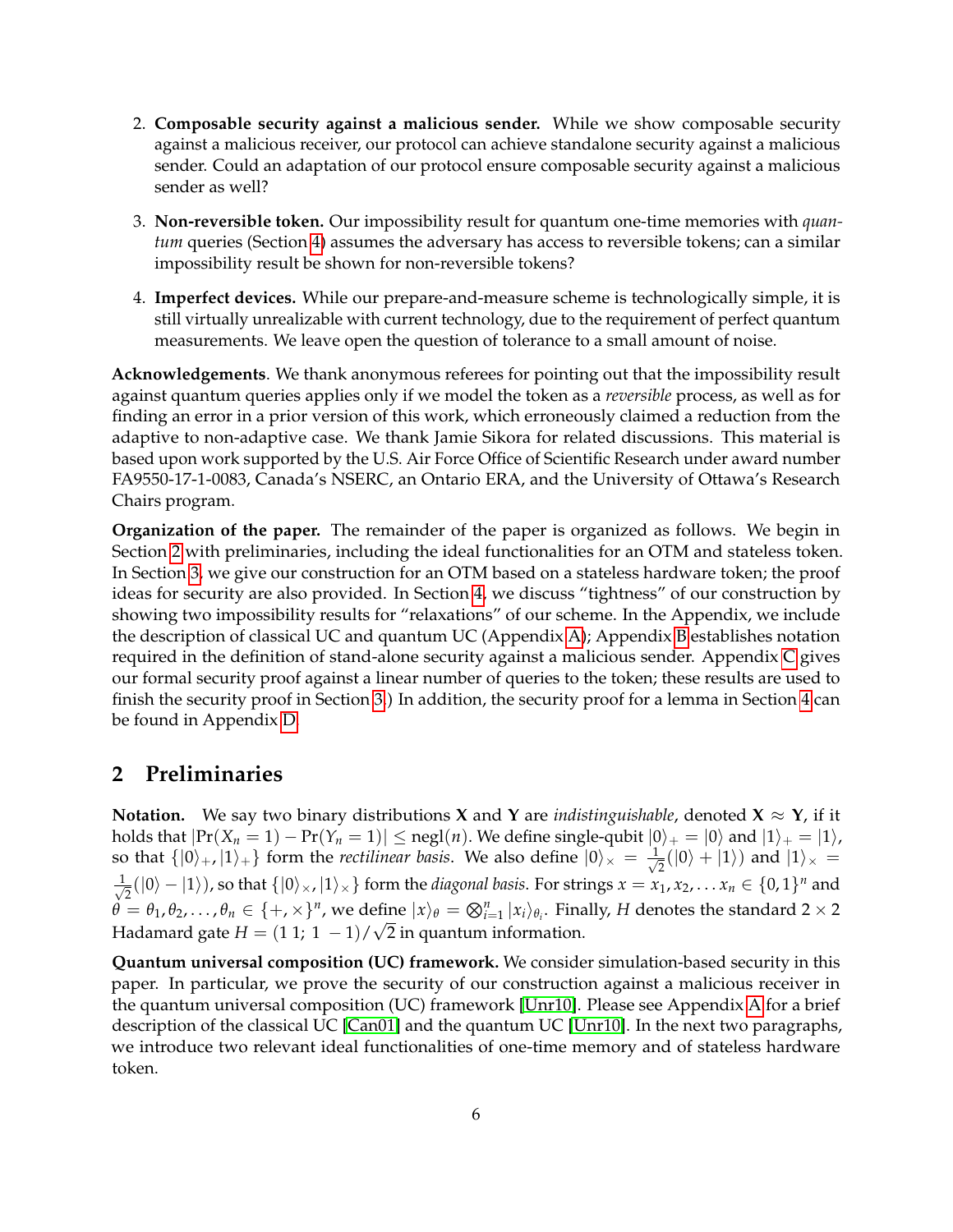**One-time memory (OTM).** The one-time memory (OTM) functionality  $\mathcal{F}_{OTM}$  involves two parties, the sender and the receiver, and consists of two phases, "Create" and "Execute". Please see Functionality [1](#page-6-1) below for details; for the sake of simplicity, we have omitted the session/party identifiers as they should be implicitly clear from the context. We sometimes refer to this functionality  $\mathcal{F}_{OTM}$  as an *OTM token*.

**Functionality 1** Ideal functionality  $\mathcal{F}_{OTM}$ .

- <span id="page-6-1"></span>1. **Create:** Upon input  $(s_0, s_1)$  from the sender, with  $s_0, s_1 \in \{0, 1\}$ , send create to the receiver and store  $(s_0, s_1)$ .
- 2. **Execute:** Upon input  $b \in \{0,1\}$  from the receiver, send  $s_b$  to receiver. Delete any trace of this instance.

**Stateless hardware.** The original work of Katz [\[Kat07\]](#page-31-3) introduces the ideal functionality  $\mathcal{F}_{\text{wrap}}$  to model stateful tokens in the UC-framework. In the ideal model, a party that wants to create a token, sends the Turing machine to  $\mathcal{F}_{\text{wrap}}$ .  $\mathcal{F}_{\text{wrap}}$  will then run the machine (keeping the state), when the designated party will ask for it. The same functionality can be adapted to model stateless tokens. It is sufficient that the functionality does not keep the state between two executions. A simplified version of the  $\mathcal{F}_{\text{wrap}}$  functionality as shown in [\[CGS08\]](#page-30-3) (that is very similar to the  $\mathcal{F}_{\text{wrap}}$  of [\[Kat07\]](#page-31-3)) is described below. Note that, again for the sake of simplicity, we have omitted the session/party identifiers as they should be implicitly clear from the context.

Although the environment and adversary are unbounded, we specify that stateless hardware can be queried only a polynomial number of times. This is necessary, since otherwise the hardware token model is vacuous (with unbounded queries, the entire input-output behavior of stateless hardware can be deduced, hence there is nothing left to hide).

**Functionality 2** Ideal functionality  $\mathcal{F}_{\text{wrap}}$ .

The functionality is parameterized by a polynomial  $p(\cdot)$ , and an implicit security parameter *n*.

- 1. **Create:** Upon input (create, *M*) from the sender, where *M* is a Turing machine, send create to the receiver and store *M*.
- 2. **Execute:** Upon input (run,  $msg$ ) from the receiver, execute  $M(msg)$  for at most  $p(n)$  steps, and let *out* be the response. Let *out* :=  $\perp$  if *M* does not halt in  $p(n)$  steps. Send *out* to the receiver.

# <span id="page-6-0"></span>**3 Feasibility of Quantum OTMs using Stateless Hardware**

In this section, we present a *quantum* construction for one-time memories by using stateless hardware (Section [3.1\)](#page-7-1). We also state our main theorem (Theorem [3.3\)](#page-8-0). In Section [3.3,](#page-8-1) we describe the Simulator and prove Theorem [3.3](#page-8-0) using the technical results of Appendix [C.](#page-18-0) The intuition and techniques behind the proofs in Appendix [C](#page-18-0) are sketched in Section [3.4.](#page-9-0)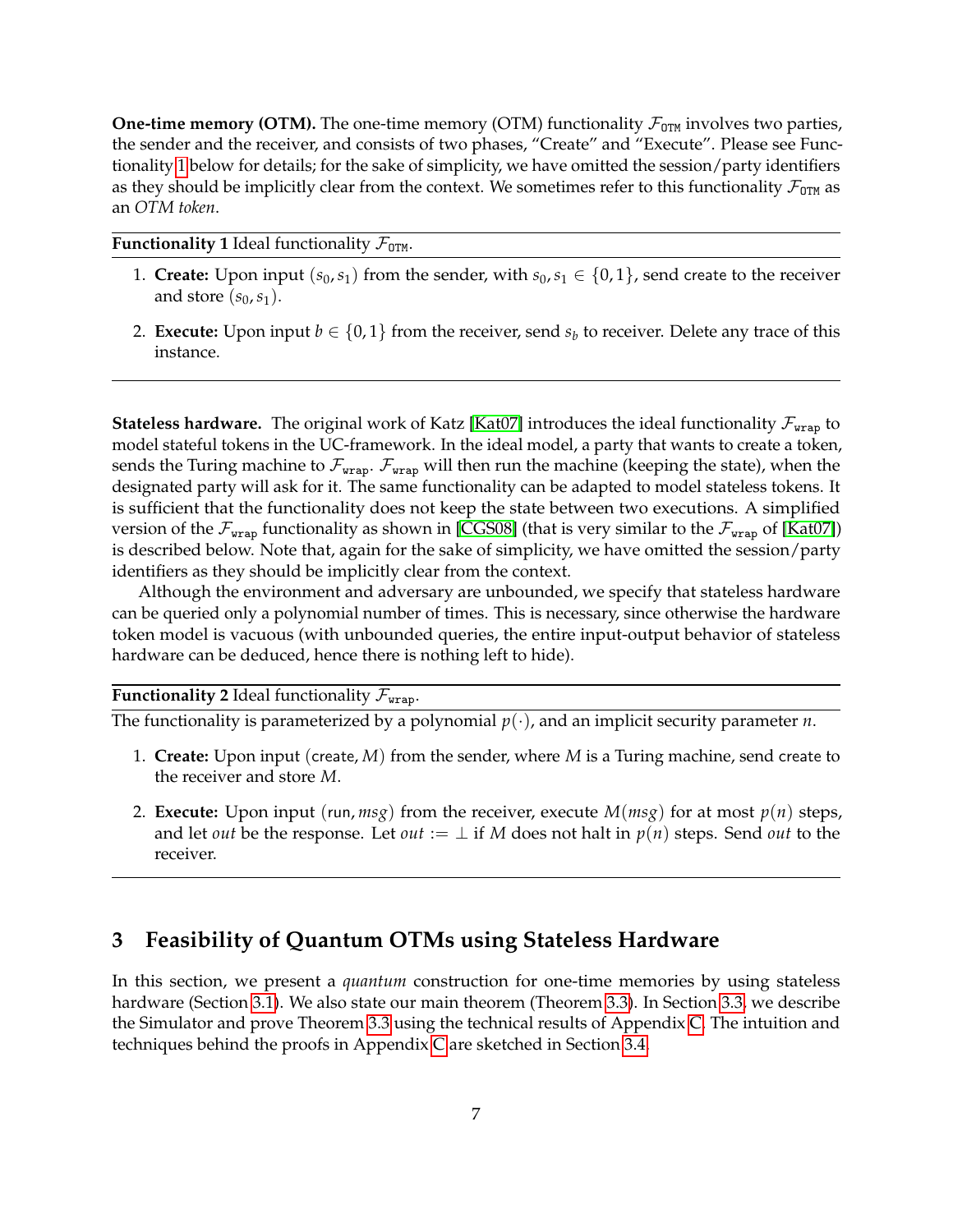#### <span id="page-7-1"></span>**3.1 Construction**

We now present the OTM protocol  $\Pi$  in the  $\mathcal{F}_{\text{trap}}$  hybrid model, between a sender  $P_s$  and a receiver *P*<sup>r</sup> . Here the security parameter is *n*.

- − Upon receiving input  $(s_0, s_1)$  from the environment where  $s_0, s_1 \in \{0, 1\}$ , sender  $P_s$  operates as follows:
	- The sender chooses uniformly random strings  $x \in_R \{0,1\}^n$  and  $\theta \in_R \{+, \times\}^n$ , and prepares  $|x\rangle_\theta$ . Then the sender, based on tuple  $(s_0,s_1,x,\theta)$ , prepares the program *M* as in **Program [1](#page-7-2)**.

**Program 1** Program for hardware token

<span id="page-7-2"></span>Hardcoded values:  $s_0, s_1 \in \{0, 1\}$ ,  $x \in \{0, 1\}^n$ , and  $\theta \in \{+, \times\}^n$ 

Inputs:  $y \in \{0,1\}^n$  and  $b \in \{0,1\}$ , where *y* is a claimed measured value for the quantum register, and *b* the evaluator's choice bit

- 1. If  $b = 0$ , check that the  $\theta = +$  positions return the correct bits in *y* according to *x*. If Accept, output *s*0. Otherwise output ⊥.
- 2. If  $b = 1$ , check that the  $\theta = \times$  positions return the correct bits in *y* according to *x*. If Accept, output *s*1. Otherwise output ⊥.
	- The sender sends  $|x\rangle_\theta$  to the receiver.
	- The sender sends (create, *M*) to functionality  $\mathcal{F}_{\text{wrap}}$ , and the functionality sends create to notify the receiver.

- The receiver *P<sub>r</sub>* operates as follows:

Upon input *b* from the environment, and  $|x\rangle_\theta$  from the receiver, and create notification from  $\mathcal{F}_{\texttt{wrap},\texttt{r}}$ 

- If  $b = 0$ , measure  $|x\rangle_\theta$  in the computational basis to get string *y* and input (run,  $(y, b)$ ) into  $\mathcal{F}_{\text{wran}}$ .
- If  $b = 1$ , apply  $H^{\otimes n}$  to  $|x\rangle_\theta$ , then measure in the computational basis to get string *y* and input  $(run,(y,b))$  into  $\mathcal{F}_{\text{wrap}}$ .

Return the output of  $\mathcal{F}_{\text{wrap}}$  to the environment.

It is easy to see that the output of  $\mathcal{F}_{\text{wrap}}$  is  $s_b$  for both  $b=0$  and  $b=1$ .

Note again that the hardware token, as defined in **Program [1](#page-7-2)**, accepts only classical input (*i.e.*, it cannot be queried in superposition). As mentioned earlier, relaxing this assumption yields impossibility of a secure OTM implementation (assuming the receiver also has access to the token's inverse operation), as shown in Section [4.](#page-13-0)

#### <span id="page-7-0"></span>**3.2 Stand-Alone Security Against a Malicious Sender**

We note that in protocol Π of Section [3.1,](#page-7-1) once the sender prepares and sends the token, she is no longer involved (and in particular, the sender does not receive any further communication from the receiver). We call such a protocol a *one-way* protocol. Because of this simple structure, and because the ideal functionality  $\mathcal{F}_{\text{wrap}}$  also does not return any message to the sender, we can easily establish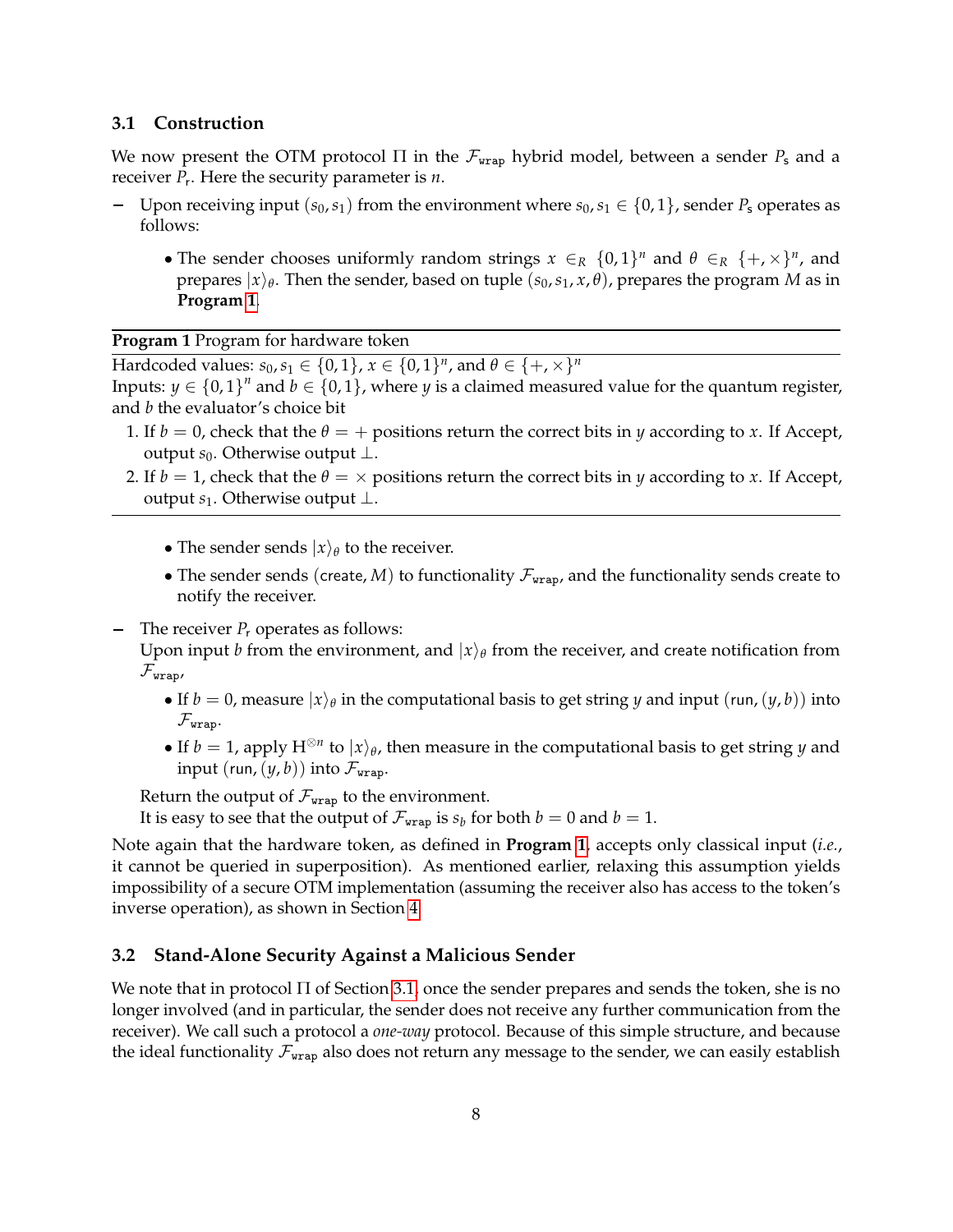stand-alone security against a malicious sender (see Theorem [3.2\)](#page-8-2). Note that this rules out a *trivial* construction that is pointed out in [\[CGLZ18\]](#page-30-6).

In order to define stand-alone security against a malicious sender (Definition [3.1\)](#page-8-3), in our context, we closely follow definitions given in prior work [\[DNS10\]](#page-30-9). Please see Appendix [B](#page-17-0) for details. Note that, instead of considering the *approximate* case for security, we are able to use the *exact* one.

<span id="page-8-3"></span>**Definition 3.1.** An *n*-step quantum two-party protocol with oracle calls,  $\Pi^{\mathcal{O}} = (\mathcal{A}, \mathcal{B}, \mathcal{O}, n)$  is statisti*cally* stand-alone *secure against a corrupt*  $\mathscr A$  *if for every adversary*  $\mathscr A$  *there exists a simulator*  $S$  *such that for every input ρin,*

$$
\mathrm{Tr}_{\mathcal{B}_n \otimes \mathcal{R}}(\tilde{\mathscr{A}} \circledast \mathscr{B}) = \mathrm{Tr}_{\mathcal{B}_n \otimes \mathcal{R}}(\mathcal{S} \circledast \mathscr{B}). \tag{1}
$$

We note that Definition [3.1](#page-8-3) is weaker than some other definitions for active security used in the literature, *e.g.*, [\[DNS12\]](#page-30-10), because we ask only that the *local* view of the adversary be simulated.

Given the simple structure of our protocol and ideal functionality, the construction and proof of the simulator is straightforward as shown below.

#### <span id="page-8-2"></span>**Theorem 3.2.** *Protocol* Π *is statistically stand-alone secure against a corrupt sender.*

*Proof.* Since Π consists in a single message from the sender to the receiver (together with a call to the ideal functionality for the token), we have that  $\mathscr{A} = (\mathscr{A}_1)$ . Furthermore, since the ideal functionality  $\mathcal{F}_{\text{wrap}}$  does not return anything to the sender, there is no need for our simulator S to call an ideal functionality.

We thus build S that runs  $\mathscr A$  on the input in register  $\mathcal A_0$ . When  $\mathscr A$  calls the  $\mathcal F_{\mathtt{wrap}}$  ideal functionality, the simulator does nothing. Since Π is a one-way protocol, and since the ideal functionality also does not allow communication from the receiver to the sender,

$$
\mathrm{Tr}_{\mathcal{B}_n \otimes \mathcal{R}}(\tilde{\mathscr{A}} \circledast \mathscr{B}) = \mathscr{A}(\mathrm{Tr}_{\mathcal{B}_0 \otimes \mathcal{R}}(\rho_{\mathrm{in}})) = \mathcal{S}(\mathrm{Tr}_{\mathcal{B}_0 \otimes \mathcal{R}}(\rho_{\mathrm{in}})). \tag{2}
$$

 $\Box$ 

This concludes the proof.

#### <span id="page-8-1"></span>**3.3 UC-Security against a corrupt receiver**

Our main theorem, which establishes security against a corrupt receiver is now stated as follows.

<span id="page-8-0"></span>**Theorem 3.3.** *Construction*  $\Pi$  *above quantum-UC-realizes*  $\mathcal{F}_{\text{OTM}}$  *in the*  $\mathcal{F}_{\text{wrap}}$  *hybrid model with statistical security against an actively-corrupted receiver making at most cn number of adaptive queries to the token, for any fixed constant*  $c < 0.114$ *.* 

To prove Theorem [3.3,](#page-8-0) we must construct and analyze an appropriate simulator, which we now proceed to do.

#### **3.3.1 The simulator**

In order to prove Theorem [3.3,](#page-8-0) for an adversary  $A$  that corrupts the receiver, we need to build a simulator S (having access to the OTM functionality  $\mathcal{F}_{\text{OTM}}$ ), such that for any unbounded environment  $\mathcal{Z}$ , the executions in the real model and that in simulation are statistically indistinguishable. Our simulator  $S$  is given below: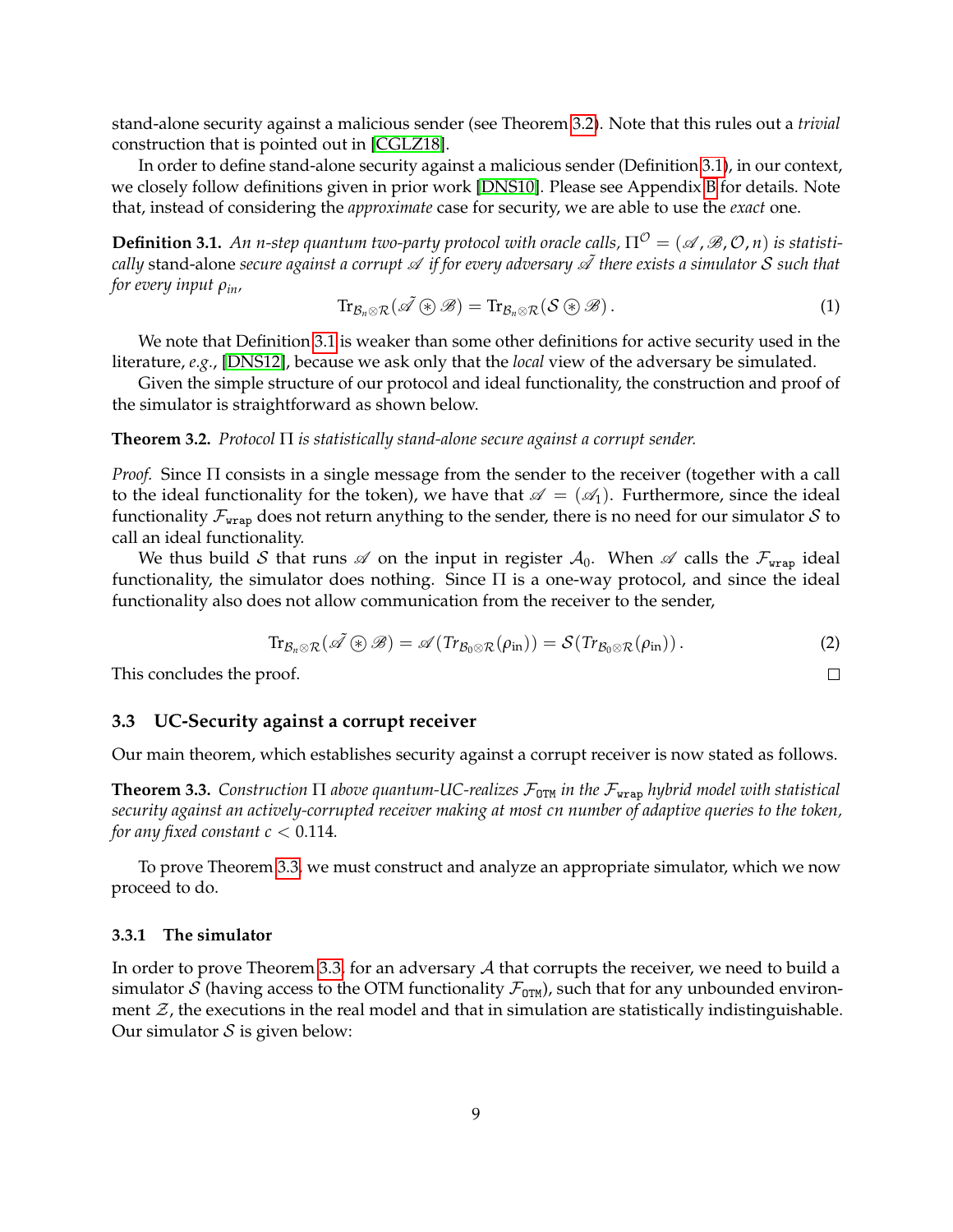- The simulator emulates an internal copy of the adversary  $A$  who corrupts the receiver. The simulator emulates the communication between  $A$  and the external environment  $\mathcal Z$  by forwarding the communication messages between  $A$  and  $\mathcal{Z}$ .
- The simulator S needs to emulate the whole view for the adversary  $A$ . First, the simulator picks dummy inputs  $\tilde{s}_0 = 0$  and  $\tilde{s}_1 = 0$ , and randomly chooses  $x \in \{0,1\}^n$ , and  $\theta \in \{+, \times\}^n$ , and generates program  $\tilde{M}$ . Then the simulator plays the role of the sender to send  $|x\rangle_{\theta}$  to the adversary A (who controls the corrupted receiver). The simulator also emulates  $\mathcal{F}_{\text{wrap}}$  to notify A by sending create to indicate that the hardware is ready for queries.
- For each query (run,  $(b, y)$ ) to  $\mathcal{F}_{\text{wrap}}$  from the adversary A, the simulator evaluates program  $\tilde{M}$ (that is created based on  $\tilde{s}_0$ ,  $\tilde{s}_1$ ,  $x$ ,  $\theta$ ) as in the construction, and then acts as follows:
	- 1. If this is a rejecting input, output  $\perp$ .
	- 2. If this is the first accepting input, call the external  $\mathcal{F}_{\text{OTM}}$  with input *b*, and learn the output  $s_b$  from  $\mathcal{F}_{\texttt{OTM}}$ . Output  $s_b$ .
	- 3. If this is a subsequent accepting input*,* output  $s_b$  (as above).

#### **3.3.2 Analysis**

We now show that the simulation and the real model execution are statistically indistinguishable. There are two cases in an execution of the simulation which we must consider:

- *Case 1: In all its queries to* Fwrap*, the accepting inputs of* A *have the same choice bit b.* In this case, the simulation is perfectly indistinguishable.
- *Case 2: In its queries to*  $\mathcal{F}_{\text{wrap}}$ , A *produces accepting inputs for both*  $b = 0$  *and*  $b = 1$ . In this case, it is possible that the simulation fails (the environment can distinguish the real model from the ideal model), since the simulator is only able to retrieve a single bit from the external OTM functionality  $\mathcal{F}_{\text{OTM}}$  (either corresponding to  $b = 0$  or  $b = 1$ ).

Thus, whereas in Case 1 the simulator behaves perfectly, in Case 2 it is in trouble. Fortunately, in Theorem [3.4](#page-10-0) we show that the probability that Case 2 occurs is exponentially small in *n*, the number of qubits comprising  $|x\rangle_\theta$ , provided the number of queries to the token scales as *cn* for a sufficiently small fixed constant *c* > 0. Specifically, we show that for an arbitrary *m*-query strategy (*i.e.*, any quantum strategy allowed by quantum mechanics, whether efficiently implementable or not, which queries the token at most *m* times), the probability of Case 2 occurring is at most  $O(2^{2m-0.228n})$ . (The constant *c* above thus needs to be chosen as  $c < 0.114$ .) This concludes the proof.

#### <span id="page-9-0"></span>**3.4 Security analysis for the token: Intuition**

Our simulation proof showing statistical security of our Quantum OTM construction of Section [3.1](#page-7-1) relies crucially on Theorem [3.4,](#page-10-0) stated below. As the proof of this theorem uses quantum information theoretic and semidefinite programming techniques (as opposed to cryptographic techniques), let us introduce notation in line with the formal analysis of Appendix [C.](#page-18-0)

With respect to the construction of Section [3.1,](#page-7-1) let us replace each two-tuple  $(x, \theta) \in \{0, 1\}^n \times$  $\{+, \times\}^n$  by a single string  $z \in \{0, 1\}^{2n}$ , which we denote the *secret key*. Bits 2*i* and 2*i* + 1 of *z* specify the basis and value of conjugate coding qubit *i* for  $i \in \{1, ..., n\}$  (*i.e.*,  $z_{2i} = \theta_i$  and  $z_{2i+1} = x_i$ ). Also, rename the "quantum key" (or conjugate coding key)  $|\psi_z\rangle := |x\rangle_\theta \in (\mathbb{C}^2)^{\otimes n}$ . Thus, the protocol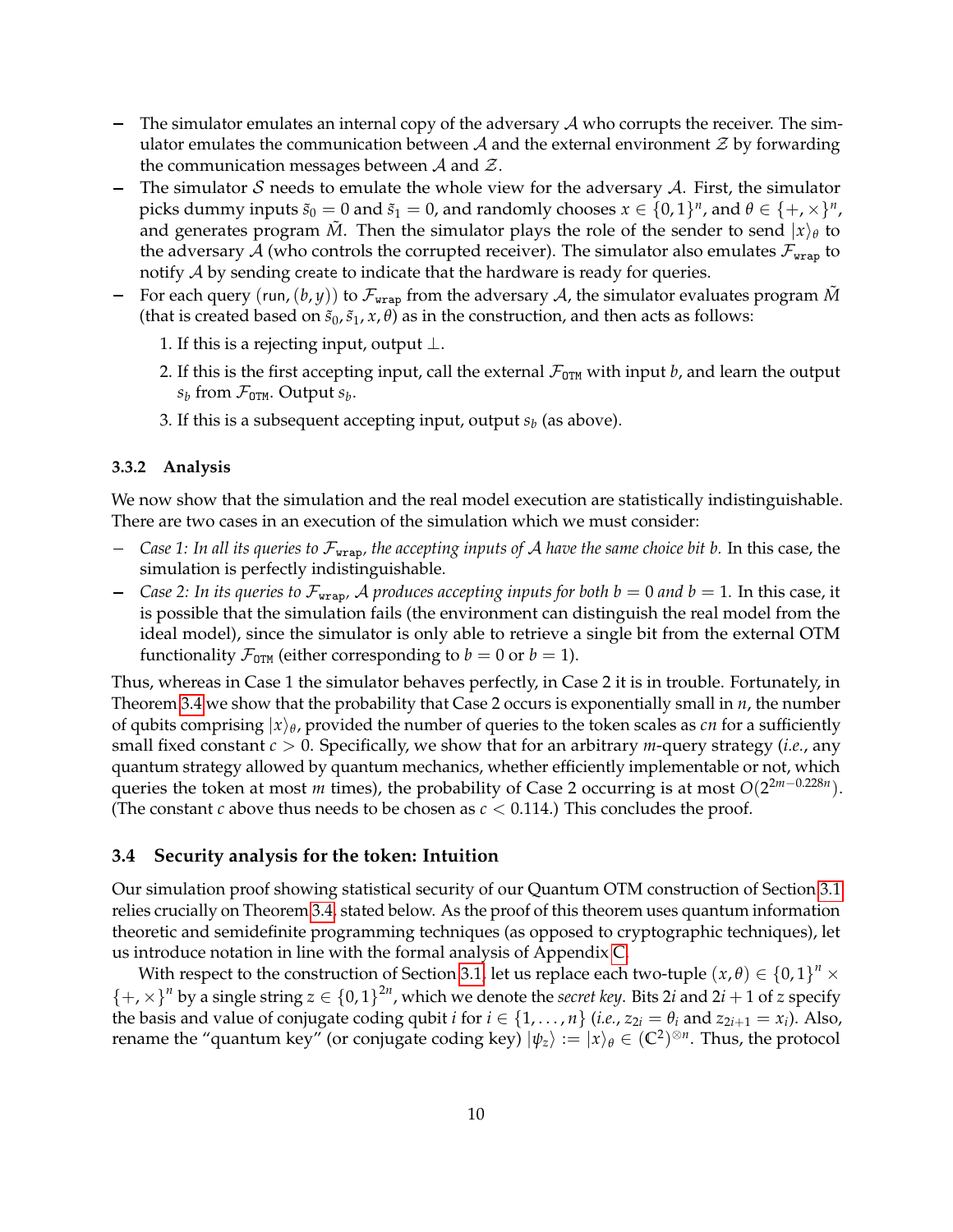begins by having the sender pick a *secret key*  $z \in \{0,1\}^{2n}$  uniformly at random, and preparing a joint state

$$
|\psi\rangle = \frac{1}{2^n} \sum_{z \in [0,1)^{2n}} |\psi_z\rangle_R |z\rangle_T.
$$

The first register, *R*, is sent to the receiver, while the second register, *T*, is kept by the token. (Thus, the token knows the secret key *z*, and hence also which  $|\psi_z\rangle$  the receiver possesses.) The mixed state describing the receiver's state of knowledge at this point is given by

$$
\rho_R := \frac{1}{2^{2n}} \sum_{z \in \{0,1\}^{2n}} |\psi_z\rangle\langle\psi_z|.
$$

We can now state Theorem [3.4.](#page-10-0)

<span id="page-10-0"></span>**Theorem 3.4.** *Given a single copy of ρR, and the ability to make m (adaptive) queries to the hardware token, the probability that an unbounded quantum adversary can force the token to output both bits*  $s_0$  *and*  $s_1$  *scales as O*(2 2*m*−0.228*n* )*.*

Thus, the probability of an unbounded adversary (*i.e.*, with the ability to apply the most general maps allowed in quantum mechanics, trace-preserving completely positive (TPCP) maps, which are not necessarily efficiently implementable) to successfully cheat using  $m = cn$  for  $c < 0.114$ queries is exponentially small in the quantum key size, *n*.

The full proof of Theorem [3.4](#page-10-0) is given in Appendix [C.](#page-18-0) Let us now give the intuition behind the proof approach.

**Proof intuition.** The challenge in analyzing security is the additional resource the receiver (henceforth called the user) is given, the state *ρR*, which the user may arbitrarily tamper with (in any manner allowed by quantum mechanics) while making queries to the token.

To prove Theorem [3.4,](#page-10-0) we model an adversary's actions as a two-party interaction between the user and token via the Gutoski-Watrous (GW) theory of quantum games [\[GW07\]](#page-31-7). At a high level, the GW framework can be used to model our setting via Figure [3.4](#page-11-0) (reproduced from Appendix [C](#page-18-0) for completeness), which we now discuss. The bottom "row" of Figure [3.4](#page-11-0) depicts the token's actions, and the top row the user's actions. The protocol begins by imagining the token sends initial state  $\rho_0 = \rho_R$  to the user via register  $\mathcal{X}_1$ . The user then applies an arbitrary sequence of TPCP maps  $\Phi_i$  to its private memory (modeled by register  $\mathcal{Z}_i$  in round *i*), each time sending a query to the token via register  $\mathcal{Y}_i$ . Given any such query in round  $i$ , the token applies its own TPCP map  $\Psi_i$  to determine how to respond to the query. The action of Ψ*<sup>i</sup>* is fully determined by Program [1,](#page-7-2) and in principle all Ψ*<sup>i</sup>* are identical since the token is stateless (*i.e.*, the action of the token in round *i* is unaffected by previous rounds  $\{1, \ldots, i-1\}$ ). (We use the term "in principle" for the following reason. In practice, the token indeed has all Ψ*<sup>i</sup>* being identical. To model our security analysis in the GW framework, which allows *quantum* interaction, it is convenient to imagine the token keeps a history of all queries it has seen thus far, which will technically make the Ψ*<sup>i</sup>* distinct. What the history allows the token to do is simulate a *measurement* in the standard basis of any query the user sends; thus, the user can even send a quantum (*i.e.*, superposition) query, which the token immediately measures in the standard basis to recover a classical query string. In other words, we can simulate forcing the user to make classical queries in the GW framework by exploiting the well-known principle of deferred measurement. Crucially, in our security analysis, the token does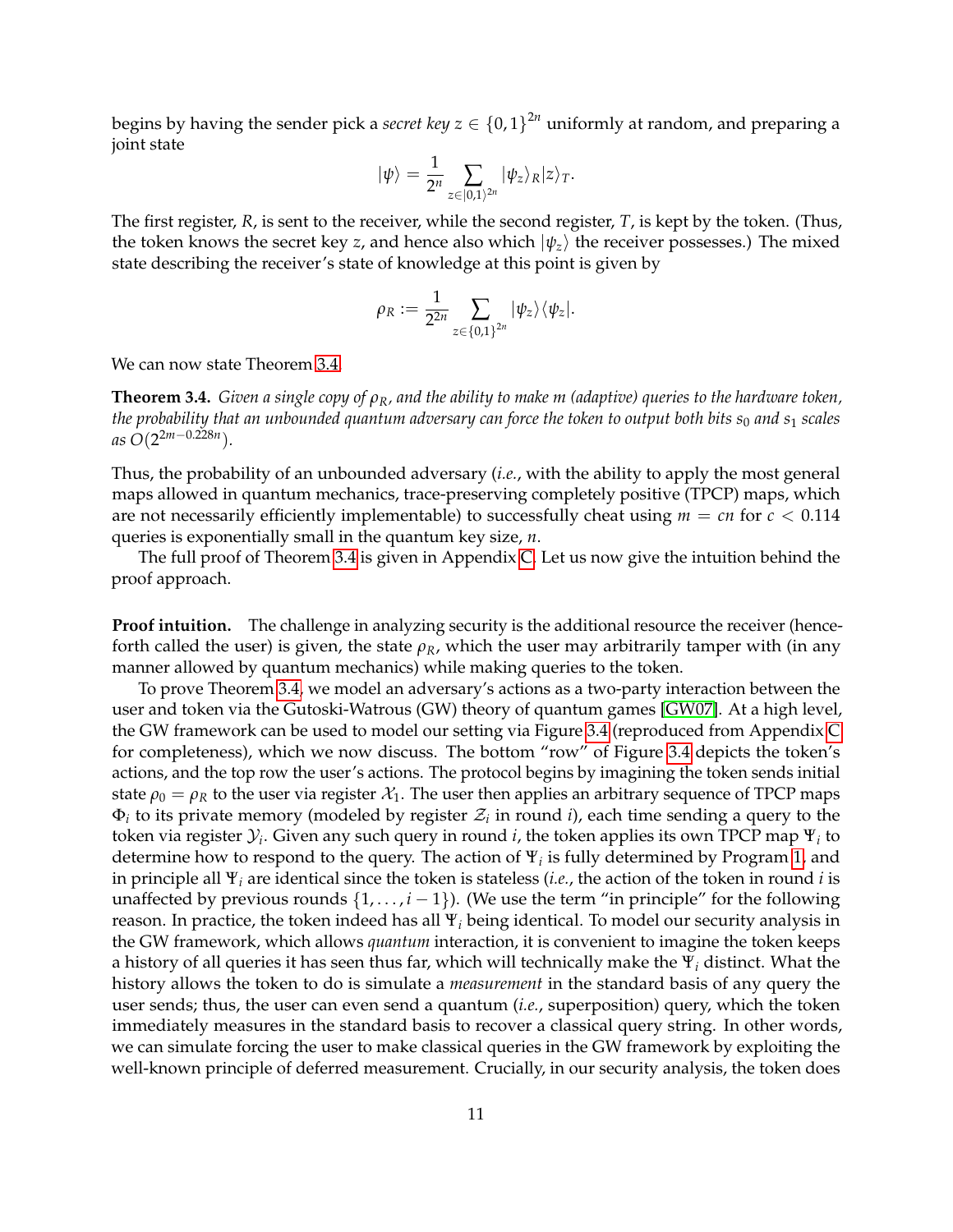

<span id="page-11-0"></span>Figure 1: A general interaction between two quantum parties.

*not* condition any of its future actions on this query history it maintains; this ensures the token is stateless in its behavior. See Appendix [C](#page-18-0) for details.) Finally, after receiving the *m*th query in register  $\mathcal{Y}_m$ , we imagine the token makes a measurement (not depicted in Figure [3.4\)](#page-11-0) based on the query responses it returned; if the user managed to extract both bits  $s_0$  and  $s_1$  via queries, then the token "accepts", and otherwise it "rejects". (Again, here we are assuming the token keeps a history of all its responses in our security analysis; this is used only for the final measurement to judge whether the user cheated successfully, and not in the determination of any other action the token takes.)

With this high-level setup in place, the output of the GW framework is a semidefinite program, which we denote Γ:

$$
\min: \quad p \tag{3}
$$

subject to:  $Q_1 \le R_{m+1}$  (4)

$$
R_k = P_k \otimes I_{\mathcal{Y}_k} \qquad \text{for } 1 \le k \le m+1 \qquad (5)
$$
  
Tr<sub>k</sub> (P\_k) = R<sub>k-1</sub> \qquad \text{for } 1 \le k \le m+1 \qquad (6)

<span id="page-11-4"></span><span id="page-11-3"></span><span id="page-11-2"></span><span id="page-11-1"></span>
$$
\operatorname{tr}_{\mathcal{X}_k}(P_k) = R_{k-1} \tag{6}
$$
\n
$$
\operatorname{for} \, 1 \le k \le m+1 \tag{6}
$$

$$
R_0 = p \tag{7}
$$

$$
R_k \in \text{Pos}(\mathcal{Y}_{1,\dots,k} \otimes \mathcal{X}_{1,\dots,k}) \qquad \text{for } 1 \le k \le m+1 \qquad (8)
$$
  

$$
P_k \in \text{Pos}(\mathcal{Y}_{1,\dots,k-1} \otimes \mathcal{X}_{1,\dots,k}) \qquad \text{for } 1 \le k \le m+1 \qquad (9)
$$

Above, *Q*<sup>1</sup> encodes the actions of the token. The variable *p* denotes the "cheating probability" (*i.e.*, the probability with which both  $s_0$  and  $s_1$  are extracted), subject to the constraint that operator  $R_{m+1}$ encodes a valid "strategy" for the user of the token. The constraints which enforce a valid "strategy" are given by Equations [\(5\)](#page-11-1)-[\(9\)](#page-11-2). These force the tuple  $(R_1, \ldots, R_{m+1}, P_1, \ldots, P_{m+1})$  to encode a *Choi*-*Jamiołkowski representation of a quantum strategy* [\[GW07\]](#page-31-7). Let us briefly discuss the Choi-Jamiołkowski representation (details in Appendix [C\)](#page-18-0) and outline why such a framework might output an SDP. Recall that in round *i* of the protocol, the user applies TPCP map Φ*<sup>i</sup>* . Any TPCP map has a number of known representations, one of which is the *Choi-Jamiołkowski representation [\[Cho75,](#page-30-11) [Jam72\]](#page-31-9)*. An advantage of the latter is it allows a simple characterization of the trace-preserving and completely positive properties of Φ*<sup>i</sup>* via linear and semidefinite constraints, respectively. Reference [\[GW07\]](#page-31-7) extends this definition of the Choi-Jamiołkowski representation from a single TPCP map Φ*<sup>i</sup>* to an interactive protocol with multiple such maps  $(\Phi_1, \ldots, \Phi_m)$ ; thus, intuitively one might expect such interactive strategies to also be characterized by linear and positive semidefinite constraints (*i.e.* by an SDP such as Γ).

**Intuition for**  $Q_1$  **and an upper bound on**  $p$ . It remains to give intuition as to how one derives  $Q_1$ in Γ, and how an upper bound on the optimal *p* is obtained. Without loss of generality, one may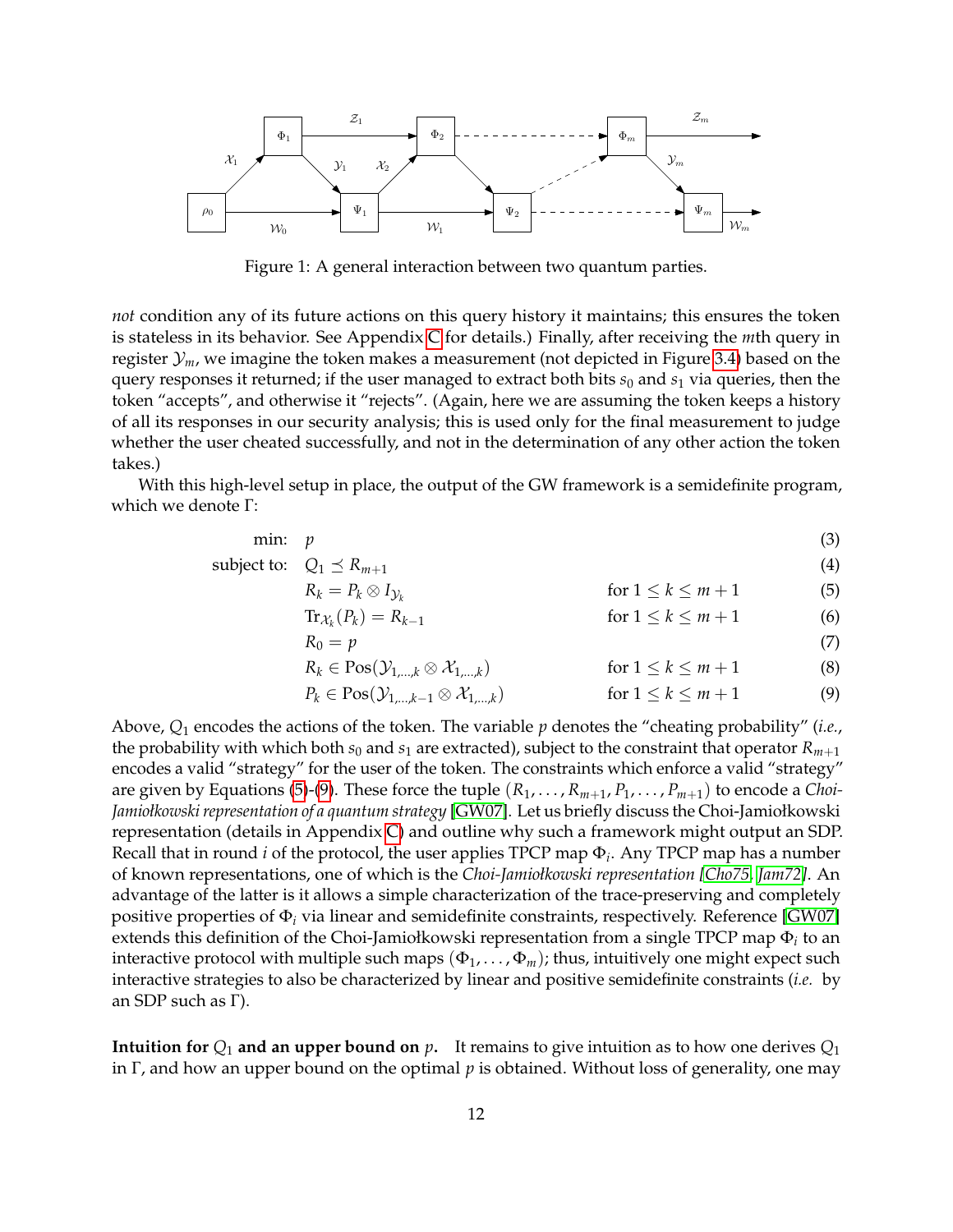assume that each of the token's TPCP maps  $\Psi_i$  are given by *isometries*  $A_i: \mathcal{Y}_i\otimes\mathcal{W}_{i-1}\mapsto\mathcal{X}_{i+1}\otimes\mathcal{W}_i$ *,* meaning  $A_i^{\dagger}A_i=I_{{\cal Y}_i\otimes{\cal W}_{i-1}}$  (due to the Stinespring dilation theorem). (We omit the first isometry which prepares state  $\rho_0$  in our discussion here for simplicity.) Let us denote their sequential application by a single operator  $A := A_m \cdots A_1$  (note: to make the product well-defined, in Equation [\(16\)](#page-20-0) of Appendix [C,](#page-18-0) one uses tensor products with identity matrices appropriately). Then, the Choi-Jamiołkowski representation of *A* is given by [\[GW07\]](#page-31-7)

$$
\mathrm{Tr}_{\mathcal{Z}_m}(\mathrm{vec}(A)\,\mathrm{vec}(A)^\dagger),
$$

where we trace out the token's private memory register  $\mathcal{Z}_m$ . (The operator vec( $\cdot$ ) reshapes matrix *A* into a vector; its precise definition is given in Section [C,](#page-18-0) and is not required for our discussion here.) However, since in our security analysis, we imagine the token also makes a final measurement via some POVM  $P = \{P_0, P_1\}$ , whereupon obtaining outcome  $P_1$  the token "accepts", and upon outcome  $P_0$  the token rejects, we require a slightly more complicated setup  $-Q_1$  will actually be defined as [\[GW07\]](#page-31-7)

$$
Q_1 = \text{Tr}_{\mathcal{Z}_m}(\text{vec}(B_1)\,\text{vec}(B_1)^{\dagger}),
$$

for  $B_1 := P_1 A$ .

The full derivation of *Q*<sup>1</sup> in our setting takes a few steps, and is given in Appendix [C.](#page-18-0) Here, let us simply state  $Q_1$  and give intuition:

$$
Q_1 = \frac{1}{4^n} \sum_{s \in S} |s_m b_{s_m} \rangle \langle s_m b_{s_m} |_{\mathcal{X}_{m+1}} \otimes \cdots \otimes |s_1 b_{s_1} \rangle \langle s_1 b_{s_1} |_{\mathcal{X}_2} \otimes
$$

$$
\left( \sum_{(x,z) \in X_s} |x_m \rangle \langle x_m |_{\mathcal{Y}_m} \otimes \cdots \otimes |x_1 \rangle \langle x_1 |_{\mathcal{Y}_1} \otimes |\psi_z \rangle \langle \psi_z |_{\mathcal{X}_1} \right).
$$

Intuitively, each string  $s_ib_{s_i} \in \{0,1\}^3$  encodes the response of the token given the *i*th query from the user; hence, the corresponding projectors in  $Q_1$  act on spaces  $\mathcal{X}_2$  through  $\mathcal{X}_{m+1}$ . Each string  $x_i \in \{0,1\}^{n+1}$  denotes the *i*th query sent from the user to the token, where each  $x_i = b_i y_i$  in the notation of Program [1,](#page-7-2) *i.e.*  $b_i \in \{0,1\}$  is the choice bit for each query. Each such message is passed via register  $\mathcal{Y}_i$ . The states  $\ket{\psi_z}$  and strings  $z$  are defined as in the beginning of Section [3.4;](#page-9-0) recall  $z\in\{0,1\}^{2n}$  and  $\ket{\psi_z}\in(\mathbb{C}^2)^{\otimes n}$  denote the secret key and corresponding quantum key, respectively. Finally, the relation  $X_s$  encodes the constraint that for all  $i \in \{1,\ldots,m\}$ , the tuple  $(x_i,z)$  (*i.e.* each message to the token *x<sup>i</sup>* and secret key *z*) is consistent with the response returned by the token, *s<sup>i</sup>* .

*Upper bounding p.* To now upper bound *p*, our approach is to give a feasible solution *Rm*+<sup>1</sup> satisfying the constraints of Γ. Note that giving even a solution which attains *p* = 1 for all *n* and *m* is *non*-trivial — such a solution is given in Lemma [C.2](#page-24-0) of Appendix [C.3.](#page-20-1) Here, we shall give a solution which attains *p* ∈ *O*(2 2*m*−0.228*n* ), as claimed in Theorem [3.4](#page-10-0) (and formally proven in Theorem [C.3](#page-25-0) of Appendix [C.3\)](#page-20-1). Namely, we set

$$
R_{m+1} \;\; = \;\; \frac{1}{|S|} \sum_{s \in S} |s_m b_{s_m} \rangle \langle s_m b_{s_m} |_{\mathcal{X}_{m+1}} \otimes \cdots \otimes |s_1 b_{s_1} \rangle \langle s_1 b_{s_1} |_{\mathcal{X}_2} \otimes I_{Y_1 \otimes \cdots \otimes Y_m} \otimes \frac{I}{2^n}_{\mathcal{X}_1}.
$$

This satisfies constraint [\(5\)](#page-11-1) of  $\Gamma$  due to the identity term  $I_{Y_1\otimes\cdots\otimes Y_m}$ . The renormalization factor of  $(|S|2^n)^{-1}$  above ensures that tracing out all  $\mathcal{X}_i$  registers yields  $R_0 = 1$  in constraint [\(7\)](#page-11-3) of Γ. We are thus reduced to choosing the minimum *p* such that constraint ([4](#page-11-4)) is satisfied. Note that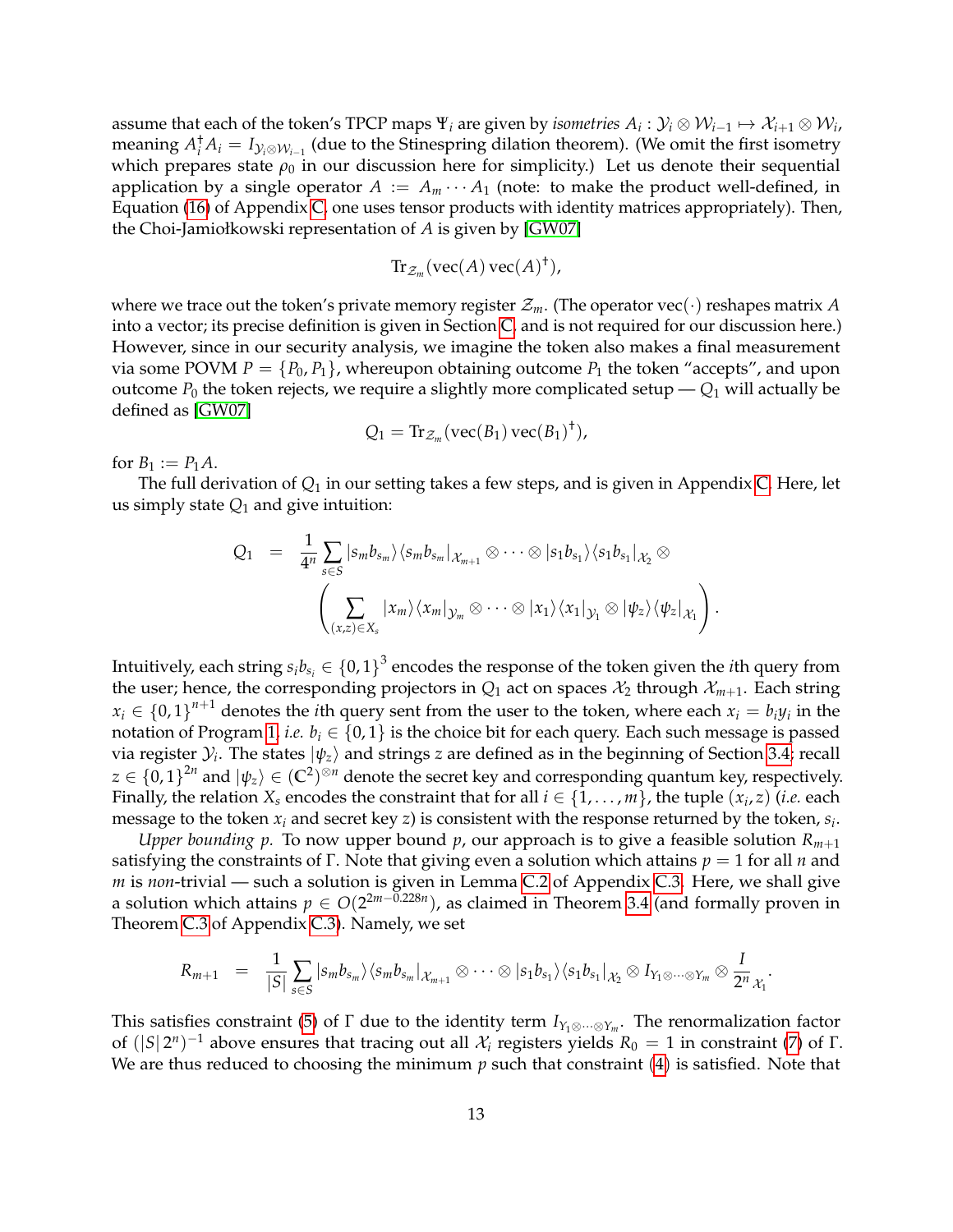setting  $p = 1$  will *not* work for large enough *m* for this choice of  $R_{m+1}$ . To see why, observe we have chosen  $R_{m+1}$  to align with the block-diagonal structure of  $Q_1$  on registers  $\mathcal{X}_2, \ldots, \mathcal{X}_m$ . Since registers  $\mathcal{Y}_1 \otimes \cdots \otimes \mathcal{Y}_m$  and  $\mathcal{X}_1$  of  $R_{m+1}$  are proportional to the identity matrix, it thus suffices to characterize the largest eigenvalue of  $Q_1$ ,  $\lambda_{\text{max}}(Q_1)$ . This is done by Lemma [C.4](#page-26-0) of Appendix [C.3,](#page-20-1) which says

$$
\lambda_{\text{max}}(Q_1) = \frac{2}{4^n}\left(1+\frac{1}{\sqrt{2}}\right)^n.
$$

Combining this bound on  $\lambda_{\text{max}}(Q_1)$  with the parameters of  $R_{m+1}$  above now yields the desired claim that  $p \in O(2^{2m-0.228n})$ . We conclude that for  $m < 0.114n$ , the probability that a user of the token successfully cheats and thus that the simulation fails is exponentially small in the key size, *n*.

# <span id="page-13-0"></span>**4 Impossibility Results**

We now discuss "tightness" of our protocol with respect to impossibility results. To begin, it is easy to argue that OTMs cannot exist in the plain model (*i.e.*, without additional assumptions) in both the classical and quantum settings: in the classical setting, impossibility holds, since software can always be copied. Quantumly, this follows by a simple rewinding argument [\[BGS13\]](#page-29-3). Here, we give two simple no-go results for the quantum setting which support the idea that our scheme is "tight" in terms of the minimality of the assumptions it uses. Both results assume the token is reversible, meaning the receiver can run both the token and its inverse operation. The results can be stated as:

- 1. A stateless token which can be queried in *superposition* cannot be used to securely construct an OTM (Section [4.1\)](#page-13-1).
- 2. For *measure and access* schemes such as ours, in order for a stateless token to allow statistical security, it must have an *exponential* number of keys per secret bit (Section [4.2\)](#page-14-0).

#### <span id="page-13-1"></span>**4.1 Impossibility: Tokens which can be queried in superposition**

In our construction, we require that all queries to the token be classical strings, *i.e.*, no querying in superposition is allowed. It is easy to argue via a standard rewinding argument that relaxing this requirement yields impossibility of a secure OTM, as long as access to the token's adjoint (inverse) operation is given, as we now show. Specifically, let *M* be a quantum OTM implemented using a hardware token. Since the token access is assumed to be reversible, we may model it as an oracle  $O_f$  realizing a function  $f:\{0,1\}^n \mapsto \{0,1\}^m$  in the standard way, *i.e.*, for all  $y \in \{0,1\}^n$  and  $b \in \{0, 1\}^m$ ,

$$
O_f|y\rangle|b\rangle = |y\rangle|b \oplus f(y)\rangle. \tag{10}
$$

Now, suppose our OTM stores two secret bits *s*<sup>0</sup> and *s*1, and provides the receiver with an initial state  $|\psi\rangle\in A\otimes B\otimes C$ , where  $A$ ,  $B$ , and  $C$  are the algorithm's workspace, *query (i.e.*, input to  $O_f$ ), and *answer (i.e., O<sub>f</sub>'s answers) registers, respectively. By definition, an honest receiver must be* able to access precisely one of  $s_0$  or  $s_1$  with certainty, given  $|\psi\rangle$ . Thus, for any  $i \in \{0,1\}$ , there exists a quantum query algorithm  $A_i = U_mO_f \cdots O_fU_2O_fU_1$  for unitaries  $U_i \in \mathcal{U}(A \otimes B \otimes C)$  $\text{such that } A_i|\psi\rangle = |\psi'\rangle_{AB}|s_i\rangle_C.$  For any choice of  $i$ , however, this implies a malicious receiver can now classically copy  $s_i$  to an external register, and then "rewind" by applying  $A_i^{\dagger}$  to  $|\psi'\rangle_{AB}|s_i\rangle_C$  to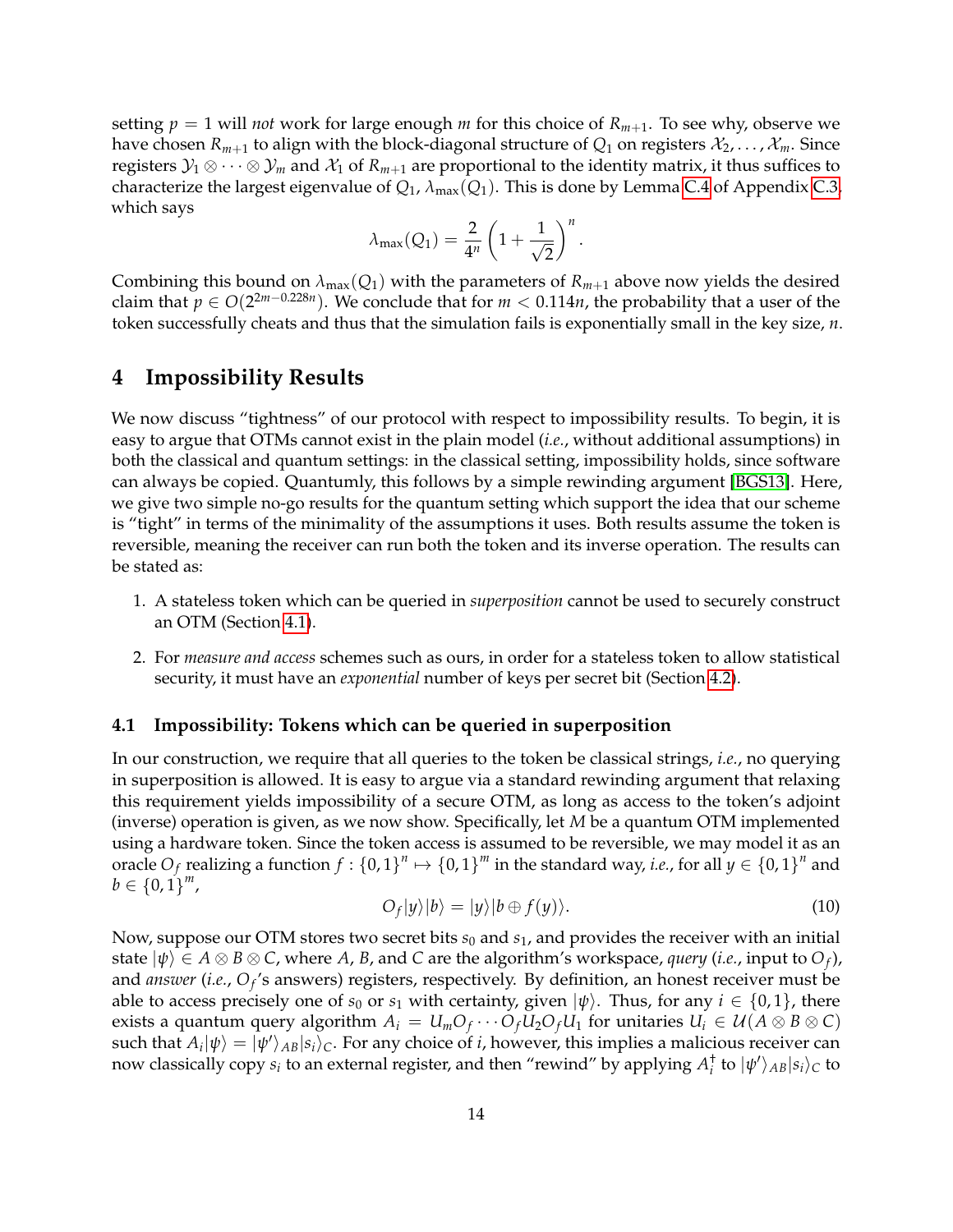recover  $|\psi\rangle$ . Applying  $A_{i'}$  for  $i'\neq i$  to  $|\psi\rangle$  now yields the second bit  $i'$  with certainty as well. We conclude that a quantum OTM which allows superposition queries to a reversible stateless token is insecure.

**Remark 4.1.** *Above, we assumed the OTM outputs s<sup>i</sup> with certainty. The argument can be generalized to the setting in which the OTM outputs*  $s_i$  *with probability at least*  $1 - \epsilon$  *for small*  $\epsilon > 0$ *; in this case*, *Winter's Gentle Measurement Lemma [\[Win99\]](#page-33-10) can be used to show that both bits can again be recovered with non-negligible probability.*

**Remark 4.2.** *Our argument crucially relies on the fact that the receiver has superposition access to the A*† *i operation. In certain models (e.g., software), such access is unavoidable. However, our result does not rule out the possibility that* non-reversible *superposition access to a token would allow for quantum OTMs.*

#### <span id="page-14-0"></span>**4.2 Impossibility: Tokens with a bounded number of keys**

We have observed that allowing superposition queries to the token prevents an OTM from being secure. One might next ask how simple a hardware token with classical queries can be, while still allowing a secure OTM. We now explore one such strengthening of our construction in which the token is forced to have a bounded number of keys.

To formalize this, let us define the notion of a "measure-and-access (MA)" OTM, *i.e.*, an OTM in which given an initial state  $|\psi\rangle$ , an honest receiver applies a prescribed measurement to  $|\psi\rangle$ , and feeds the resulting classical string (*i.e.*, key) *y* into the token *O<sup>f</sup>* to obtain *s<sup>i</sup>* . Our construction is an example of a MA memory in which each bit *s<sup>i</sup>* has an *exponential* number of valid keys *y* such that  $f(y) = s_i$ . One might ask whether the construction can be strengthened such that each  $s_i$  has a bounded number (*e.g.*, a polynomial number) of keys. We now show that such a strengthening would preclude security, assuming the token is reversible.

For clarity, implicitly in our proof below, we model the oracle  $O_f$  as having three possible outputs: 0, 1, or 2, where 2 is output whenever  $O_f$  is fed an invalid key *y*. This is required for the notion of having "few" keys to make sense (*i.e.*, there are 2*<sup>n</sup>* candidate keys, and only two secret bits, each of which is supposed to have a bounded number of keys). Note that our construction indeed fits into this framework.

<span id="page-14-2"></span> ${\bf Lemma 4.3.}$  Let  $M$  be an  $MA$  memory with oracle  ${\rm O}_f$ , such that  ${\rm O}_f$  cannot be queried in superposition. If  $a$  secret bit  $s_i$  has at most  $\Delta$  keys  $y_i$  such that  $f(y_i)=s_i$ , then given a single copy of  $|\psi\rangle$ , one can extract both  $s_0$  and  $s_1$  *from M with probability at least*  $1/\Delta^2$ .

**Remark 4.4.** *The proof is given in Appendix [D.](#page-28-0) Lemma [4.3](#page-14-2) shows that in the paradigm of measure-andaccess memories, our construction is essentially tight — in order to bound the adversary's success probability of obtaining both secret bits by an inverse exponential, we require each secret bit to have exponentially many valid keys. Second, as in the setting of superposition queries, the above proof can be generalized to the setting in which the OTM returns the correct bit*  $s_i$  *with probability at least*  $1 - \epsilon$  *for small*  $\epsilon > 0$ *. Finally, the question of whether a similar statement to Lemma [4.3](#page-14-2) holds for a* non-reversible *token remains open.*

# <span id="page-14-1"></span>**A Universal Composition (UC) Framework**

We consider simulation-based security. The Universal Composability (UC) framework was proposed by Canetti [\[Can01,](#page-29-2) [Can00b\]](#page-29-10), culminating a long sequence of simulation-based security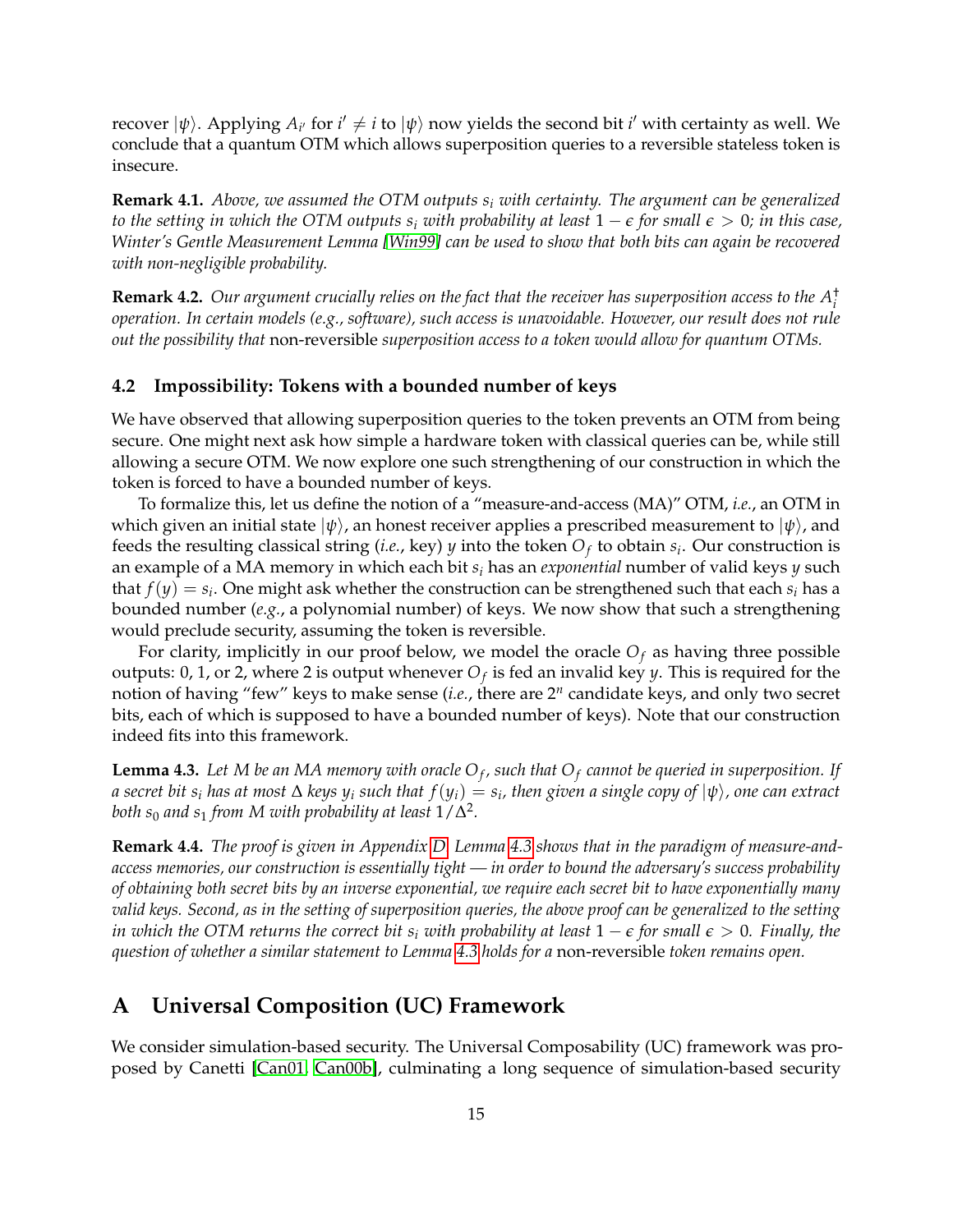definitions (*c.f.* [\[GMW87,](#page-31-10) [GL91,](#page-31-11) [MR92,](#page-32-11) [Bea91,](#page-29-11) [Can00a\]](#page-29-12)); please see also [\[PW01,](#page-33-11) [PS04,](#page-33-12) [CDPW07,](#page-30-12) [LPV09,](#page-32-2) [MR11\]](#page-32-5) for alternative/extended frameworks. Recently Unruh [\[Unr10\]](#page-33-4) extend the UC framework to the quantum setting. Next, we provide a high-level description of the original classical UC model by Canetti [\[Can01,](#page-29-2) [Can00b\]](#page-29-10), and then the quantum UC model by Unruh [\[Unr10\]](#page-33-4).

#### **A.1 Classical UC Model ([\[Can01,](#page-29-2) [Can00b\]](#page-29-10))**

**Machines.** The basic entities involved in the UC model are players  $P_1, \ldots, P_k$  where *k* is polynomial of security parameter  $n$ , an adversary  $A$ , and an environment  $Z$ . Each entity is modeled as a interactive Turing machine (ITM), where  $\mathcal Z$  could have an additional non-uniform string as advice. Each  $P_i$  has identity *i* assigned to it, while A and Z have special identities  $id_A :=$  adv and  $id_Z := env.$ 

**Protocol Execution.** A protocol specifies the programs for each  $P_i$ , which we denote as  $\pi$  $(\pi_1, \ldots, \pi_k)$ . The execution of a protocol is coordinated by the environment Z. It starts by preparing inputs to all players, who then run their respective programs on the inputs and exchange messages of the form (*id*sender, *id*receiver, msg). A can corrupt an arbitrary set of players and control them later on. In particular, A can instruct a corrupted player sending messages to another player and also read messages that are sent to the corrupted players. During the course of execution, the environment  $\mathcal Z$  also interacts with  $\mathcal A$  in an arbitrary way. In the end,  $\mathcal Z$  receives outputs from all the other players and generates one bit output. We use  $EXEC[\mathcal{Z}, \mathcal{A}, \pi]$  denote the distribution of the environment  $\mathcal{Z}'$ s (single-bit) output when executing protocol  $\pi$  with  $\mathcal A$  and the  $P_i$ 's.

**Ideal Functionality and Dummy Protocol.** Ideal functionality  $F$  is a trusted party, modeled by an ITM again, that perfectly implements the desired multi-party computational task. We consider an "dummy protocol", denoted  $P^{\mathcal{F}}$ , where each party has direct communication with  $\mathcal{F}$ , who accomplishes the desired task according to the messages received from the players. The execution of  $P^{\mathcal{F}}$  with environment  $\mathcal Z$  and an adversary, usually called the simulator  $\mathcal S$ , is defined analogous as above, in particular,  $S$  monitors the communication between corrupted parties and the ideal functionality  ${\cal F}.$  Similarly, we denote  ${\cal Z}^{\prime}$ s output distribution as  $\mathsf{EXEC}[\tilde{\cal Z}, {\cal S}, P^{\cal F}].$ 

**Definition A.1** (Classical UC-secure Emulation)**.** *We say π (classically) UC-emulates π* 0 *if for any adversary* A*, there exists a simulator* S *such that for all environments* Z*,*

$$
\text{EXEC}[\mathcal{Z}, \mathcal{A}, \pi] \approx \text{EXEC}[\mathcal{Z}, \mathcal{S}, \pi'] \tag{11}
$$

*We here consider that* A *and* Z *are computationally unbounded, and we call it statistical UC-security. We require the running time* S *is polynomial in that of* A*. We call this property* Polynomial Simulation*.*

Let F be a well-formed two party functionality. We say  $\pi$  (classically) UC-realizes F if for all adversary A, there exists a simulator S such that for all environments  $\mathcal{Z}$ , EXEC[ $\mathcal{Z}$ , A,  $\pi$ ]  $\approx$  $\mathsf{EXEC}[\mathcal{Z},\mathcal{S},P^{\mathcal{F}}].$  We also write  $\mathsf{EXEC}[\mathcal{Z},\mathcal{A},\pi]\approx \mathsf{EXEC}[\mathcal{Z},\mathcal{S},\mathcal{F}]$  if the context is clear.

UC-secure protocols admit a general composition property, demonstrated in the following universal composition theorem.

**Theorem A.2** (UC Composition Theorem [\[Can00b\]](#page-29-10))**.** *Let π*, *π* 0 *and σ be n-party protocols. Assume that*  $\pi$  UC-emulates  $\pi'$ . Then  $\sigma^{\pi}$  UC-emulates  $\sigma^{\pi'}$ .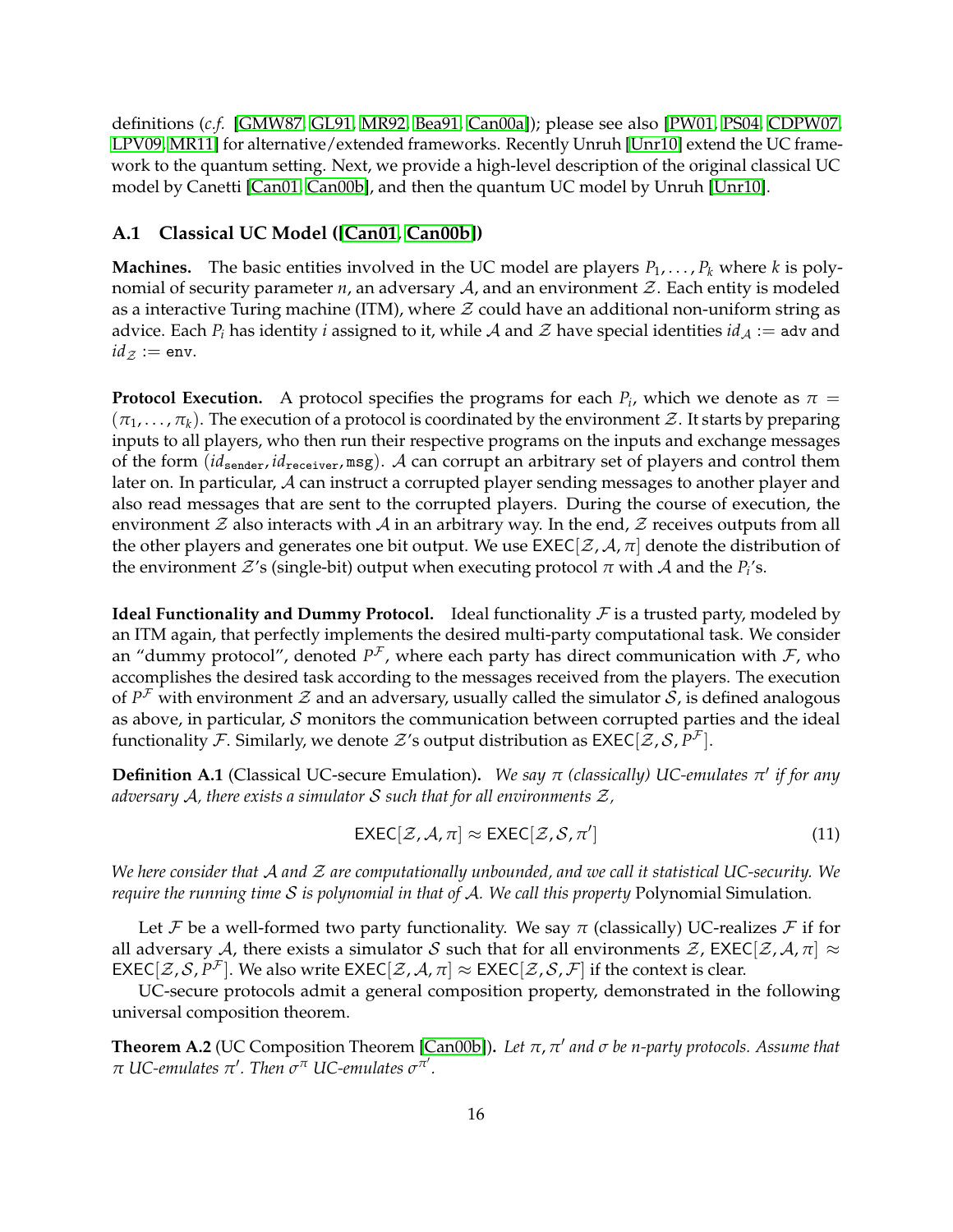### **A.2 Quantum UC Model ([\[Unr10\]](#page-33-4))**

Now, we give a high-level description of quantum UC model by Unruh [\[Unr10\]](#page-33-4).

**Quantum Machine.** In the quantum UC model, all players are modeled as quantum machines. A quantum machine is a sequence of quantum circuits  $\{M^n\}_{n\in\mathbb{N}}$ , for each security parameter *n*.  $M^n$  is a completely positive trace preserving operator on space  ${\cal H}^{\tt state} \otimes {\cal H}^{\tt class} \otimes {\cal H}^{\tt quant}$  , where  $\mathcal{H}^{\text{state}}$  represents the internal workspace of  $M^n$  and  $\mathcal{H}^{\text{class}}$  and  $\mathcal{H}^{\text{quant}}$  represent the spaces for communication, where for convenience we divide the messages into classical and quantum parts. We allow a non-uniform quantum advice $^5$  $^5$  to the machine of the environment  ${\cal Z}$ , while all other machines are uniformly generated.

**Protocol Execution.** In contrast to the communication policy in classical UC model, we consider a network  $N$  which contains the space  $\mathcal{H}_N:=\mathcal{H}^{\texttt{class}}\otimes\mathcal{H}^{\texttt{quant}}\otimes_i\mathcal{H}^{\texttt{state}}_i.$  Namely, each machine maintains individual internal state space, but the communication space is shared among all . We assume  $\mathcal{H}^{\text{class}}$  contains the message (*id*<sub>sender</sub>, *id*<sub>receiver</sub>, msg) which specifies the sender and receiver of the current message, and the receiver then processes the quantum state on  $\mathcal{H}^{\text{quant}}$ . Note that this communication model implicitly ensures authentication. In a protocol execution,  $\mathcal{Z}$  is activated first, and at each round, one player applies the operation defined by its machine *M<sup>n</sup>* on  $\mathcal{H}^{\text{class}}\otimes\mathcal{H}^{\text{quant}}\otimes\mathcal{H}^{\text{state}}$ . In the end  $\mathcal Z$  generates a one-bit output. Denote EXEC[ $\mathcal Z$ ,  $\mathcal A$ ,  $\Pi$ ] the output distribution of Z.

**Ideal Functionality.** All functionalities we consider in this work are classical, *i.e.*, the inputs and outputs are classical, and its program can be implemented by an efficient classical Turing machine. Here in the quantum UC model, the ideal functionality  $\mathcal F$  is still modeled as a quantum machine for consistency, but it only applies classical operations. Namely, it measures any input message in the computational basis to get an classical bit-string, and implements the operations specified by the classical computational task.

We consider an "dummy protocol", denoted  $P^{\mathcal{F}}$ , where each party has direct communication with  $\mathcal{F}$ , who accomplishes the desired task according to the messages received from the players. The execution of  $P^{\mathcal{F}}$  with environment  $\mathcal Z$  and an adversary, usually called the simulator  $\mathcal S$ , is defined analogous as above, in particular,  $\mathcal S$  monitors the communication between corrupted parties and the ideal functionality F. Similarly, we denote  $\mathcal Z$ 's output distribution as  $\mathsf{EXEC}[\mathcal Z,\mathcal S,P^{\mathcal F}].$  For simplicity, we also write it as  $EXEC[\mathcal{Z}, \mathcal{S}, \mathcal{F}].$ 

**Definition A.3** (Quantum UC-secure Emulation). We say Π quantum-UC-emulates Π' if for any *quantum adversary* A*, there exists a (quantum) simulator* S *such that for all quantum environments* Z*,*

$$
\text{EXEC}[\mathcal{Z}, \mathcal{A}, \Pi] \approx \text{EXEC}[\mathcal{Z}, \mathcal{S}, \Pi'] \tag{12}
$$

*We consider here that* A *and* Z *are computationally unbounded, we call it (quantum) statistical UC-security. We require the running time* S *is polynomial in that of* A*. We call this property* Polynomial Simulation*.*

<span id="page-16-0"></span> $5$ Unruh's model only allows classical advice, but we tend to take the most general model. It is easy to justify that almost all results remain unchanged, including the composition theorem. See [\[HSS11,](#page-31-12) Section 5] for more discussion.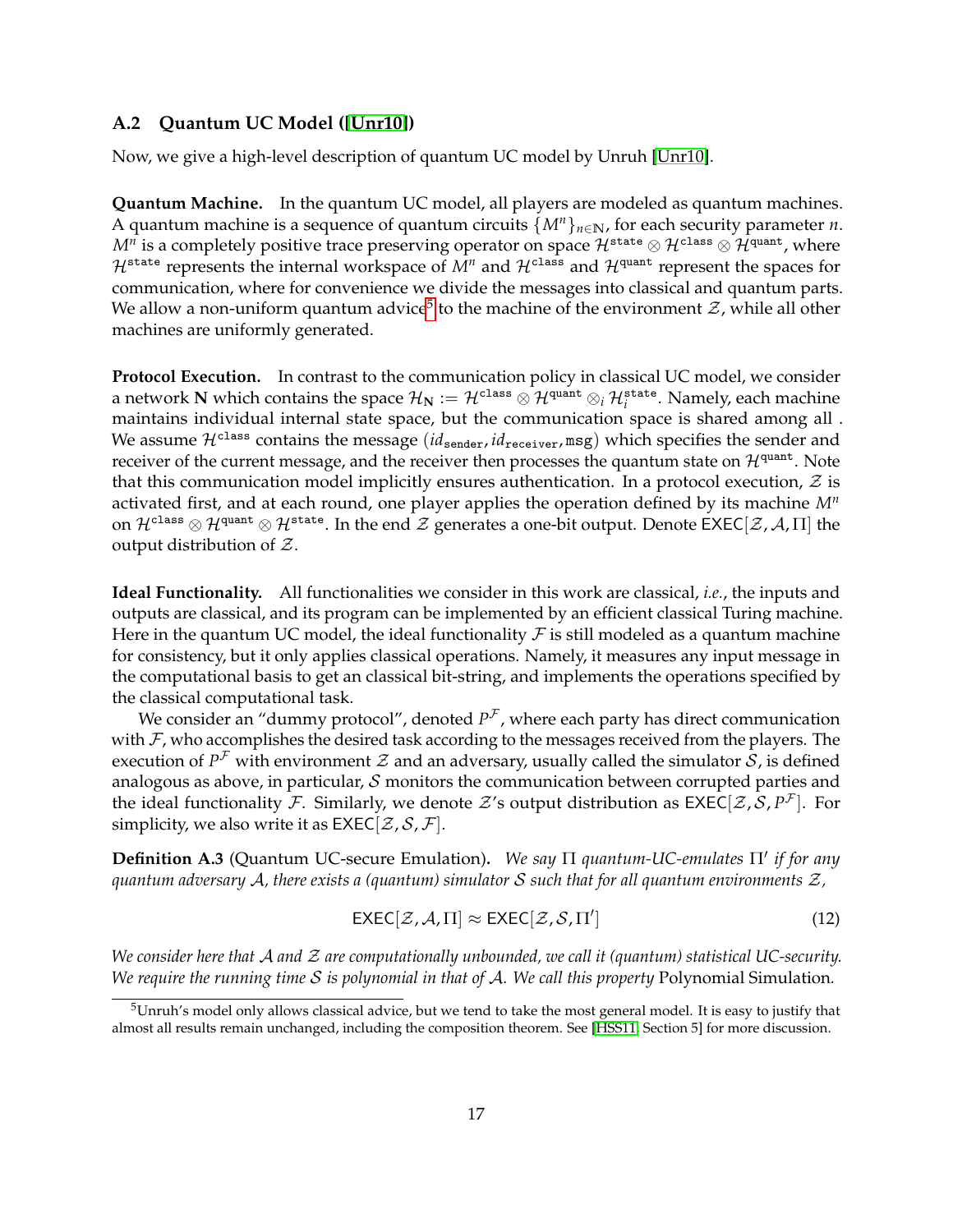Similarly, (quantum) computational UC-security can be defined. Let  $\mathcal F$  be a well-formed two party functionality. We say Π **quantum-UC-realizes** F if for all quantum adversary A, there exists a (quantum) simulator S such that for all quantum environments  $\mathcal{Z}$ , EXEC[ $\mathcal{Z}$ , A,  $\Pi$ ]  $\approx$  $\mathsf{EXEC}[\mathcal{Z}, \mathcal{S}, P^{\mathcal{F}}].$ 

Quantum UC-secure protocols also admit general composition:

**Theorem A.4** (Quantum UC Composition Theorem [\[Unr10,](#page-33-4) Theorem 11]). Let Π, Π' and Σ be  $q$ uantum-polynomial-time protocols. Assume that Π *quantum UC-emulates Π'*. Then  $\Sigma^{\Pi}$  quantum  $\overline{U}$ *C*-emulates  $\Sigma$ <sup> $\Pi'$ </sup>.

**Remark A.5.** *Out of the two protocol parties (the sender and the receiver), we consider security only in the case of the receiver being a corrupted party. Note that we are only interested in cases where the same party is corrupted with respect to all composed protocol. Furthermore, we only consider static corruption.*

# <span id="page-17-0"></span>**B Stand-Alone Security in the case of a Malicious Sender**

Here, we recall notation that is used in the analysis of two-party quantum protocol [\[DNS10\]](#page-30-9).

**Definition B.1.** An *n*-step quantum two-party protocol with oracle calls, denoted  $\Pi^{\mathcal{O}} = (\mathcal{A}, \mathcal{B}, \mathcal{O}, n)$ *consists of:*

- *1. input space*  $\mathcal{A}_0$  *and*  $\mathcal{B}_0$  *for parties*  $\mathcal A$  *and*  $\mathcal B$  *respectively.*
- *2. memory spaces*  $A_1, \ldots, A_n$  *and*  $B_1, \ldots, B_n$  *for*  $\mathscr A$  *and*  $\mathscr B$ *, respectively.*
- *3. An n-tuple of quantum operations*  $(\mathscr{A}_1, \ldots, \mathscr{A}_n)$  *for*  $\mathscr{A}$ *,*  $\mathscr{A}_i$  :  $L(\mathcal{A}_{i-1}) \mapsto L(\mathcal{A}_i)$ ,  $(1 \le i \le n)$ .
- *4. An n-tuple of quantum operations*  $(\mathscr{B}_1,\ldots\mathscr{B}_n)$  *for*  $\mathscr{B}$ *,*  $\mathscr{B}_i$  *:*  $L(\mathcal{B}_{i-1}) \mapsto L(\mathcal{B}_i)$ *,*  $(1 \le i \le n)$ *.*
- $5.$  *Memory spaces*  $\mathcal{A}_1,\ldots,\mathcal{A}_n$  *and*  $\mathcal{B}_1,\ldots,\mathcal{B}_n$  *can be written as*  $\mathcal{A}_i=\mathcal{A}_i{}^{\mathcal{O}}\otimes\mathcal{A}_i{}'$  *and*  $\mathcal{B}_i=\mathcal{B}_i{}^{\mathcal{O}}\otimes\mathcal{B}_i{}'$ *,*  $(1 \leq i \leq n)$  and  $\mathcal{O} = (\mathcal{O}_1, \ldots, \mathcal{O}_n)$  is an *n*-tuple of quantum operations:  $\mathcal{O}_i : \mathcal{L}(\mathcal{A}_i^{\mathcal{O}} \otimes \mathcal{B}_i^{\mathcal{O}}) \mapsto$  $L(\mathcal{A}_{i}^{\mathcal{O}} \otimes \mathcal{B}_{i}^{\mathcal{O}}), (1 \leq i \leq n).$

If  $\Pi^{\mathcal{O}} = (\mathcal{A}, \mathcal{B}, \mathcal{O}, n)$  is an *n*-turn two-party protocol, then the final state of the interaction upon input  $\rho_{\text{in}} \in D(A_0 \otimes B_0 \otimes R)$  where  $R$  is a system of dimension dim  $A_0$  dim  $B_0$ , is:

$$
[\mathscr{A} \circledast \mathscr{B}](\rho_{\text{in}}) = (\mathbb{1}_{L(\mathcal{A}'_n \otimes \mathcal{B}'_n \otimes \mathcal{R})} \otimes \mathcal{O}_n)(\mathscr{A}_n \otimes \mathscr{B}_n \otimes \mathbb{1}_{\mathcal{R}}) \dots (\mathbb{1}_{L(\mathcal{A}'_1 \otimes \mathcal{B}'_1 \otimes \mathcal{R})} \otimes \mathcal{O}_1)(\mathscr{A}_1 \otimes \mathscr{B}_1 \otimes \mathbb{1}_{\mathcal{R}})(\rho_{\text{in}}).
$$
\n(13)

As in [\[DNS10\]](#page-30-9), we specify that an oracle  $\mathcal O$  can be a communication oracle or an ideal functionality oracle.

An *adversary*  $\mathscr A$  for an honest party  $\mathscr A$  in  $\Pi^{\mathcal O} = (\mathscr A, \mathscr B, \mathcal O, n)$  is an *n*-tuple of quantum operations matching the input and outputs spaces of  $\mathscr A$ . A *simulator* for  $\mathscr A$  is a sequence of quantum operations  $(\mathcal{S}_i)_{i=1}^n$  where  $\mathcal{S}_i$  has the same input-output spaces as the maps of  $\tilde{\mathscr{A}}$  at step *i*. In addition,  $\mathcal S$  has access to the ideal functionality for the protocol Π.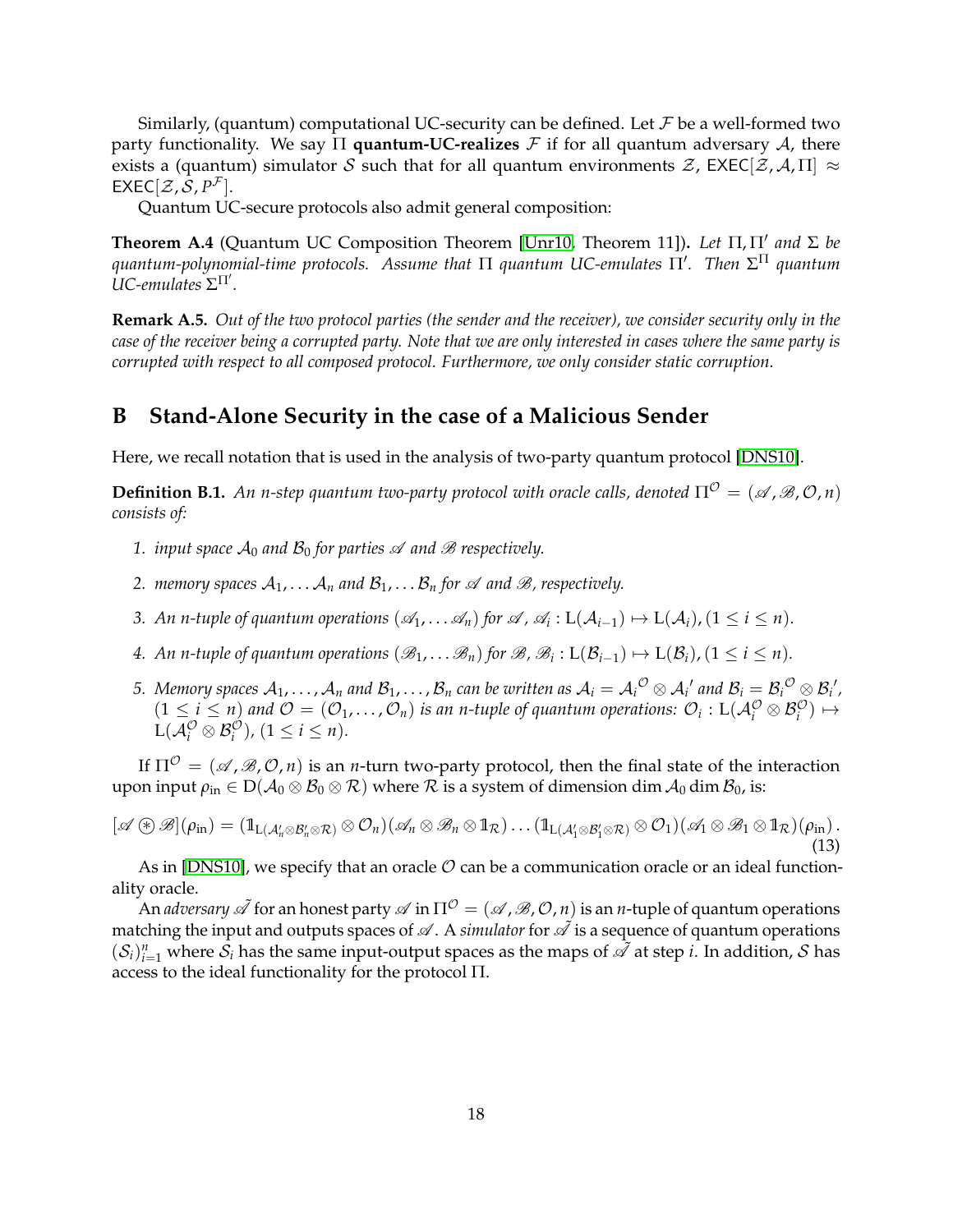# <span id="page-18-0"></span>**C Security Analysis for the Token**

We now provide the technical result (Theorem [3.4\)](#page-10-0) that is used to prove security of our Quantum OTM construction of Section [3.1](#page-7-1) against a linear number of queries. The statement below is informal; to make it formal, in Section [C.3](#page-20-1) we model the user's interaction with the token via the Gutoski-Watrous framework for quantum games [\[GW07\]](#page-31-7). The resulting formal statement we desire, which immediately yields the informal claim below, is given in Theorem [C.3.](#page-25-0)

**Theorem C.1** (Informal)**.** *For any stateless hardware token implemented as in Program [1,](#page-7-2)* i.e.*, using an n-qubit conjugate coding state* |*x*i*<sup>θ</sup> , and for any user of the token (restricted only by the laws of quantum mechanics, meaning using any trace-preserving completely positive maps desired, regardless of efficiency of their implementation) making m queries to the token, the probability the user successfully queries the token to extract both secret bits*  $s_0$  *and*  $s_1$  *is at most*  $O(2^{2m-0.228n}).$ 

Thus, we are able to prove that if the user makes at most  $m = cn$  queries with  $c < 0.114$ , then the user's probability of cheating successfully is exponentially small in *n*.

The next sections show this claim, and are organized as follows. Sections [C.1](#page-18-1) and [C.2](#page-19-0) introduce notation, terminology, semidefinite programming, and the Gutoski-Watrous quantum games framework. Section [C.3](#page-20-1) shows the formal version of the claim above, namely Theorem [C.3.](#page-25-0)

#### <span id="page-18-1"></span>**C.1 Notation, quantum channels, and semidefinite programming**

**Notation.** Let X be a finite dimensional complex Hilbert space. Then,  $\mathcal{L}(\mathcal{X})$ , Herm $(\mathcal{X})$ , Pos $(\mathcal{X})$ , and  $\mathcal{D}(\mathcal{X})$  denote the sets of linear, Hermitian, positive semidefinite, and density operators acting on  $X$ , respectively. The notation  $A \succeq B$  means  $A - B$  is positive semidefinite.

**Quantum channels.** A linear map  $\Phi : \mathcal{L}(\mathcal{X}) \mapsto \mathcal{L}(\mathcal{Y})$  is a *quantum channel* if  $\Phi$  is trace-preserving and completely positive (TPCP). These are the channels which map density operators to density operators. Although we will not directly make use of it here (the Gutoski-Watrous framework in Section [C.2](#page-19-0) will use the concept indirectly in our presentation), a useful representation of linear maps (or "superoperators")  $\Phi : \mathcal{L}(\mathcal{X}) \mapsto \mathcal{L}(\mathcal{Y})$  is the Choi-Jamiołkowski representation,  $J(\Phi) \in \mathcal{L}(\mathcal{Y} \otimes \mathcal{X})$ . The latter is defined (with respect to some choice of orthonormal basis  $\{|i\rangle\}$  for  $\mathcal{X}$  as

$$
J(\Phi) = \sum_{i,j} \Phi(|i\rangle\langle j|) \otimes |i\rangle\langle j|.
$$
 (14)

The following properties of  $J(\Phi)$  hold [\[Cho75,](#page-30-11) [Jam72\]](#page-31-9): (1)  $\Phi$  is completely positive if and only if  $J(\Phi) \succeq 0$ , and (2)  $\Phi$  is trace-preserving if and only if  $Tr_{\mathcal{Y}}(J(\Phi)) = I_{\mathcal{X}}$ . In a nutshell, the Gutoski-Watrous framework generalizes this definition to *interacting* strategies [\[GW07\]](#page-31-7).

**Semidefinite programs.** We give a brief overview of semidefinite programs (SDPs) from the perspective of quantum information, as done *e.g.*, in the notes of Watrous [\[Wat11\]](#page-33-13) or [\[MVW13\]](#page-32-7). For further details, a standard text on convex optimization is Boyd and Vandenberghe [\[BV04\]](#page-29-13).

Given any 3-tuple  $(A, B, \Phi)$  for operators  $A \in \text{Herm}(\mathcal{X})$  and  $B \in \text{Herm}(\mathcal{Y})$ , and linear map  $\Phi: \mathcal{L}(\mathcal{X}) \mapsto \mathcal{L}(\mathcal{Y})$  mapping Hermitian operators to Hermitian operators, one can state a *primal* and *dual* semidefinite program: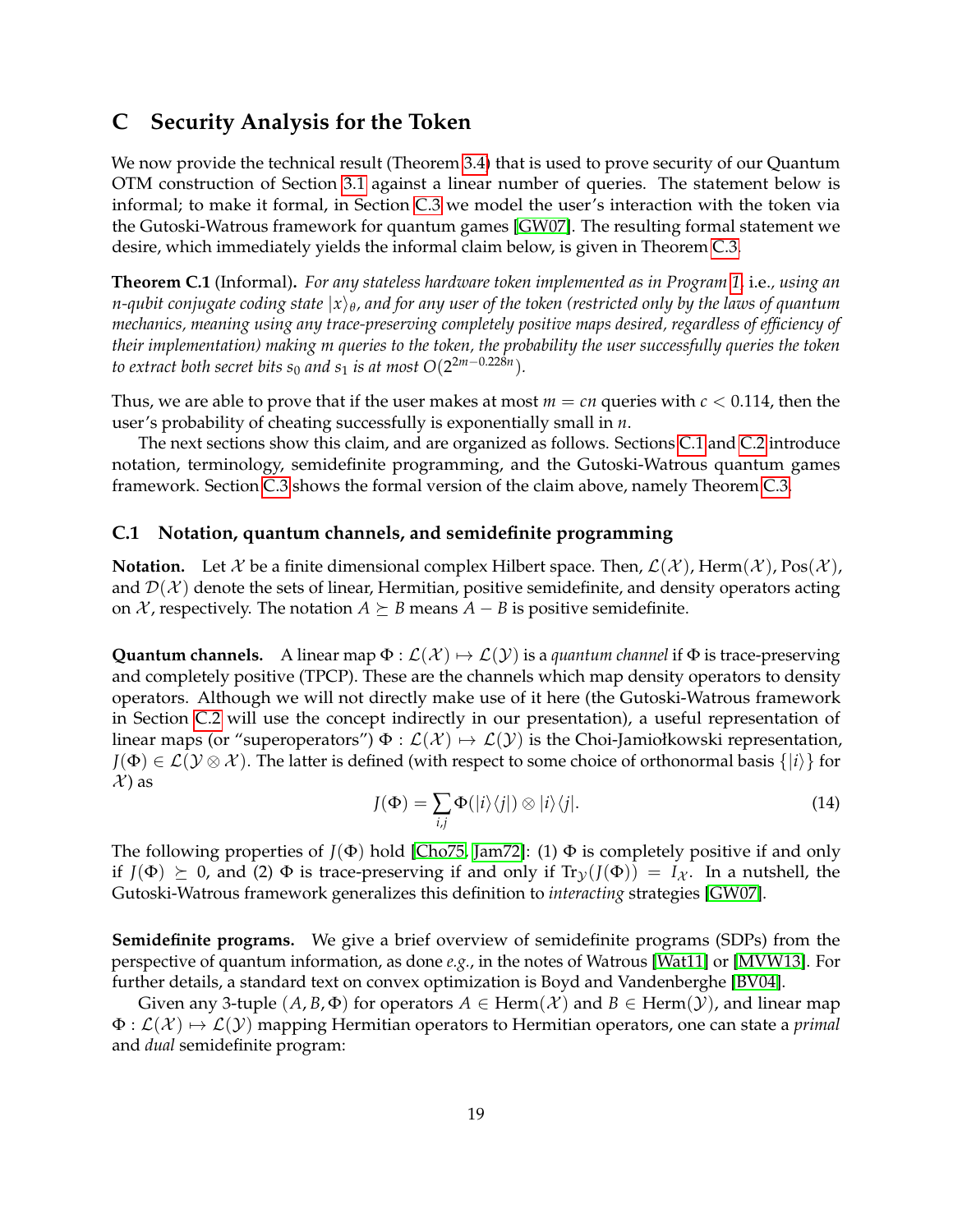| Primal problem (P) |                                  | Dual problem (D) |                                    |
|--------------------|----------------------------------|------------------|------------------------------------|
|                    | $sup$ $Tr(AX)$                   |                  | inf $Tr(BY)$                       |
|                    | s.t. $\Phi(X) = B$ ,             |                  | s.t. $\Phi^*(Y) \succeq A$         |
|                    | $X \in \text{Pos}(\mathcal{X}),$ |                  | $Y \in \text{Herm}(\mathcal{Y})$ , |

where  $\Phi^*$  denotes the *adjoint* of  $\Phi$ , which is the unique map satisfying  $\text{Tr}(A^{\dagger}\Phi(B)) = \text{Tr}((\Phi^*(A))^{\dagger}B)$ for all  $A \in \mathcal{L}(\mathcal{Y})$  and  $B \in \mathcal{L}(\mathcal{X})$ . Not all SDPs have feasible solutions (*i.e.* a solution satisfying all constraints); in this case, we label the optimal values as  $-\infty$  for P and  $\infty$  for D, respectively. Note also that the SDP we derive in Equation [\(21\)](#page-24-1) will for simplicity not be written in precisely the form above, but can without loss of generality be made so.

#### <span id="page-19-0"></span>**C.2 The Gutoski-Watrous framework for quantum games**

We now recall the Gutoski-Watrous (GW) framework for quantum games [\[GW07\]](#page-31-7), which can be used to model quantum interactions between spatially separated parties. The setup most relevant to our protocol here is depicted in Figure [C.2.](#page-19-1) Here, we imagine one party, *A*, prepares an initial



<span id="page-19-1"></span>Figure 2: A general interaction between two quantum parties.

state  $\rho_0 \in \mathcal{D}(\mathcal{X}_1 \otimes \mathcal{W}_0)$ . Register  $\mathcal{X}_1$  is then sent to the second party ( $\mathcal{W}_0$  is kept as private memory), *B,* who applies some quantum channel  $\Phi_i:\mathcal{L}(\mathcal{X}_1)\mapsto\mathcal{L}(\mathcal{Y}_1\otimes\mathcal{Z}_1).$  *B* keeps register  $\mathcal{Z}_1$  as private memory, and sends  $\mathcal{Y}_1$  back to *A*, who applies channel  $\Psi_1 : \mathcal{L}(\mathcal{W}_0 \otimes \mathcal{Y}_1) \mapsto \mathcal{L}(\mathcal{X}_2 \otimes \mathcal{W}_1)$ , and sends  $\mathcal{X}_2$  to *B*. The protocol continues for *m* messages back and forth, until the final operation  $\Psi_m : \mathcal{L}(\mathcal{W}_m \otimes \mathcal{Y}_m) \mapsto \mathbb{C}$ , in which *A* performs a two-outcome measurement (specifically, a POVM  $P = \{P_0, P_1\}$ , meaning  $P_0, P_1 \succeq 0$ ,  $P_0 + P_1 = I$ ) in order to decide whether to reject  $(P_0)$  or accept  $(P_1)$ . As done in [\[GW07\]](#page-31-7), we may assume without loss of generality<sup>[6](#page-19-2)</sup> that all channels are given by linear isometries  $A_k$ , i.e.  $\Phi_k(X) = A_k X A_k^{\dagger}$ . (A linear isometry  $A \in \mathcal{L}(\mathcal{S}, \mathcal{T})$  satisfies  $A^{\dagger} A = I_{\mathcal{S}}$ . Such maps are roughly generalizations of unitary maps to non-square matrices.) Reference [\[GW07\]](#page-31-7) refers to  $(\Phi_1, \ldots, \Phi_m)$  as a *strategy* and  $(\rho_0, \Psi_1, \ldots, \Psi_m)$  as a *co-strategy*. In our setting, the former is "non-measuring", meaning it makes no final measurement after  $\Phi_m$  is applied, whereas the latter is "measuring", since we will apply a final measurement on space  $W_m$  (not depicted in Figure [C.2\)](#page-19-1).

The GW framework then gives the *Choi-Jamiołkowski* (CJ) representation of a strategy and (measuring) co-strategy as follows. (Recall the definition of the *Choi-Jamiołkowski* representation for superoperators is given in Section [C.1,](#page-18-1) but the relationship between that definition and the more generalized development below for strategies/co-strategies is not *a priori* obvious.)

<span id="page-19-2"></span><sup>&</sup>lt;sup>6</sup>This is due to the Stinespring dilation theorem.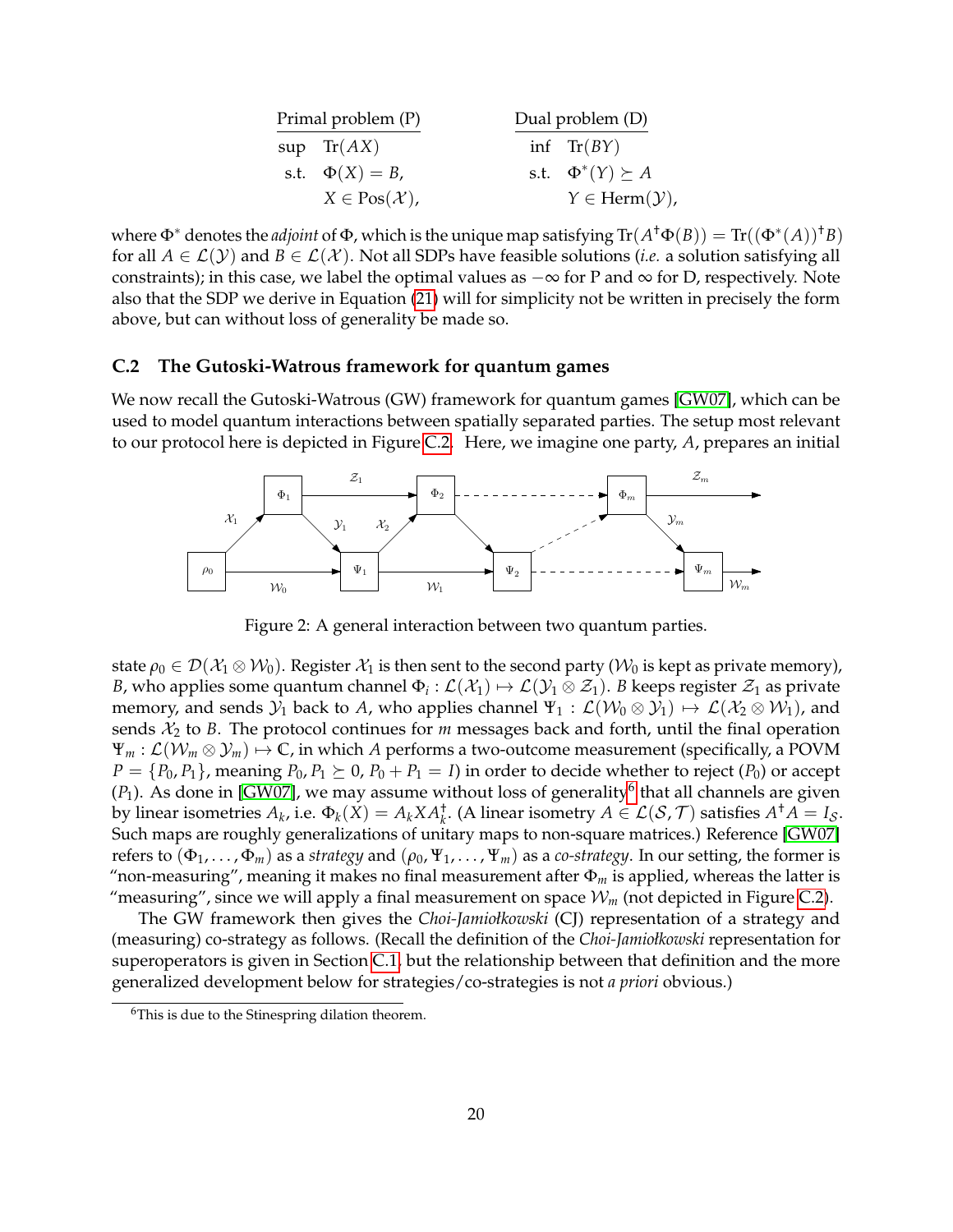**CJ representation of (non-measuring) strategy.** The CJ representation is given by

<span id="page-20-2"></span>
$$
\operatorname{Tr}_{\mathcal{Z}_m}(\operatorname{vec}(A)\operatorname{vec}(A)^{\dagger}),\tag{15}
$$

where  $A\in\mathcal{L}(\mathcal{X}_1\otimes\cdots\otimes\mathcal{X}_m,\mathcal{Y}_1\otimes\cdots\otimes\mathcal{Y}_m\otimes\mathcal{Z}_m)$  is defined as the product of the isometries  $A_i$ ,

<span id="page-20-0"></span>
$$
A := (I_{\mathcal{Y}_1 \otimes \cdots \otimes \mathcal{Y}_{m-1}} \otimes A_m) \cdots (A_1 \otimes I_{\mathcal{X}_2 \otimes \cdots \otimes \mathcal{X}_m}),
$$
(16)

and the vec :  $\mathcal{L}(\mathcal{S}, \mathcal{T}) \mapsto \mathcal{T} \otimes \mathcal{S}$  mapping is the linear extension of the map  $|i\rangle\langle i| \mapsto |i\rangle|j\rangle$  defined on all standard basis states  $|i\rangle$ ,  $|j\rangle$ .

**CJ representation of (measuring) co-strategy.** Let  $P := \{P_0, P_1\}$  denote a POVM with reject and accept measurement operators  $P_0$  and  $P_1$ , respectively. A measuring strategy which ends with a measurement with respect to POVM *P* replaces, for  $P_a \in P$ , Equation [\(15\)](#page-20-2) with

<span id="page-20-3"></span>
$$
Q_a := \text{Tr}_{\mathcal{Z}_m}((P_a \otimes I_{\mathcal{Y}_1 \otimes \cdots \otimes \mathcal{Y}_m}) \text{vec}(A) \text{vec}(A)^{\dagger})
$$
  
\n
$$
= \text{Tr}_{\mathcal{Z}_m}(\text{vec}((\sqrt{P_a} \otimes I_{\mathcal{Y}_1 \otimes \cdots \otimes \mathcal{Y}_m})A) \text{vec}((\sqrt{P_a} \otimes I_{\mathcal{Y}_1 \otimes \cdots \otimes \mathcal{Y}_m})A)^{\dagger})
$$
  
\n
$$
=: \text{Tr}_{\mathcal{Z}_m}(\text{vec}(B_a) \text{vec}(B_a)^{\dagger}). \tag{17}
$$

To convert this to a *co*-strategy, one takes the transpose of the operators defined above (with respect to the standard basis). (Note: In our use of the GW framework in Section [C.3,](#page-20-1) all operators we derive will be symmetric with respect to the standard basis, and hence taking this transpose will be unnecessary.)

**Optimization characterization over strategies and co-strategies.** Fix any *Q<sup>a</sup>* from a measuring co-strategy  $\{Q_0, Q_1\}$ , as in Equation [\(17\)](#page-20-3). Then, the maximum probability with which a (nonmeasuring) strategy can force the co-strategy to output result *a* is given by

<span id="page-20-4"></span>min: 
$$
p
$$
  
\nsubject to:  $Q_a \preceq pR_m$   
\n $R_k = P_k \otimes I_{\mathcal{Y}_k}$  for  $1 \le k \le m$   
\n $\operatorname{Tr}_{\mathcal{X}_k}(P_k) = R_{k-1}$  for  $1 \le k \le m$   
\n $R_0 = 1$   
\n $R_k \in \operatorname{Pos}(\mathcal{Y}_{1,\ldots,k} \otimes \mathcal{X}_{1,\ldots,k})$  for  $1 \le k \le m$   
\n $P_k \in \operatorname{Pos}(\mathcal{Y}_{1,\ldots,k-1} \otimes \mathcal{X}_{1,\ldots,k})$  for  $1 \le k \le m$   
\n $p \in [0,1]$ 

#### <span id="page-20-1"></span>**C.3 Security against a linear number of token queries**

To show security of our hardware token implementation (Program [1\)](#page-7-2) against a linear number of queries, we now model a user's interaction with the token as an interactive game between two parties using the GW framework of Section [C.2.](#page-19-0) We shall treat the token as the *co-strategy* and the user as the *strategy*.

We proceed as follows. As depicted in Figure [C.2,](#page-19-1) the token (co-strategy) begins by preparing state  $\rho_0 \in \mathcal{L}(\mathcal{X}_1 \otimes \mathcal{W}_0)$ , and sending message  $\mathcal{X}_1$  to the user. The user then makes *m* queries, each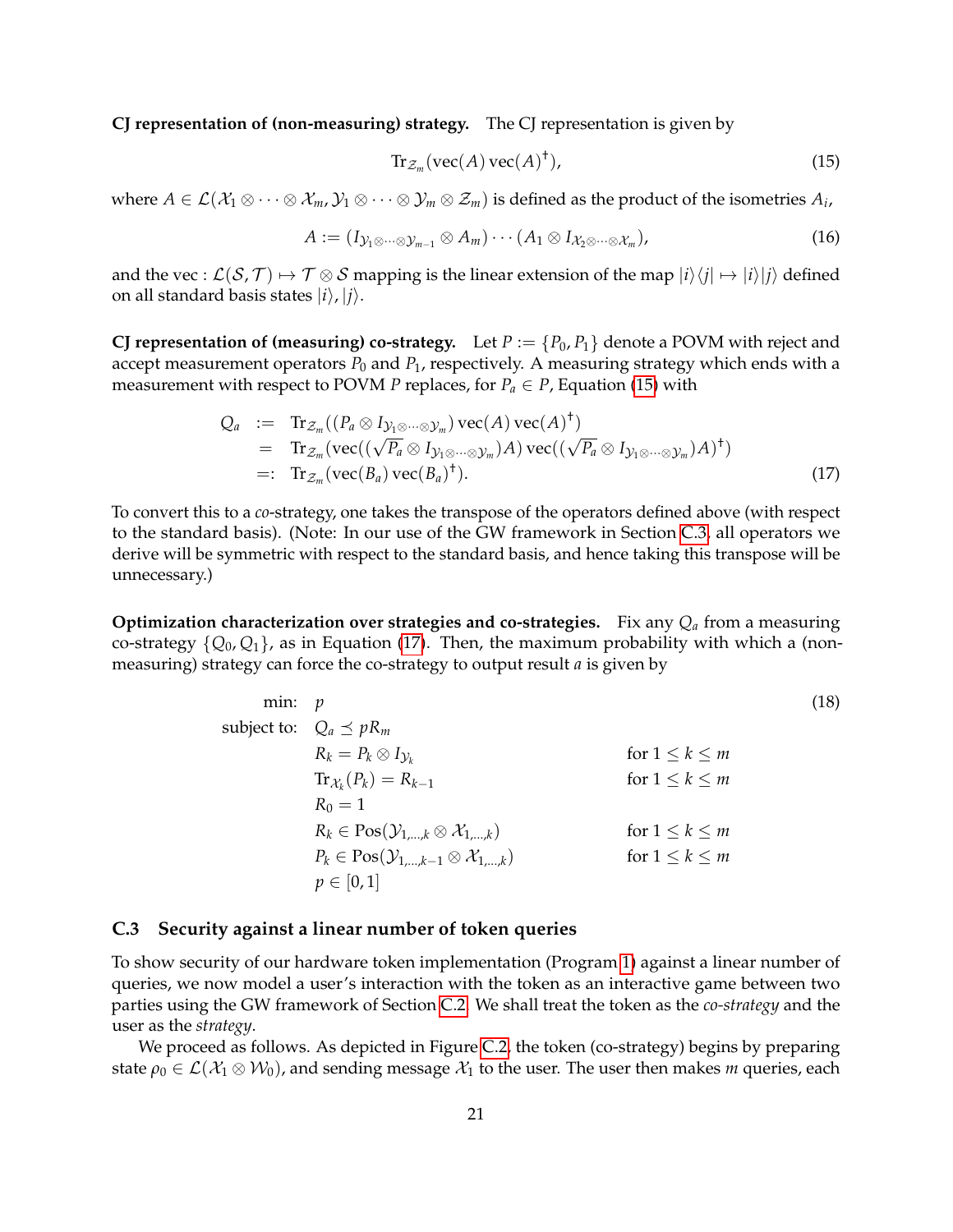via a distinct register  $\mathcal{Y}_i$  for  $i \in \{1,\ldots,m\}.$  For each query made, we model the token as returning two strings: (1) a symbol in set  $\Sigma=\{0,1,\overline{0},\overline{1}\}$  where  $0$  and  $1$  denote successful 0- and 1-queries, respectively, and  $\overline{0}$  and  $\overline{1}$  denote unsuccessful 0- and 1-queries, respectively, and (2) a bit *b* which is set to 0 for a failed query, or secret bit *b<sup>i</sup>* for a successful *i*-query. Formally, the size of each register  $\mathcal{X}_i$  for  $i \geq 2$  is hence three qubits. We will deviate from Figure [C.2](#page-19-1) in one respect — we assume the token returns the response to query *m* as well via a register  $\mathcal{Y}_{m+1}$ ; this does not affect the success or failure of the user (as the latter makes no further queries at this point), but helps streamline the analysis. After this last response is sent out, the token measures the string  $s \in \Sigma^m$  of responses it sent back to the user, and "accepts" if and only if *s* contains at least one 0 and one 1. (More on this history of responses kept by the token and how to maintain the stateless property of the token to come.)

Let us next introduce the terminology used in this section for discussing the secret key held by the token. Namely, recall in Program [1](#page-7-2) that the token keeps secret key data  $x \in \{0,1\}^n$  and  $\theta\in\{+,\times\}^n.$  Here, we shall replace these by a single string  $z\in\{0,1\}^{2n}$ , such that bits 2 $i$  and 2 $i+1$ of *z* specify the basis and value of conjugate coding qubit *i*, for  $i \in \{1, \ldots, n\}$  (i.e.  $z_{2i} = \theta_i$  and  $z_{2i+1} = x_i$ ). We shall call *z* the *secret key*. For consistency, we shall rename the *quantum key*  $|x\rangle_\theta$  from Program [1](#page-7-2) by  $|\psi_z\rangle\in(\mathbb{C}^2)^{\otimes n}$ , i.e.  $|x\rangle_\theta=|\psi_z\rangle$ . Next, in Program 1 the token takes inputs  $b\in\{0,1\}$ and  $y \in \{0,1\}^n$ , for *b* the choice bit and *y* the claimed measured value. In this section, we shall simply concatenate these as one string  $x = by \in \{0,1\}^{n+1}$ , the first bit of which is the choice bit. We shall refer to *x* as a *query string*. With these definitions in hand, for each secret key  $z \in \{0,1\}^{2n}$ , we define a partition  $A_{\overline{0}}(z)$ ,  $A_{\overline{1}}(z)$ ,  $A_0(z)$ ,  $A_1(z)$  of  $\{0,1\}^{n+1}$ , which correspond to the sets of query strings *x* which cause the token to return response  $\overline{0}$ ,  $\overline{1}$ , 0, or 1, respectively.

We can now begin to set up the GW framework. To define linear isometries  $A_k$ , we first construct  $\mathsf{operators}\ \Delta_k(z):\mathcal{Y}_k\mapsto \mathcal{X}_{k+1}\otimes \mathcal{W}_{k,k+1} \text{ for } k\in\{1,\dots,m\} \text{ as follows:}$ 

$$
\Delta_k(z) = \sum_{x \in A_{\overline{0}}(z)} |\overline{0}0\rangle_{\mathcal{X}_{k+1}} |x\overline{0}\rangle_{\mathcal{W}_{k,k+1}} \langle x|_{\mathcal{Y}_k} +
$$
  

$$
\sum_{x \in A_{\overline{1}}(z)} |\overline{1}0\rangle_{\mathcal{X}_{k+1}} |x\overline{1}\rangle_{\mathcal{W}_{k,k+1}} \langle x|_{\mathcal{Y}_k} +
$$
  

$$
\sum_{x \in A_0(z)} |0b_0\rangle_{\mathcal{X}_{k+1}} |x0\rangle_{\mathcal{W}_{k,k+1}} \langle x|_{\mathcal{Y}_k} +
$$
  

$$
\sum_{x \in A_1(z)} |1b_1\rangle_{\mathcal{X}_{k+1}} |x1\rangle_{\mathcal{W}_{k,k+1}} \langle x|_{\mathcal{Y}_k}.
$$

Above, recall the register  $\mathcal{Y}_k$  denotes the *k*th message sent by the user to the token,  $\mathcal{X}_k$  the *k*th response sent by the token back to the user (the first symbol of which denotes accept/reject via a symbol from Σ, and the second symbol of which is the corresponding secret bit, which is set to 0 by default for failed queries), and  $W_k$  denotes the private memory of the token, which we now discuss further.

Let us now elaborate on how the token's private memory spaces  $\mathcal{W}_k$  is modelled. First,  $\mathcal{W}_0$ contains the secret key  $z\in\{0,1\}^{2n}$  of the token. Then, each  $\mathcal{W}_k$  register for  $k>0$  is split into  $k+1$ parts:  $W_{k,1}$  contains a copy of *z* (this allows us to pass forward *z* from one round of interaction to the next), and  $\mathcal{W}_{k,r}$  for  $r\geq 2$  contains a copy in the standard basis of the user's  $(r-1)$ st query string, as well as the token's response from  $\Sigma$ . These copies are kept for two reasons. First, it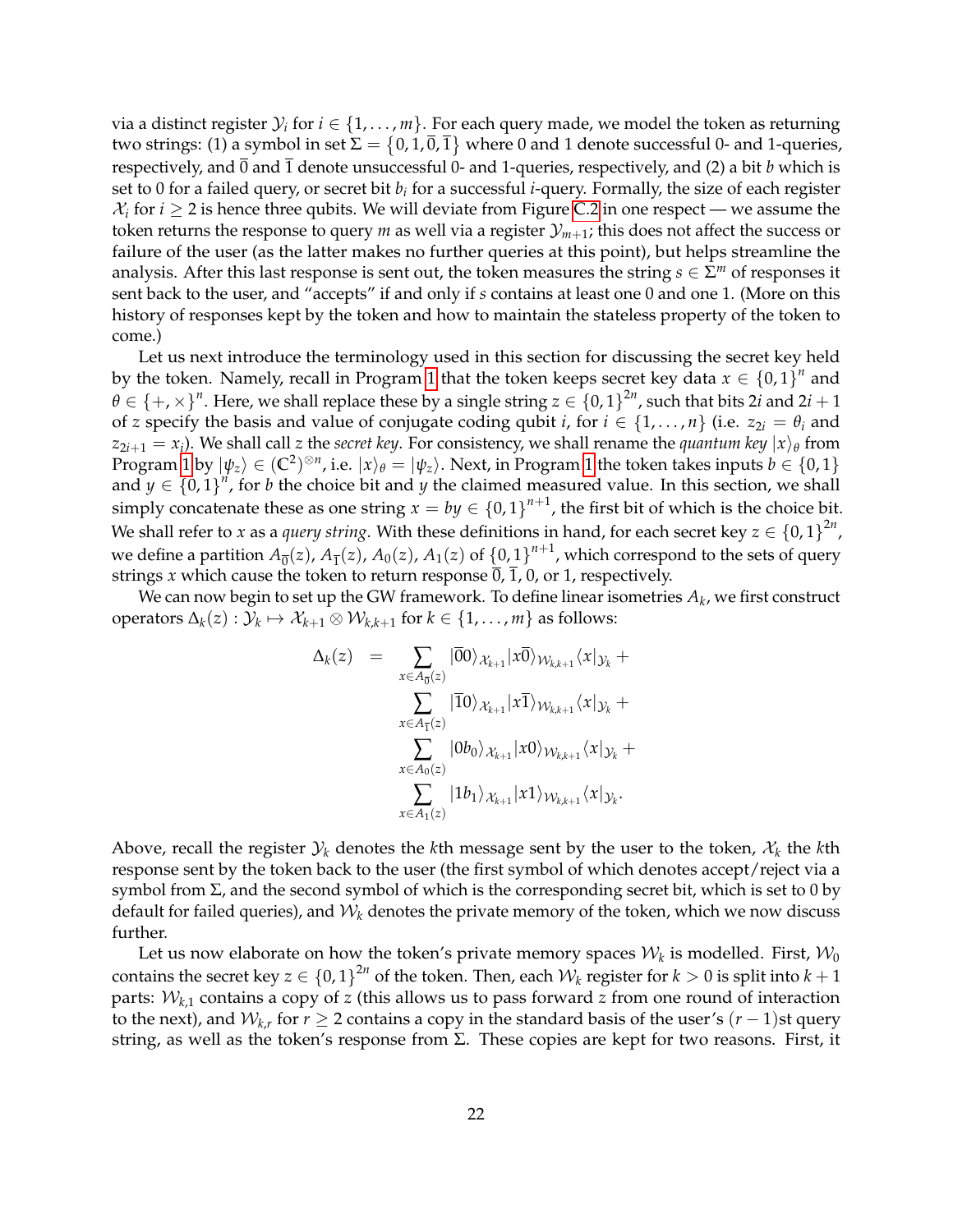simulates measuring each message from the user in the standard basis<sup>[7](#page-22-0)</sup>, as required by the token. Second, keeping *x* ensures  $\Delta_k(z)^{\dagger} \Delta_k(z) = I$ , so that each  $A_i$  defined shortly is an isometry. Note that, crucially, the contents of  $\mathcal{W}_{k,r}$  for  $r\geq 2$  are never accessed again<sup>[8](#page-22-1)</sup> by the token in any future iteration (this is the definition of the token being *stateless*, and is formally captured by the definition of the terms  $A_i$  shortly). Also, while the size of W grows with  $m$  in our security analysis here, the actual token does not have growing memory requirements since it simply discards the results of each measurement of the user's message once it returns a symbol from  $\Sigma$  in each round of communication.

We can now define isometries  $A_i$  (intuition to follow) for round  $i$  of the token's actions, where  $1 < k \leq m$ :

$$
A_0 = \frac{1}{2^n} \sum_{z \in \{0,1\}^{2n}} |\psi_z\rangle_{\mathcal{X}_1} |z\rangle_{\mathcal{W}_{0,1}}
$$
  
\n
$$
A_1 = \sum_{z \in \{0,1\}^{2n}} \Delta_1(z)_{\mathcal{Y}_1, \mathcal{X}_2, \mathcal{W}_{1,2}} \otimes |z\rangle_{\mathcal{W}_{1,1}} \langle z|_{\mathcal{W}_{0,1}}
$$
  
\n
$$
A_k = \sum_{z \in \{0,1\}^{2n}} \Delta_k(z)_{\mathcal{Y}_k, \mathcal{X}_{k+1}, \mathcal{W}_{k,k+1}} \otimes |z\rangle_{\mathcal{W}_{k,1}} \langle z|_{\mathcal{W}_{k-1,1}} \bigotimes_{r=2}^k I_{\mathcal{W}_{k,r}, \mathcal{W}_{k-1,r}}
$$

Here,  $A_0: \mathbb{C} \mapsto \mathcal{X}_1 \otimes \mathcal{W}_0$ , and  $A_k: \mathcal{Y}_k \otimes \mathcal{W}_{k-1} \mapsto \mathcal{X}_{k+1} \otimes \mathcal{W}_k$  for  $1 \leq k \leq m$ . Intuitively, the isometry *A*<sup>0</sup> captures the token choosing an initial secret key *z* uniformly at random and preparing  $\alpha$  corresponding quantum key  $\ket{\psi_z}$ , which it sends to the user. Each  $A_i$  for  $1\leq k\leq m$  captures the token reading a message from the user in  $\mathcal{Y}_k$  and measuring it in the standard basis (simulated by copying string x to a private register  $\mathcal{W}_{k,k+1}$ ), and returning an appropriate response to the user in register  $\mathcal{X}_{k+1}$  (note this response depends only on the contents of  $\mathcal{Y}_k$ *, i.e.,* on the *k*th message*,* since the token is stateless). It also stores a copy of the *k*th response from Σ to the user in the private register  $\mathcal{W}_{k,k+1}$ ; as mentioned before, this information is not accessed by the token in deciding any future messages  $\mathcal{X}_{k+i}$ , but is used in our analysis to define the accepting measurement  $P_1.$ 

Having defined isometries  $A_i$ , their product now yields operator  $A$  from Equation [\(16\)](#page-20-0) (where we reorder the  $\mathcal X$  and  $\mathcal W$  registers to clarify that incoming message  $\mathcal Y_k$  results in outgoing message  $\mathcal{X}_{k+1}$ ):

$$
A = \frac{1}{2^n} \sum_{z \in \{0,1\}^{2n}} \sum_{x_1,...,x_m \in \{0,1\}^{n+1}} |x_1 A(x_1,z)\rangle_{\mathcal{W}_{m,2}} \otimes \cdots \otimes |x_m A(x_m,z)\rangle_{\mathcal{W}_{m,m+1}} \otimes
$$
  
\n
$$
|A(x_m,z)b_{A(x_m,z)}\rangle_{\mathcal{X}_{m+1}} \langle x_m|_{\mathcal{Y}_m} \otimes |A(x_{m-1},z)b_{A(x_{m-1},z)}\rangle_{\mathcal{X}_m} \langle x_{m-1}|_{\mathcal{Y}_{m-1}} \otimes \cdots \otimes
$$
  
\n
$$
|A(x_1,z)b_{A(x_1,z)}\rangle_{\mathcal{X}_2} \langle x_1|_{\mathcal{Y}_1} \otimes |\psi_z\rangle_{\mathcal{X}_1} \otimes |z\rangle_{\mathcal{W}_{m,1}},
$$

<span id="page-22-0"></span> $7$ Normally, the GW framework allows quantum messages to be exchanged between parties, but in our setting the token only accepts classical query strings. To force the user to send classical strings, the token can simulate measurement of the user's query qubits by simply creating a "local copy" of said qubits via local controlled-NOT gates, i.e. the token employs the principle of deferred measurement.

<span id="page-22-1"></span> $^8$ Strictly speaking, as mentioned earlier, this is not quite accurate — the contents of  $\mathcal{W}_{k,r}$  are accessed during the final measurement made by the token in determining whether the user succeeded in cheating. This, however, is just a technical construct for our analysis, which allows us to formalize what it means for the user to "successfully cheat". The final measurement does not affect any of the token's previous responses  $\mathcal{X}_i$ , thus maintaining the stateless property of the token. For clarity, in the actual protocol itself, the token does not keep any private memory, and makes no "final" measurement as done in our analysis.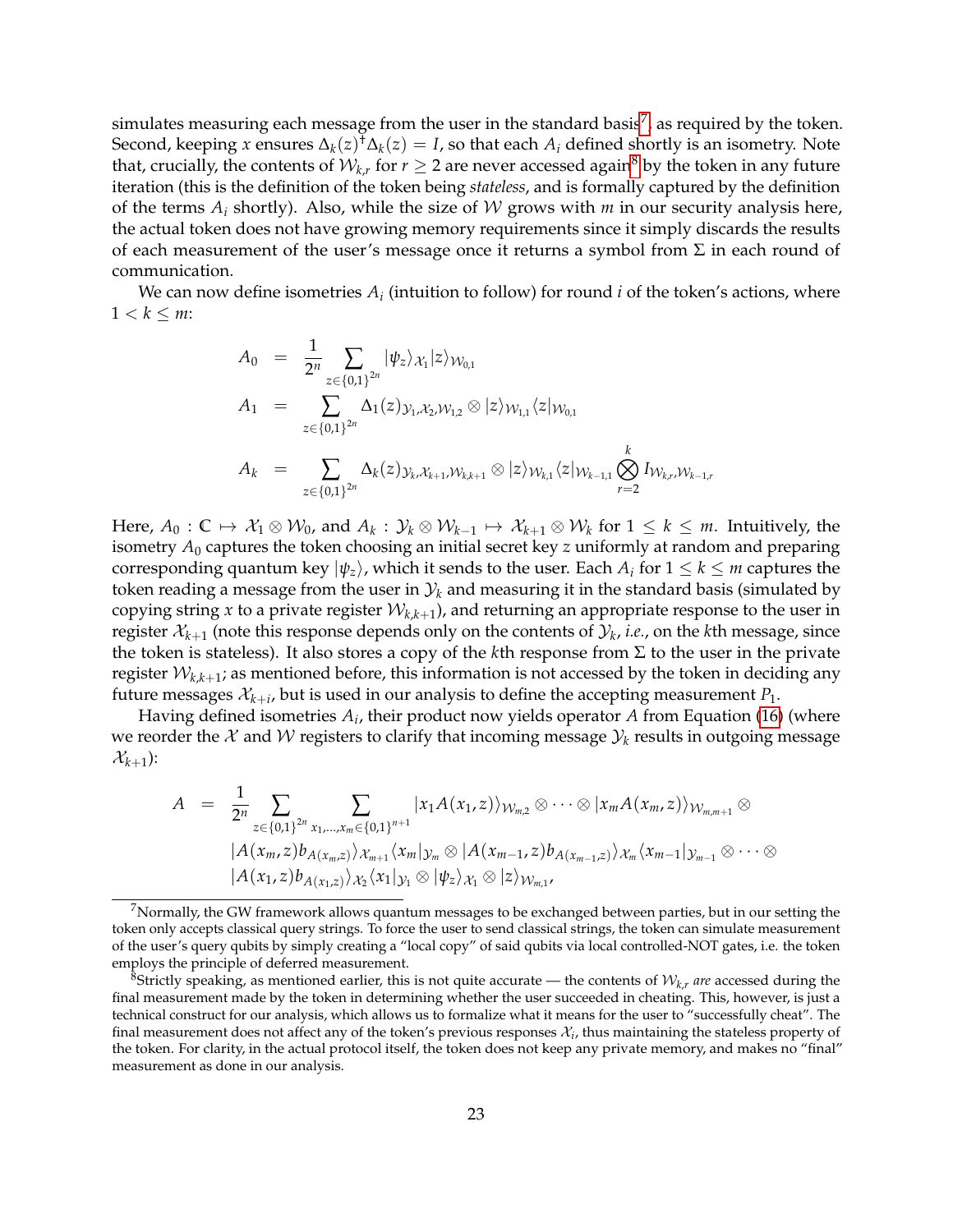where  $A(x, z) \in \Sigma$  denotes whether the token accepted or rejected query string *x* assuming secret key *z*, and  $b_{A(x,z)} \in \{0,1\}$  is the secret bit returned by the token corresponding to  $A(x,z) \in \Sigma$ .

In order to next define operator *Q*<sup>1</sup> from Equation [\(17\)](#page-20-3), we model what it means for a cheating user of the token to "succeed". As mentioned earlier, this is formalized by having the token make a final measurement after the protocol concludes, in order to determine whether the user has successfully extracted both secret bits via queries. Formally, for convenience, let  $W'$  denote the tensor product of the registers in  $W_{m,r}$  for  $2 \le r \le m+1$  which hold the values from  $\Sigma$  (*i.e.*, which hold terms *A*(*xr*−1, *z*)). Then, a *successful* user makes at least one correct 0 query and at least one correct 1 query. Our accepting measurement operator *P*1, which corresponds to a successful user, is thus defined as follows.  $P_1$  maps  $\mathcal{W}'$  to itself, and is a projector onto the set of strings with some  $i\neq j$  such that  $\mathcal{W}'_i$  is set to  $|0\rangle$  and  $\mathcal{W}'_j$  is set to  $|1\rangle$ . In other words,  $P_1$  projects onto set

<span id="page-23-0"></span>
$$
S := \{ s \in \Sigma^m \mid s \text{ contains at least one 0 and one 1} \}. \tag{19}
$$

To now use this definition of  $P_1$  to write down  $B_1$ , we first need further terminology. Define for any  $s\in S$  and fixed key  $z\in\{0,1\}^{2n}$ , the set of all consistent sequences of query strings  $x_i\in\{0,1\}^{n+1}$ as:

$$
X_s = \Big\{ (x, z) \in \{0, 1\}^{m(n+1)} \times \{0, 1\}^{2n} \mid A(x_i, z) = s_i \text{ for } x_i \text{ the } i\text{th block of } (n+1) \text{ bits in } x \Big\}.
$$

(For clarity and as an example, the second block of  $(n + 1)$  bits of  $0^{n+1}1^{n+1}$  is  $1^{n+1}$ .) Finally, define relation  $R \subseteq \Sigma^m \times \left\{0,1\right\}^{m(n+1)} \times \left\{0,1\right\}^{2n}$  such that

$$
(s, x, z) \in R
$$
 if and only if  $(x, z) \in X_s$ .

In words, a triple  $(s, x, z) \in R$  if for a secret key *z* and query string  $x, s \in \Sigma^m$  is the (unique) correct response string from the token.

 $\mathcal{W}$  with these definitions in place, we can finally define  $B_1 = (\sqrt{P_1} \otimes I)A = (P_1 \otimes I)A$  as (where recall  $s_i = A(x_i, z)$ 

$$
B_1 = \frac{1}{2^n} \sum_{(s,x,z)\in R} |x_1s_1\rangle_{\mathcal{W}_{m,2}} \otimes \cdots \otimes |x_m s_m\rangle_{\mathcal{W}_{m,m+1}} \otimes \n|s_m b_{s_m}\rangle_{\mathcal{X}_{m+1}} \langle x_m|_{\mathcal{Y}_m} \otimes |s_{m-1} b_{s_{m-1}}\rangle_{\mathcal{X}_m} \langle x_{m-1}|_{\mathcal{Y}_{m-1}} \otimes \cdots \otimes |s_1 b_{s_1}\rangle_{\mathcal{X}_2} \langle x_1|_{\mathcal{Y}_1} \otimes \n|\psi_z\rangle_{\mathcal{X}_1} \otimes |z\rangle_{\mathcal{W}_{m,1}}.
$$

Thus,

$$
\begin{array}{lll}\mathrm{vec}(B_1) &=& \frac{1}{2^n} \sum_{(s,x,z) \in R} |x_1 s_1\rangle \mathcal{W}_{m,2} \otimes \cdots \otimes |x_m s_m\rangle \mathcal{W}_{m,m+1} \otimes \\ && \qquad |s_m b_{s_m}\rangle \mathcal{X}_{m+1} |x_m\rangle \mathcal{Y}_m \otimes |s_{m-1} b_{s_{m-1}}\rangle \mathcal{X}_m |x_{m-1}\rangle \mathcal{Y}_{m-1} \otimes \cdots \otimes |s_1 b_{s_1}\rangle \mathcal{X}_2 |x_1\rangle \mathcal{Y}_1 \otimes \\ && \qquad |z\rangle \mathcal{W}_{m,1} \otimes |\psi_z\rangle \mathcal{X}_1.\end{array}
$$

It follows that  $Q_1 = \text{Tr}_{\mathcal{W}_m}(\text{vec}(B_1)\,\text{vec}(B_1)^*)$  equals

$$
Q_1 = \frac{1}{2^{2n}} \sum_{(s,x,z)\in R} |s_m b_{s_m}\rangle \langle s_m b_{s_m}|_{\mathcal{X}_{m+1}} \otimes |x_m\rangle \langle x_m|_{\mathcal{Y}_m} \otimes \cdots \otimes
$$

$$
|s_1 b_{s_1}\rangle \langle s_1 b_{s_1}|_{\mathcal{X}_2} \otimes |x_1\rangle \langle x_1|_{\mathcal{Y}_1} \otimes | \psi_z\rangle \langle \psi_z|_{\mathcal{X}_1}.
$$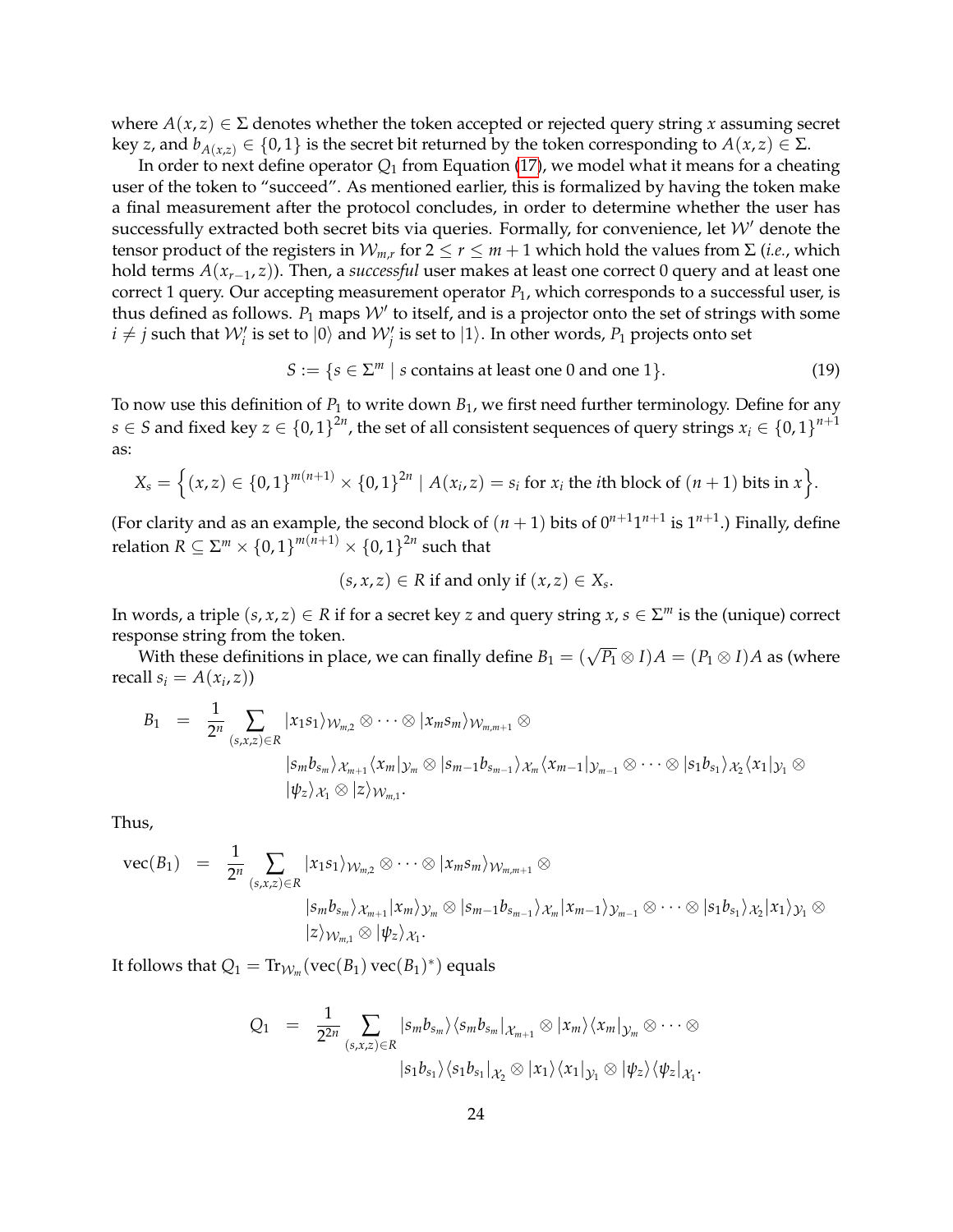Above, note that we have crucially used the fact that queries to the token are *classical strings*; this allows us to reduce  $Q_1$  to a *mixture* over  $(s, x, z) \in R$  (*i.e.*, all cross-terms in  $\text{vec}(B_1)\text{vec}(B_1)^*$ disappear once we trace out  $W_m$ ).

Permuting subsystems, we can hence write:

<span id="page-24-2"></span>
$$
Q_1 = \frac{1}{4^n} \sum_{s \in S} |s_m b_{s_m}\rangle \langle s_m b_{s_m} |_{\mathcal{X}_{m+1}} \otimes \cdots \otimes |s_1 b_{s_1}\rangle \langle s_1 b_{s_1} |_{\mathcal{X}_2} \otimes
$$

$$
\left(\sum_{(x,z) \in X_s} |x_m\rangle \langle x_m |_{\mathcal{Y}_m} \otimes \cdots \otimes |x_1\rangle \langle x_1 |_{\mathcal{Y}_1} \otimes |\psi_z\rangle \langle \psi_z |_{\mathcal{X}_1}\right).
$$
(20)

Having set up all required operators for the GW framework, Equation [\(18\)](#page-20-4) of Section [C.2](#page-19-0) now yields the optimal probability with which a cheating user can succeed; we reproduce Equation [\(18\)](#page-20-4) below for ease of exposition. Note the subsystem ordering of *Q*<sup>1</sup> below is not that of Equation [\(20\)](#page-24-2), but rather  $Q_1 \in \text{Pos}(\mathcal{Y}_{1,\dots,m} \otimes \mathcal{X}_{1,\dots,m+1})$  below; we have omitted explicitly including the permutation effecting this reordering to avoid clutter. Also, to account for the slight asymmetry in our protocol (the token sends out  $m + 1$  messages  $\mathcal{X}_i$ , whereas the user only sends  $m$  messages  $\mathcal{Y}_i$ ), we add a dummy space  $\mathcal{Y}_{m+1} = \mathbb{C}$  which models an empty  $(m+1)$ st message from the user to the token.

min: 
$$
p
$$
  
\nsubject to:  $Q_1 \le pR_{m+1}$   
\n $R_k = P_k \otimes I_{\mathcal{Y}_k}$  for  $1 \le k \le m+1$   
\n $\text{Tr}_{\mathcal{X}_k}(P_k) = R_{k-1}$  for  $1 \le k \le m+1$   
\n $R_0 = 1$   
\n $R_k \in \text{Pos}(\mathcal{Y}_{1,\ldots,k} \otimes \mathcal{X}_{1,\ldots,k})$  for  $1 \le k \le m+1$   
\n $P_k \in \text{Pos}(\mathcal{Y}_{1,\ldots,k-1} \otimes \mathcal{X}_{1,\ldots,k})$  for  $1 \le k \le m+1$   
\n $p \in [0,1]$ 

While this optimization is not an SDP due to the quadratic constraint  $Q_1 \preceq pR_{m+1}$ , it is easily seen to be equivalent to the following SDP Γ:

<span id="page-24-1"></span>min: 
$$
p
$$
 (21)  
\nsubject to:  $Q_1 \preceq R_{m+1}$   
\n $R_k = P_k \otimes I_{\mathcal{Y}_k}$  for  $1 \le k \le m+1$   
\n $\text{Tr}_{\mathcal{X}_k}(P_k) = R_{k-1}$  for  $1 \le k \le m+1$   
\n $R_0 = p$   
\n $R_k \in \text{Pos}(\mathcal{Y}_{1,\dots,k} \otimes \mathcal{X}_{1,\dots,k})$  for  $1 \le k \le m+1$   
\n $P_k \in \text{Pos}(\mathcal{Y}_{1,\dots,k-1} \otimes \mathcal{X}_{1,\dots,k})$  for  $1 \le k \le m+1$ 

Note we have dropped the constraint  $p \in [0, 1]$ ; this is redundant, as we now show. Henceforth, for brevity we shall use terminology  $\mathcal{T}_{1\cdots k}$  to denote the space  $\mathcal{T}_1\otimes\cdots\otimes\mathcal{T}_k.$ 

<span id="page-24-0"></span>**Lemma C.2.** *The SDP*  $\Gamma$  *has a feasible solution with*  $p = 1$ *.*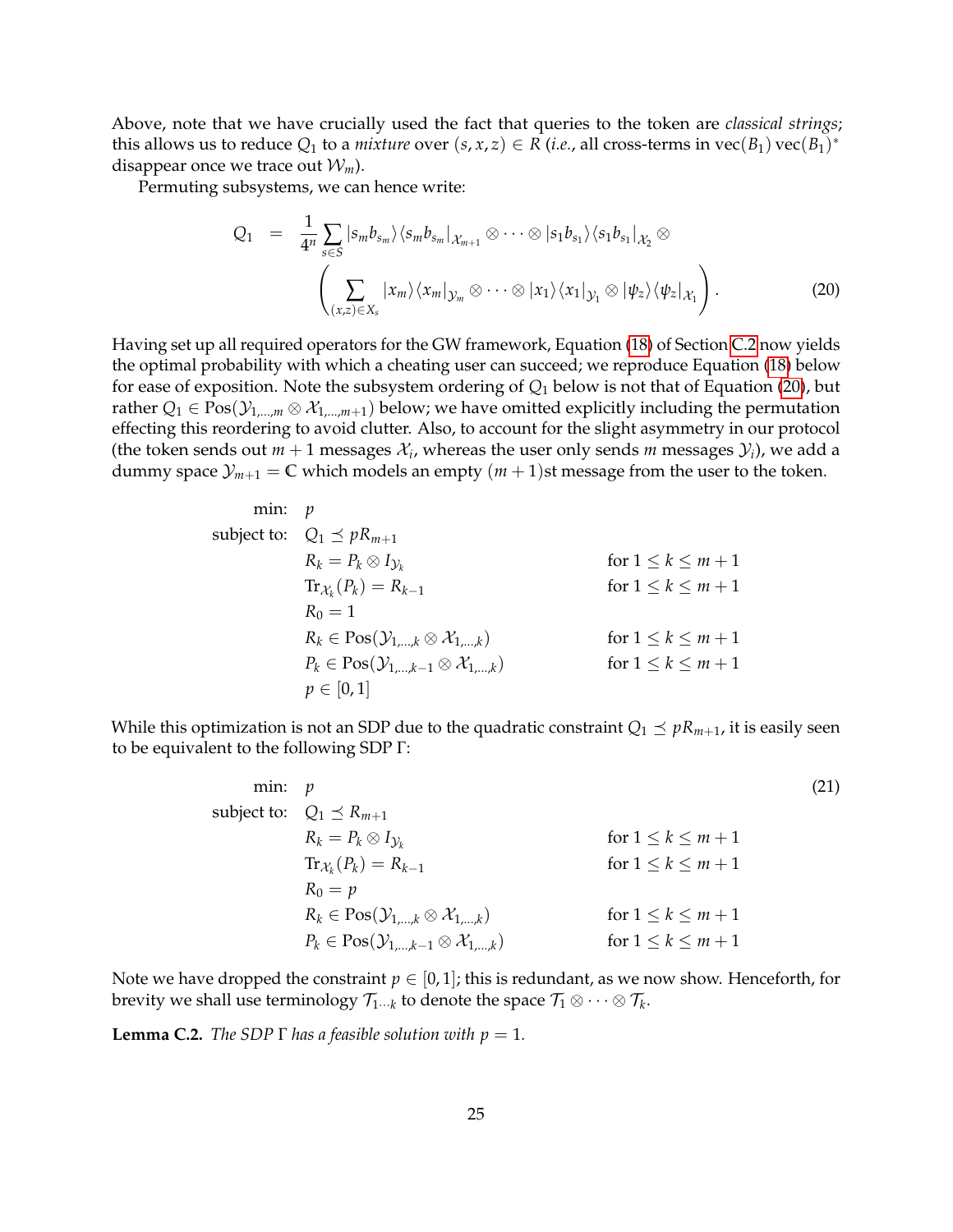*Proof.* Recall from Equation [\(20\)](#page-24-2) that

$$
Q_1=\frac{1}{4^n}\sum_{(s,x,z)\in R}|s,b\rangle\langle s,b|_{\mathcal{X}_{m+1\cdots 2}}\otimes \Big(|x_m\rangle\langle x_m|_{\mathcal{Y}_m}\otimes\cdots\otimes|x_1\rangle\langle x_1|_{\mathcal{Y}_1}\Big)\otimes|\psi_z\rangle\langle\psi_z|_{\mathcal{X}_1},
$$

where  $s \subseteq \Sigma^m$  and  $b \in \{0,1\}^m$  are the resulting query responses and secret bits, respectively. Observe that any fixed  $x \in \{0,1\}^{m(n+1)}$  and  $z \in \{0,1\}^{2n}$  determine a *unique* query response string  $s \in \Sigma^m$ ; denote this as  $s(x, z)$ . Therefore,

$$
Q_1 = \frac{1}{4^n} \sum_{\substack{x,z \\ \text{s.t. } s(x,z) \in S}} |s(x,z),b\rangle\langle s(x,z),b|_{\mathcal{X}_{m+1\cdots 2}} \otimes (|x_m\rangle\langle x_m|_{\mathcal{Y}_m} \otimes \cdots \otimes |x_1\rangle\langle x_1|_{\mathcal{Y}_1}) \otimes |\psi_z\rangle\langle\psi_z|_{\mathcal{X}_1},
$$

for  $S \subseteq \Sigma^m$  defined as in Equation [\(19\)](#page-23-0). Let us drop the constraint that  $s(x, z) \in S$ , *i.e.* choose

$$
R_{m+1} = \frac{1}{4^n} \sum_{x,z} |s(x,z),b\rangle \langle s(x,z),b|_{\mathcal{X}_{m+1\cdots 2}} \otimes \left( |x_m\rangle \langle x_m|_{\mathcal{Y}_m} \otimes \cdots \otimes |x_1\rangle \langle x_1|_{\mathcal{Y}_1} \right) \otimes |\psi_z\rangle \langle \psi_z|_{\mathcal{X}_1}.
$$

Clearly,  $Q_1 \leq p \cdot R_{m+1}$  for  $p = 1$ , since we added positive semidefinite terms to  $Q_1$  to get  $R_{m+1}$ . Thus, if  $R_{m+1}$  satisfies the remaining primal constraints, then it has objective function value  $p = 1$ .

To see that  $R_{m+1}$  satisfies the primal constraints, clearly  $Q_{m+1}$  has *I* in register  $\mathcal{Y}_{m+1}$  (recall  $\mathcal{Y}_{m+1} = \mathbb{C}$ , so this just means  $\mathcal{Y}_{m+1}$  is trivially set to 1). Let us now trace out  $\mathcal{X}_{m+1}$ ; we require that register  $\mathcal{Y}_{m-1}$  now also contains the identity. For this, Tr $_{\mathcal{X}_{m+1}}(R_{m+1})$  equals:

$$
\frac{1}{4^n}\sum_{x_m,...,x_1}\sum_z\ket{s_{m-1}(x,z)b_{m-1}}\bra{s_{m-1}(x,z)b_{m-1}}_{\mathcal{X}_m...2}\otimes\Big(\ket{x_m}\bra{x_m}_{\mathcal{Y}_m}\otimes\cdots\otimes\ket{x_1}\bra{x_1}_{\mathcal{Y}_1}\Big)\otimes\ket{\psi_z}\bra{\psi_z}_{\mathcal{X}_1},
$$

where for brevity we use  $s_{m-1}(x, z)$ *b*<sub>*m*−1</sub> to denote the first *m* − 1 queries. But since we discarded the *m*th symbol of  $s(x, z)$ , registers  $\mathcal{Y}_m$  and  $\mathcal{X}_1$  are now independent. Thus, bringing in the sum over *xm*,

$$
\mathrm{Tr}_{\mathcal{X}_{m+1}}(Q_{m+1}) = \frac{1}{4^n} \sum_{x_{m-1},...,x_1} \sum_{z} |s_{m-1}(x,z)b_{m-1}\rangle \langle s_{m-1}(x,z)b_{m-1}|_{\mathcal{X}_{m-2}} \otimes
$$

$$
\left(I_{\mathcal{Y}_m} \otimes |x_{m-1}\rangle \langle x_{m-1}|_{\mathcal{Y}_{m-1}} \otimes \cdots \otimes |x_1\rangle \langle x_1|_{\mathcal{Y}_1}\right) \otimes |\psi_z\rangle \langle \psi_z|_{\mathcal{X}_1}.
$$

In a similar fashion, tracing out registers  $\mathcal{X}_{m \cdots 2}$  will yield operator

$$
\frac{1}{4^n}I_{\mathcal{Y}_{m+1\cdots 1}}\otimes \sum_z|\psi_z\rangle\langle\psi_z|_{\mathcal{X}_1}.
$$

Finally, tracing out  $\mathcal{X}_1$  yields  $I_{\mathcal{Y}_m\cup\{1\}}$  since there are  $4^n$  possible quantum key states  $|\psi_z\rangle$ . Hence,  $R_{m+1}$  is a feasible solution.  $\Box$ 

**An upper bound on the cheating probability.** We now give a feasible solution to SDP Γ which yields the claimed security against a linear number of queries. Its proof of correctness relies on Lemma [C.4,](#page-26-0) stated and proven subsequently.

<span id="page-25-0"></span>**Theorem C.3.** *The SDP*  $\Gamma$  *has a feasible solution with*  $p \in O(2^{2m-0.228n})$ *.*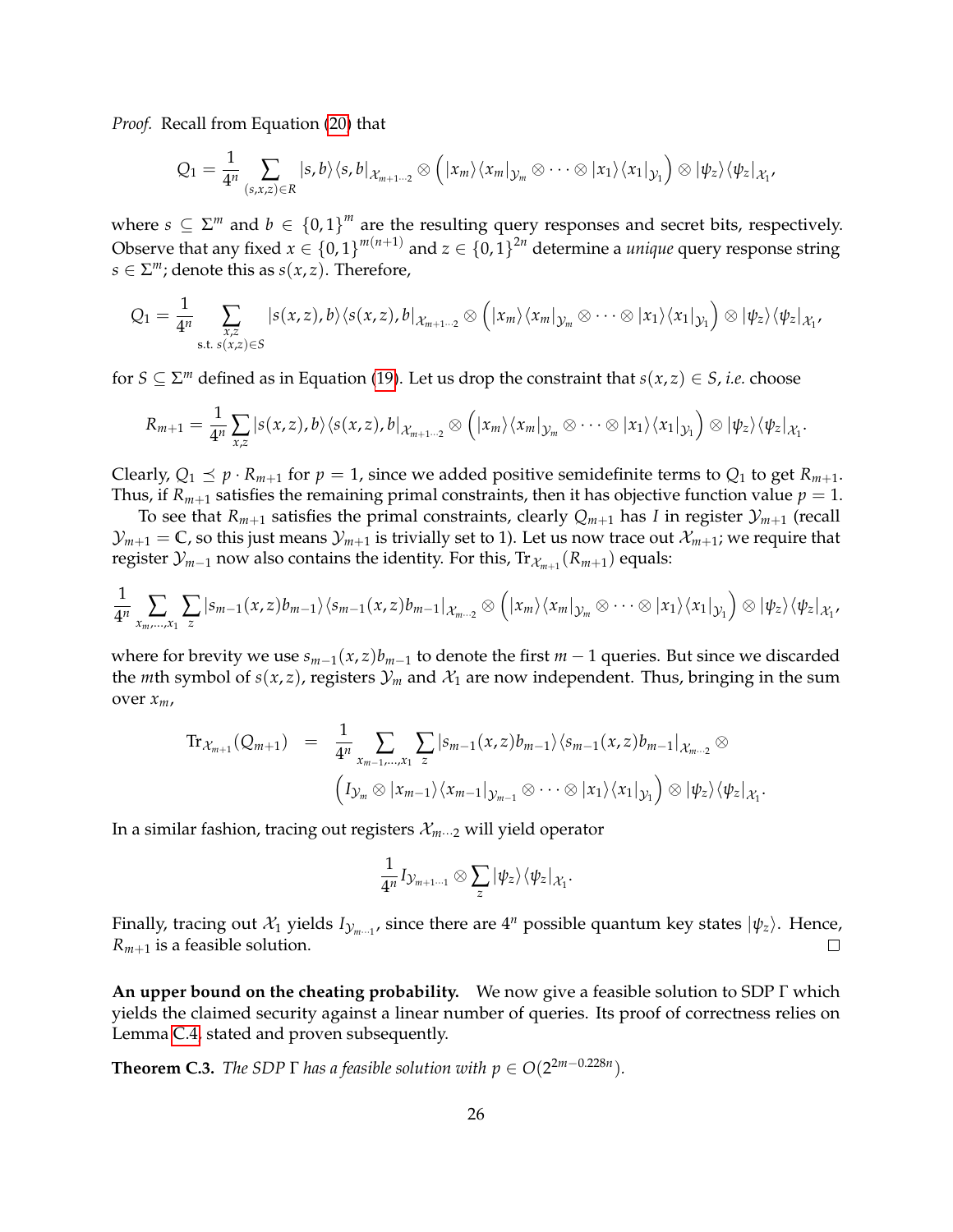*Proof.* As  $Q_1$  in Equation [\(20\)](#page-24-2) is block-diagonal in registers  $\mathcal{X}_2, \ldots, \mathcal{X}_{m+1}$ , consider solution (for *S* from Equation [\(19\)](#page-23-0))

$$
R_{m+1} = \frac{1}{|S|} \sum_{s \in S} |s_m b_{s_m}\rangle \langle s_m b_{s_m} |_{\mathcal{X}_{m+1}} \otimes \cdots \otimes |s_1 b_{s_1}\rangle \langle s_1 b_{s_1} |_{\mathcal{X}_2} \otimes I_{\mathcal{Y}_{1,\dots,m}} \otimes \frac{I}{2^n} \mathcal{X}_1.
$$

(Aside: Recall that  $\mathcal{X}_1$  is an *n*-qubit register above, hence the  $2^n$  renormalization factor.) Note that

$$
|\Sigma^m| = 4^m
$$
  
\n
$$
\{s \in \Sigma^m \mid s \text{ does not contain a } 0\} = 3^m
$$
  
\n
$$
\{s \in \Sigma^m \mid s \text{ does not contain a } 1\} = 3^m
$$
  
\n
$$
\{s \in \Sigma^m \mid s \text{ does not contain a } 0 \text{ or a } 1\} = 2^m.
$$

Thus, by the inclusion-exclusion principle,  $|S| = 4^m - 2 \cdot 3^m + 2^m$ .

In order for  $R_{m+1}$  to be feasible, we must pick *p* such that  $Q_1 \preceq pR_{m+1}$  (recall this is equivalent to the SDP formulation Γ). Since  $Q_1$  is block-diagonal on registers  $\mathcal{X}_2 \cdots \mathcal{X}_{m+1}$ , it suffices to identify its block with the largest eigenvalue. In fact, each corresponding block for *Rm*+<sup>1</sup> has eigenvalue  $(|S|2^n)^{-1}$ . Thus, we must choose *p* such that

$$
\lambda_{max}(Q_1) \leq \frac{p}{|S| \, 2^n},
$$

or equivalently, due to the 4−*<sup>n</sup>* factor in *Q*1,

$$
p\geq \frac{|S|}{2^n}\lambda_{\max}\left(4^nQ_1\right).
$$

By Lemma [C.4,](#page-26-0)  $\lambda_{\text{max}}(Q_1) = \frac{2}{4^n}\left(1 + \frac{1}{\sqrt{2}}\right)$ 2  $\int_0^n$ . Thus, we can set

$$
p = \frac{|S|}{2^{n-1}} \left( 1 + \frac{1}{\sqrt{2}} \right)^n \approx |S| \cdot 2^{(-0.228)n + 1},
$$

and since  $|S| \in \Theta(4^m)$ , the cheating probability satisfies  $p \in O(2^{2m-0.228n})$ .

<span id="page-26-0"></span>**Lemma C.4.** *For Q*<sub>1</sub> *in Equation [\(20\)](#page-24-2),*  $\lambda_{\max}(Q_1) = \frac{2}{4^n} \left(1 + \frac{1}{\sqrt{2}}\right)$ 2 *n .*

*Proof.* The factor of  $4^{-n}$  in the claimed value for  $\lambda_{\max}(Q_1)$  comes from the  $4^{-n}$  appearing in Equation [\(20\)](#page-24-2); we henceforth thus ignore this  $4^{-n}$  term in this proof by redefining  $Q_1$  as  $4^nQ_1$ . We shall also ignore the  $b_i$  terms in  $Q_1$ , as they shall play no role in the analysis. Now, since  $Q_1$  is block-diagonal (with respect to the standard basis) on registers  $\mathcal{X}_2, \ldots, \mathcal{X}_{m+1}, \mathcal{Y}_1, \ldots, \mathcal{Y}_m$ , it suffices to characterize the largest eigenvalue of any block. We shall say that any fixed  $s \in S$ and  $x \in \{0,1\}^{m(n+1)}$  defines the  $(s,x)$ -block of  $Q_1$ . (Formally, the  $(s,x)$ -block of  $Q_1$  is given by  $\Pi_{s,x} Q_1 \Pi_{s,x}$ , where  $\Pi_{s,x} = |s\rangle\langle s|_{\mathcal{X}_{m+1\cdots 2}} \otimes |x\rangle\langle x|_{\mathcal{Y}}$ .)

We begin by demonstrating an explicit *s*, *x* such that the  $(s, x)$ -block has eigenvalue  $\frac{2}{4^n}(1 + \frac{1}{\sqrt{2^n}})$  $(\frac{1}{2})^n$  $(i.e.~\lambda_{\max}(Q_1)\geq \frac{2}{4^n}(1+\frac{1}{\sqrt{2}})$  $(z_1^2)^n$ ). Set  $s = 0^{m-1}1$  (note  $s \in S$ ) and  $x = x_1 \dots x_m$  for  $x_1 = x_2 = \dots =$ *x*<sub>*m*−1</sub> and *x*<sub>*m*−1</sub> ≠ *x*<sub>*m*</sub> (note *x*<sub>*i*</sub> ∈ {0,1}<sup>*n*+1</sup>), where the first bit of each of *x*<sub>1</sub>,..., *x*<sub>*m*−1</sub> is 0, and the

 $\Box$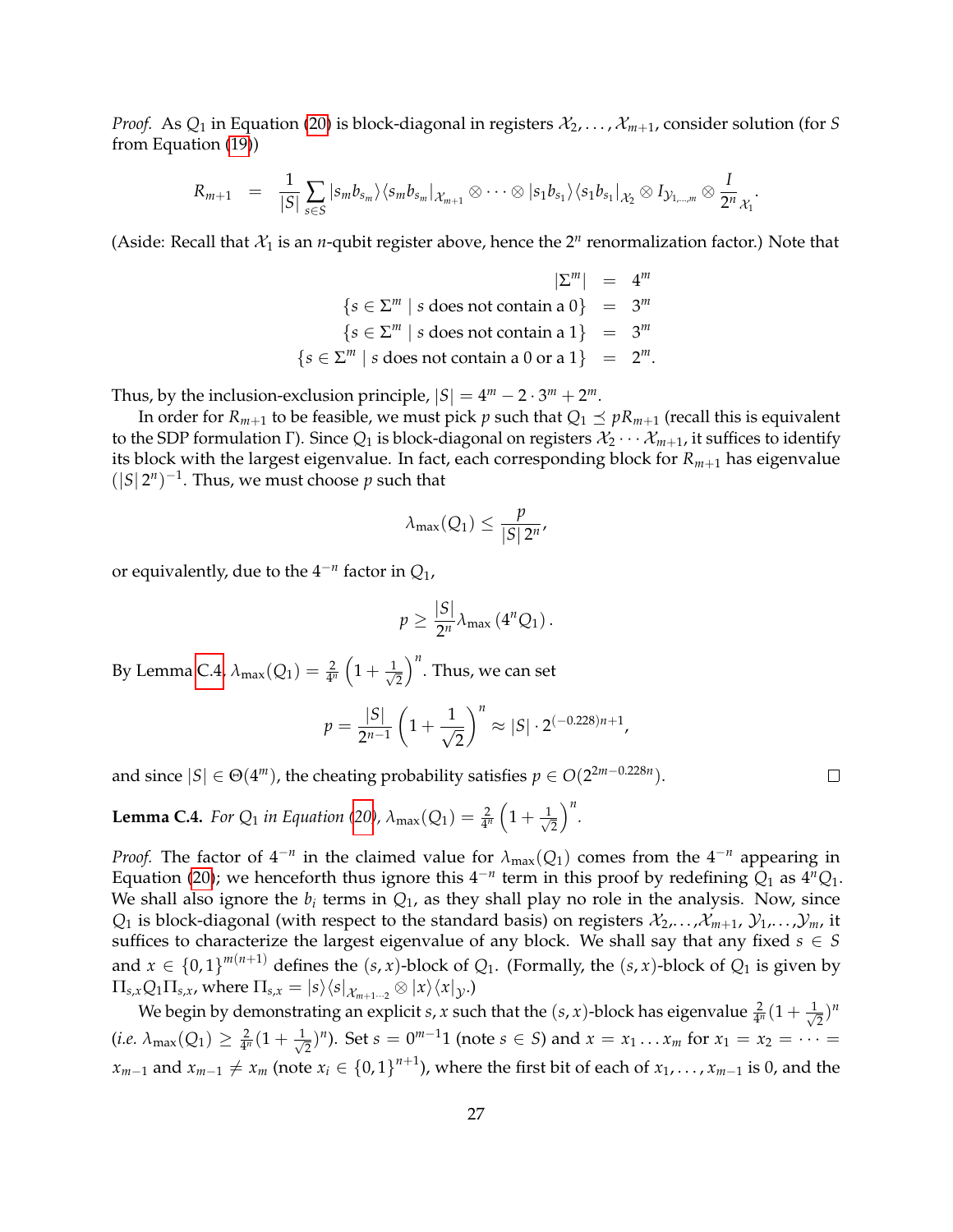first bit of *x<sup>m</sup>* is 1. In words, we are modelling *m* − 1 successful (and identical) 0-queries in the *Z*-basis, followed by a single successful 1-query in the *X*-basis. The question now is: Given *s* and *x*, how many  $|\psi_z\rangle \in (\mathbb{C}^2)^{\otimes n}$  exist such that  $(s, x, z) \in R$ ?

To answer this, observe that the token enforces the following set of rules. Fix any  $i \in \{1, \ldots, m\}$ , and let  $|x_i(i)\rangle$  and  $|\psi_z(i)\rangle$  denote the *j*th qubits of  $x_i$  and  $\psi_z$ , respectively. Then we have rules (where *H* denotes the  $2 \times 2$  Hadamard matrix, and *b* denotes the complement of bit *b*):

- 1. If  $s_i = 0$ , then  $\forall j \in \{1, ..., n\}$ , either  $|\psi_z(j)\rangle = |x_i(j)\rangle$  or  $|\psi_z(j)\rangle \in \{ |+\rangle, |-\rangle\}$ .
- 2. If  $s_i = 1$ , then  $\forall j \in \{1, \ldots, n\}$ , either  $|\psi_z(j)\rangle = H|x_i(j)\rangle$  or  $|\psi_z(j)\rangle \in \{|0\rangle, |1\rangle\}$ .
- 3. If  $s_i = \overline{0}$ , then  $\exists j \in \{1, ..., n\}$  such that  $|\psi_z(j)\rangle = |\overline{x_i(j)}\rangle$ .
- 4. If  $s_i = \overline{1}$ , then  $\exists j \in \{1, ..., n\}$  such that  $|\psi_z(j)\rangle = H|\overline{x_i(j)}\rangle$ .

Recall now that we set  $s_1 = 0$  and  $s_m = 1$ , *i.e.* the first query was a successful *Z*-basis query and the last query was a successful *X*-basis query. Applying rules 1 and 2 above thus yields that for all indices  $k$ ,  $|\psi_z(k)\rangle \in \{ |x_1(k)\rangle, H|x_m(k)\rangle\}$ . Moreover, since  $x_1 = x_2 = \cdots = x_{m-1}$ , it follows that for all *k*, both assignments for  $|\psi_z(k)\rangle$  are consistent for  $|\psi_z(k)\rangle$ . We conclude that the  $(s, x)$ -block of  $Q_1$  has the following operator in register  $X_1$ :

<span id="page-27-1"></span>
$$
\sigma = \bigotimes_{k=1}^{m} (|x_1(k)\rangle \langle x_1(k)| + H |x_m(k)\rangle \langle x_m(k)| H).
$$
 (22)

But for any  $b, c \in \{0, 1\}$ ,  $\lambda_{\max}(|b\rangle\langle b| + H|c\rangle\langle c|H) = 1 + \frac{1}{\sqrt{2}}$  $\frac{1}{2}$  (see, e.g., [\[MVW13\]](#page-32-7)). Thus,  $\lambda_{\max}(\sigma) =$  $(1 + \frac{1}{\sqrt{2}})$  $(\frac{1}{2})^n$ , as claimed.

We next show a matching upper bound of  $\lambda_{\max}(Q_1) \leq \frac{2}{4^n}(1 + \frac{1}{\sqrt{2^n}})$  $(\frac{1}{2})^n$  among all  $(s, x)$ -blocks. For any  $s \in S$ , there exist indices  $i \neq j$  such that  $x_i$  and  $x_j$  are a successful 0- and 1-query, respectively. Without loss of generality, assume  $i = j = 1$ . Then, as in the previous case, rules 1 and 2 imply that:

<span id="page-27-0"></span>
$$
\forall k \in \{1, \ldots, n\}, \quad |\psi_z(k)\rangle \in \{ |x_1(k)\rangle, H|x_m(k)\rangle \}.
$$
 (23)

Consider now any  $x_i$  for  $1 < i < m$ , and suppose without loss of generality that  $x_i$  is a 0-query, *i.e.* its first bit is set to 0. There are two cases to analyze:

- (Case 1:  $s_i = 0$ ) In this case, both query 1 and query *i* are successful 0-queries; thus, they must agree on *all* secret key bits which were encoded in the *Z* basis. It follows from Rule 1 that for any bit  $k$  on which  $x_1$  and  $x_i$  disagree, the secret key must have encoded bit  $k$  in the *X*-basis. In other words,  $|\psi_z(k)\rangle = H|x_m(k)\rangle$  in Equation [\(23\)](#page-27-0) (*i.e.* one of the two possibilities is eliminated). (If  $x_1 = x_i$ , on the other hand, no such additional constraint exists.)
- (Case 2:  $s_i = \overline{0}$ ) In this case, query *i* is an unsuccessful 0-query. By Rule 3, there exists a bit *k* on which *x*<sup>1</sup> and *x<sup>k</sup>* disagree, and whose corresponding secret key bit was encoded in the *Z* basis. In other words,  $|\psi_z(k)\rangle = |x_1(k)\rangle$  in Equation [\(23\)](#page-27-0) (*i.e.*, one of the two possibilities is eliminated).

The analysis for  $x_i$  being a 1-query is analogous. We conclude that for any  $(s, x)$ -block of  $Q_1$ , the operator in register  $\mathcal{X}_1$  is of the form of  $\sigma$  from Equation [\(22\)](#page-27-1), except that the some of the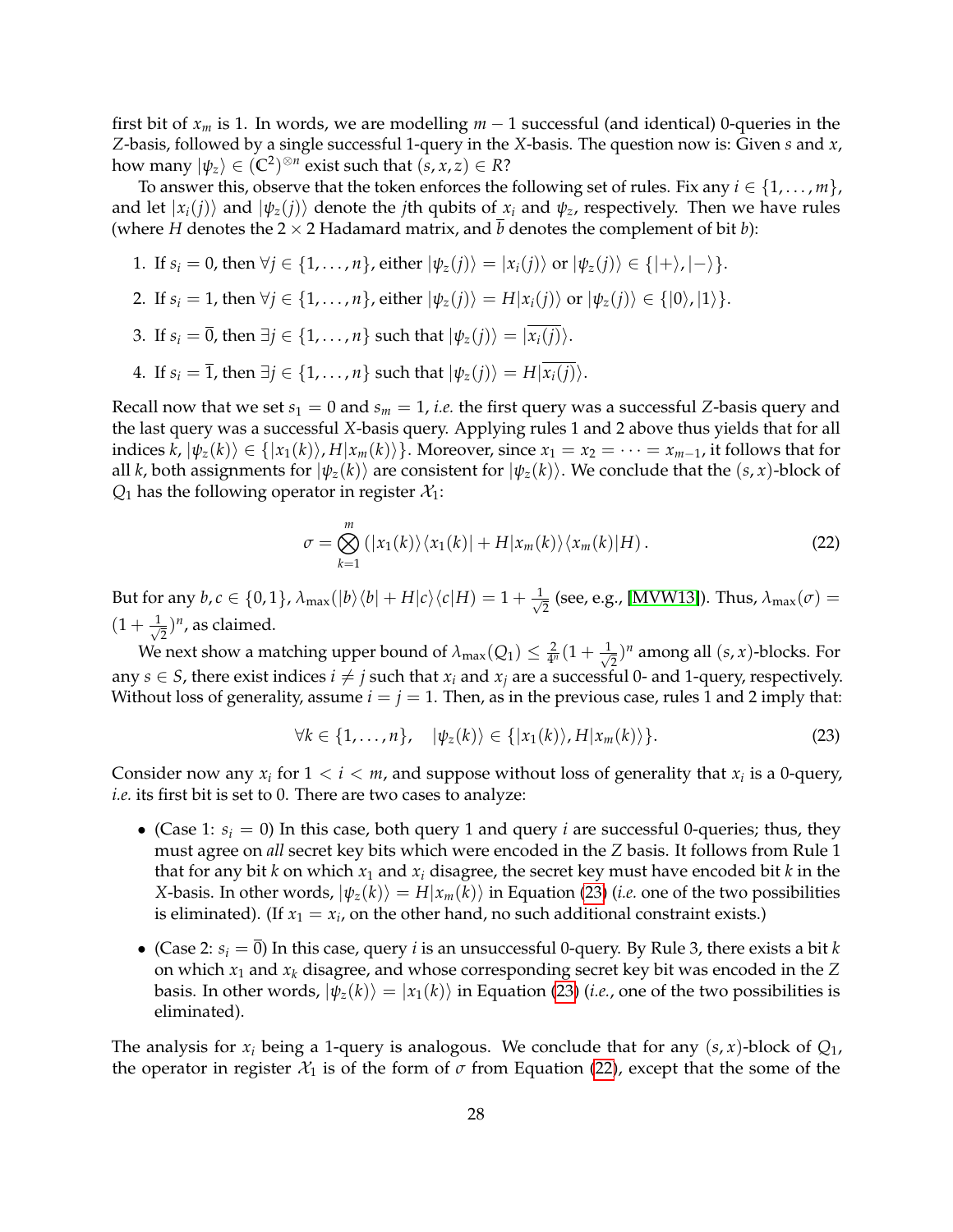indices *k* may contain an operator consisting of only 1 summand (e.g.  $|x_1(k)\rangle\langle x_1(k)|$  instead of  $|x_1(k)\rangle\langle x_1(k)| + H|x_m(k)\rangle\langle x_m(k)|$ *H*). Since the omitted summands are all positive semidefinite, however, we conclude the eigenvalue on any  $(s, x)$ -block is at most the eigenvalue of  $\sigma$  from Equation [\(22\)](#page-27-1)*, i.e.,* at most  $\lambda_{\max}(Q_1) \leq \frac{2}{4^n}(1 + \frac{1}{\sqrt{2}})$  $(\frac{1}{2})^n$ , as claimed.  $\Box$ 

# <span id="page-28-0"></span>**D Proof of Lemma [4.3](#page-14-2)**

*Proof.* Observe first that an honest receiver Alice wishing to extract *s<sup>i</sup>* acts as follows. She applies a unitary  $U_i \in \mathcal{U}(A \otimes B)$  to get state

<span id="page-28-1"></span>
$$
|\phi_1\rangle := U_i |\psi\rangle_{AB} |0\rangle_C. \tag{24}
$$

She then measures *B* in the computational basis and postselects on result  $y \in \{0,1\}^n$ , obtaining state

<span id="page-28-2"></span>
$$
|\phi_2\rangle := |\phi_y\rangle_A |y\rangle_B |0\rangle_C. \tag{25}
$$

She now treats *y* as a "key" for  $s_i$ , *i.e.*, she applies  $O_f$  to  $B\otimes C$  to obtain her desired bit  $s_i$ , *i.e.*,

$$
|\phi_3\rangle := |\phi_y\rangle_A |y\rangle_B |s_i\rangle_C. \tag{26}
$$

A malicious receiver Bob wishing to extract  $s_0$  and  $s_1$  now acts similarly to the rewinding strategy for superposition queries. Suppose without loss of generality that *s*<sub>0</sub> has at most ∆ keys. Then, Bob first applies  $U_0$  to prepare  $|\phi_1\rangle$  from Equation [\(24\)](#page-28-1), which we can express as

$$
|\phi_1\rangle = \sum_{y \in \{0,1\}^n} \alpha_y |\psi_y\rangle_A |y\rangle_B |0\rangle_C.
$$
 (27)

for  $\sum_{y} |\alpha_{y}|^2 = 1$ . Since measuring *B* next would allow us to retrieve *s*<sub>0</sub> in register *C* with certainty, we have that all *y* appearing in the expansion above satisfy  $f(y) = s_i$ . Moreover, since  $s_0$  has at most  $\Delta$  keys, there exists a key *y'* such that  $|\alpha_{y'}|^2 \ge 1/\Delta$ . Bob now measures *B* in the computational basis to obtain  $\ket{\phi_2}$  from Equation [\(25\)](#page-28-2), obtaining  $y'$  with probability at least 1/∆. Feeding  $y'$  into  $O_f$  yields  $s_1$ . Having obtained  $y'$ , we have that  $|\langle \phi_1|\phi_2\rangle|^2\geq 1/\Delta$ , implying

$$
\left| \langle \psi | U_0^{\dagger} | \phi_{y'} \rangle | y' \rangle \right|^2 \ge 1/\Delta, \tag{28}
$$

*i.e.,* Bob now applies  $U_0^{\dagger}$  to recover a state with "large" overlap with initial state  $|\psi\rangle$ .

To next recover  $s_1$ , define  $|\psi_{\text{good}}\rangle := U_1|\psi\rangle$  and  $|\psi_{\text{approx}}\rangle := U_1U_0^{\dagger}|\phi_{y'}\rangle|y'\rangle$ . Bob applies  $U_1$  to obtain

$$
|\psi_{\text{approx}}\rangle = \beta_1 |\psi_{\text{good}}\rangle + \beta_2 |\psi_{\text{good}}^{\perp}\rangle,\tag{29}
$$

 $\Delta$  where  $\sum_i |\beta_i|^2 = 1$ ,  $\langle \psi_{\text{good}} | \psi_{\text{good}}^\perp \rangle = 0$ , and  $|\beta_1|^2 \geq 1/\Delta$ . Define  $\Pi_{\text{good}} := \sum_{y \in \{0,1\}^n \text{ s.t. } f(y) = s_1} |y\rangle\langle y|.$ Then, the probability that measuring  $B$  in the computational basis now yields a valid key for  $s_1$  is

$$
\langle \psi_{\text{approx}} | \Pi_{\text{good}} | \psi_{\text{approx}} \rangle \geq |\beta_1|^2 \geq \frac{1}{\Delta}, \tag{30}
$$

where we have used the fact that  $\Pi_{\text{good}}|\psi_{\text{good}}\rangle = |\psi_{\text{good}}\rangle$  (since an honest receiver can extract *s*<sub>1</sub> with certainty). We conclude that Bob can extract both  $s_0$  and  $s_1$  with probability at least  $1/\Delta^2$ .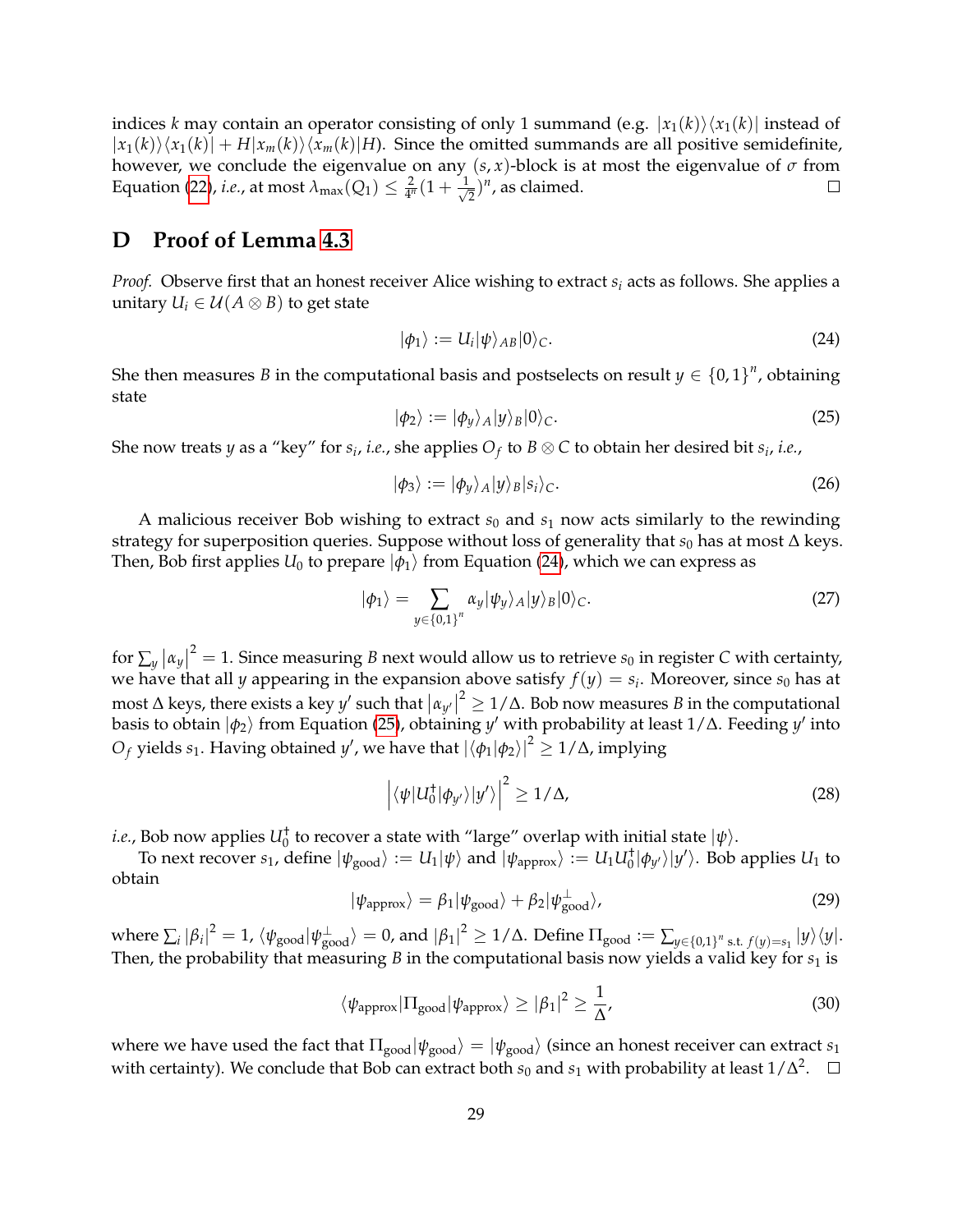# **References**

- <span id="page-29-9"></span>[AC12] Scott Aaronson and Paul Christiano. Quantum money from hidden subspaces. In *Proc. 44th Symposium on Theory of Computing (STOC) 2012*, pages 41–60, 2012. Full version available as [arXiv:1203.4740.](http://arxiv.org/abs/1203.4740)
- <span id="page-29-6"></span>[BB84] Charles H. Bennett and Gilles Brassard. Quantum cryptography: Public key distribution and coin tossing. *International Conference on Computers, Systems and Signal Processing*, pages 175–179, 1984.
- <span id="page-29-7"></span>[BBCS92] Charles H. Bennett, Gilles Brassard, Claude Crépeau, and Marie-Hélène Skubiszewska. Practical quantum oblivious transfer. In Joan Feigenbaum, editor, *CRYPTO'91*, volume 576 of *LNCS*, pages 351–366. Springer, August 1992.
- <span id="page-29-5"></span>[BDS18] Shalev Ben-David and Or Sattath. Quantum tokens for digital signatures. [arXiv:1609.09047,](https://arxiv.org/abs/1609.09047) 2018.
- <span id="page-29-11"></span>[Bea91] Donald Beaver. Secure multiparty protocols and zero-knowledge proof systems tolerating a faulty minority. *Journal of Cryptology*, 4(2):75–122, 1991.
- <span id="page-29-1"></span>[BFM88] Manuel Blum, Paul Feldman, and Silvio Micali. Non-interactive zero-knowledge and its applications. In *20th ACM STOC*, pages 103–112. ACM Press, May 1988.
- <span id="page-29-3"></span>[BGS13] Anne Broadbent, Gus Gutoski, and Douglas Stebila. Quantum one-time programs. In Ran Canetti and Juan A. Garay, editors, *CRYPTO 2013, Part II*, volume 8043 of *LNCS*, pages 344–360. Springer, August 2013.
- <span id="page-29-4"></span>[BGZ15] Anne Broadbent, Sevag Gharibian, and Hong-Sheng Zhou. Quantum one-time memories from stateless hardware. arXiv:1511.01363, November 2015.
- <span id="page-29-0"></span>[BM82] Manuel Blum and Silvio Micali. How to generate cryptographically strong sequences of pseudo random bits. In *23rd FOCS*, pages 112–117. IEEE Computer Society Press, November 1982.
- <span id="page-29-8"></span>[BS16] Anne Broadbent and Christian Schaffner. Quantum cryptography beyond quantum key distribution. *Designs, Codes and Cryptography*, 78(1):351–382, 2016.
- <span id="page-29-13"></span>[BV04] Stephen Boyd and Lieven Vandenberghe. *Convex Optimization*. Cambridge University Press, 2004.
- <span id="page-29-12"></span>[Can00a] Ran Canetti. Security and composition of multiparty cryptographic protocols. *Journal of Cryptology*, 13(1):143–202, 2000.
- <span id="page-29-10"></span>[Can00b] Ran Canetti. Universally composable security: A new paradigm for cryptographic protocols. Cryptology ePrint Archive, Report 2000/067, 2000. [http://eprint.iacr.](http://eprint.iacr.org/2000/067) [org/2000/067](http://eprint.iacr.org/2000/067).
- <span id="page-29-2"></span>[Can01] Ran Canetti. Universally composable security: A new paradigm for cryptographic protocols. In *42nd FOCS*, pages 136–145. IEEE Computer Society Press, October 2001.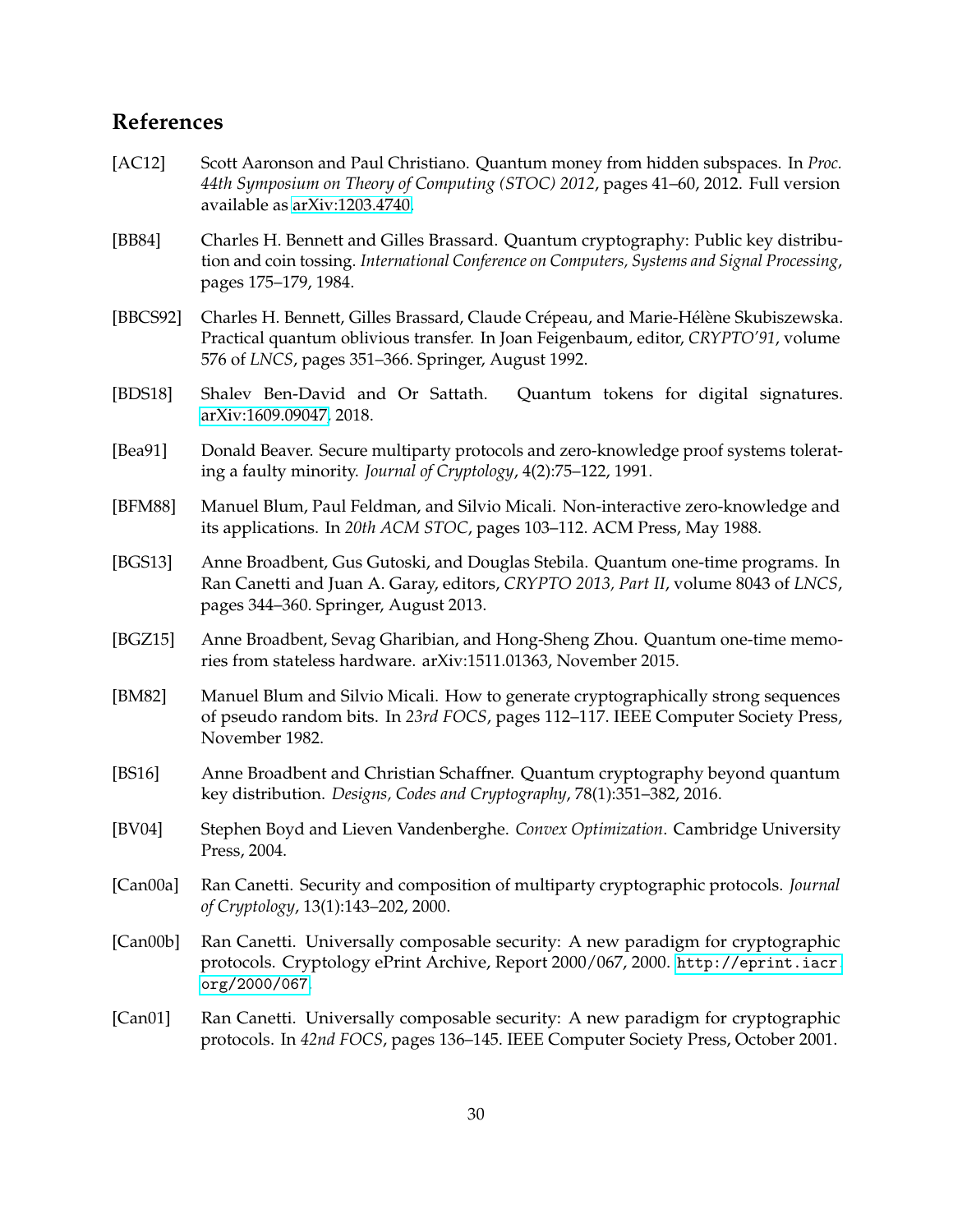- <span id="page-30-12"></span>[CDPW07] Ran Canetti, Yevgeniy Dodis, Rafael Pass, and Shabsi Walfish. Universally composable security with global setup. In Salil P. Vadhan, editor, *TCC 2007*, volume 4392 of *LNCS*, pages 61–85. Springer, February 2007.
- <span id="page-30-6"></span>[CGLZ18] Kai-Min Chung, Marios Georgiou, Ching-Yi Lai, and Vassilis Zikas. Cryptography with dispensable backdoors. [eprint:2018/352,](#page-0-0) 2018.
- <span id="page-30-3"></span>[CGS08] Nishanth Chandran, Vipul Goyal, and Amit Sahai. New constructions for UC secure computation using tamper-proof hardware. In Nigel P. Smart, editor, *EURO-CRYPT 2008*, volume 4965 of *LNCS*, pages 545–562. Springer, April 2008.
- <span id="page-30-11"></span>[Cho75] Man-Duen Choi. Completely positive linear maps on complex matrices. *Linear Alg. Appl.*, 10:285, 1975.
- <span id="page-30-4"></span>[CKS+14] Seung Geol Choi, Jonathan Katz, Dominique Schroder, Arkady Yerukhimovich, and ¨ Hong-Sheng Zhou. (efficient) universally composable oblivious transfer using a minimal number of stateless tokens. In Yehuda Lindell, editor, *TCC 2014*, volume 8349 of *LNCS*, pages 638–662. Springer, February 2014.
- <span id="page-30-2"></span>[CLOS02] Ran Canetti, Yehuda Lindell, Rafail Ostrovsky, and Amit Sahai. Universally composable two-party and multi-party secure computation. In *34th ACM STOC*, pages 494–503. ACM Press, May 2002.
- <span id="page-30-0"></span>[CM97] Christian Cachin and Ueli Maurer. Unconditional security against memory-bounded adversaries. In *Advances in Cryptology - CRYPTO 1997*, LNCS, pages 292–306. Springer, 1997.
- <span id="page-30-7"></span>[DFL<sup>+</sup>09] Ivan Damgård, Serge Fehr, Carolin Lunemann, Louis Salvail, and Christian Schaffner. Improving the security of quantum protocols via commit-and-open. In Shai Halevi, editor, *CRYPTO 2009*, volume 5677 of *LNCS*, pages 408–427. Springer, August 2009.
- <span id="page-30-1"></span>[DFSS05] Ivan Damgård, Serge Fehr, Louis Salvail, and Christian Schaffner. Cryptography in the bounded quantum-storage model. In *Symposium on Foundations of Computer Science - FOCS 2005*, pages 449–458. IEEE, 2005.
- <span id="page-30-9"></span>[DNS10] Frédéric Dupuis, Jesper Buus Nielsen, and Louis Salvail. Secure two-party quantum evaluation of unitaries against specious adversaries. In *Advances in Cryptology – Proc. CRYPTO 2010*, LNCS, pages 685–706. Springer, 2010.
- <span id="page-30-10"></span>[DNS12] Frédéric Dupuis, Jesper Buus Nielsen, and Louis Salvail. Actively secure two-party evaluation of any quantum operation. In *Advances in Cryptology – Proc. CRYPTO 2012*, volume 7417 of *LNCS*, pages 794–811. Springer, 2012.
- <span id="page-30-5"></span>[DS13] Ivan Damgård and Alessandra Scafuro. Unconditionally secure and universally composable commitments from physical assumptions. In Kazue Sako and Palash Sarkar, editors, *ASIACRYPT 2013, Part II*, volume 8270 of *LNCS*, pages 100–119. Springer, December 2013.
- <span id="page-30-8"></span>[FKS+13] Serge Fehr, Jonathan Katz, Fang Song, Hong-Sheng Zhou, and Vassilis Zikas. Feasibility and completeness of cryptographic tasks in the quantum world. In Amit Sahai, editor, *TCC 2013*, volume 7785 of *LNCS*, pages 281–296. Springer, March 2013.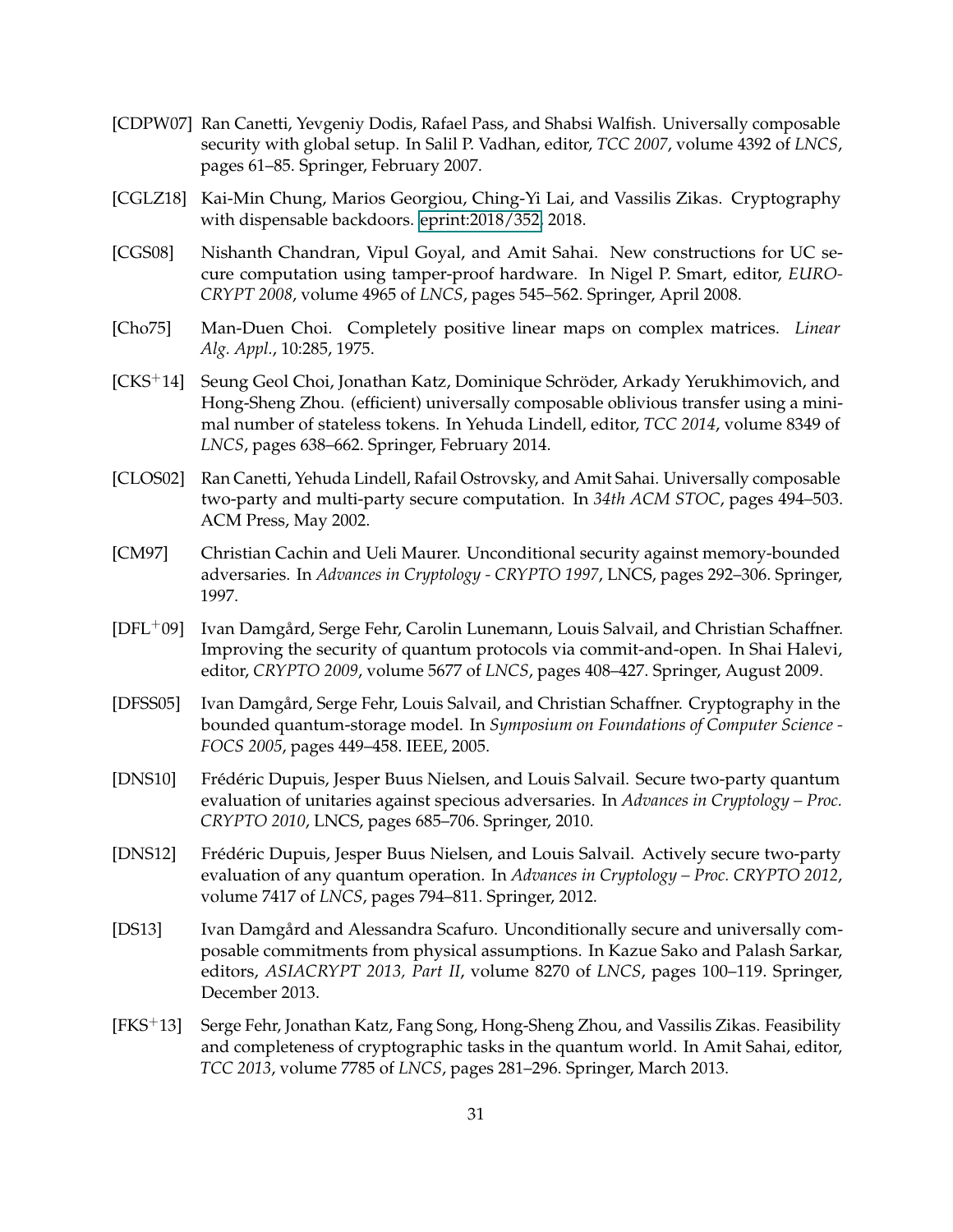- <span id="page-31-8"></span>[Gav12] Dmitry Gavinsky. Quantum money with classical verification. In *Computational Complexity (CCC), 2012 IEEE 27th Annual Conference on*, pages 42–52, June 2012.
- <span id="page-31-5"></span>[GIS+10] Vipul Goyal, Yuval Ishai, Amit Sahai, Ramarathnam Venkatesan, and Akshay Wadia. Founding cryptography on tamper-proof hardware tokens. In Daniele Micciancio, editor, *TCC 2010*, volume 5978 of *LNCS*, pages 308–326. Springer, February 2010.
- <span id="page-31-4"></span>[GKR08] Shafi Goldwasser, Yael Tauman Kalai, and Guy N. Rothblum. One-time programs. In David Wagner, editor, *CRYPTO 2008*, volume 5157 of *LNCS*, pages 39–56. Springer, August 2008.
- <span id="page-31-11"></span>[GL91] Shafi Goldwasser and Leonid A. Levin. Fair computation of general functions in presence of immoral majority. In Alfred J. Menezes and Scott A. Vanstone, editors, *CRYPTO'90*, volume 537 of *LNCS*, pages 77–93. Springer, August 1991.
- <span id="page-31-10"></span>[GMW87] Oded Goldreich, Silvio Micali, and Avi Wigderson. How to play any mental game or A completeness theorem for protocols with honest majority. In Alfred Aho, editor, *19th ACM STOC*, pages 218–229. ACM Press, May 1987.
- <span id="page-31-7"></span>[GW07] Gus Gutoski and John Watrous. Toward a general theory of quantum games. In *Proceedings of the 39th ACM Symposium on Theory of Computing (STOC 2007)*, pages 565–574, 2007. arXiv:quant-ph/0611234v2.
- <span id="page-31-6"></span>[Hei27] Werner Heisenberg. Schwankungserscheinungen und quantenmechanik. *Zeitschrift fuer Physik*, 40(7):501–506, July 1927.
- <span id="page-31-12"></span>[HSS11] Sean Hallgren, Adam Smith, and Fang Song. Classical cryptographic protocols in a quantum world. In Phillip Rogaway, editor, *CRYPTO 2011*, volume 6841 of *LNCS*, pages 411–428. Springer, August 2011.
- <span id="page-31-1"></span>[IPS08] Yuval Ishai, Manoj Prabhakaran, and Amit Sahai. Founding cryptography on oblivious transfer - efficiently. In David Wagner, editor, *CRYPTO 2008*, volume 5157 of *LNCS*, pages 572–591. Springer, August 2008.
- <span id="page-31-9"></span>[Jam72] Andrzej Jamiołkowski. Linear transformations which preserve trace and positive semi-definiteness of operators. *Rep. Math. Phys.*, 3:275, 1972.
- <span id="page-31-3"></span>[Kat07] Jonathan Katz. Universally composable multi-party computation using tamper-proof hardware. In Moni Naor, editor, *EUROCRYPT 2007*, volume 4515 of *LNCS*, pages 115–128. Springer, May 2007.
- <span id="page-31-0"></span>[Kil88] Joe Kilian. Founding cryptography on oblivious transfer. In *20th ACM STOC*, pages 20–31. ACM Press, May 1988.
- <span id="page-31-2"></span>[KMPS14] Daniel Kraschewski, Hemanta K. Maji, Manoj Prabhakaran, and Amit Sahai. A full characterization of completeness for two-party randomized function evaluation. In Phong Q. Nguyen and Elisabeth Oswald, editors, *EUROCRYPT 2014*, volume 8441 of *LNCS*, pages 659–676. Springer, May 2014.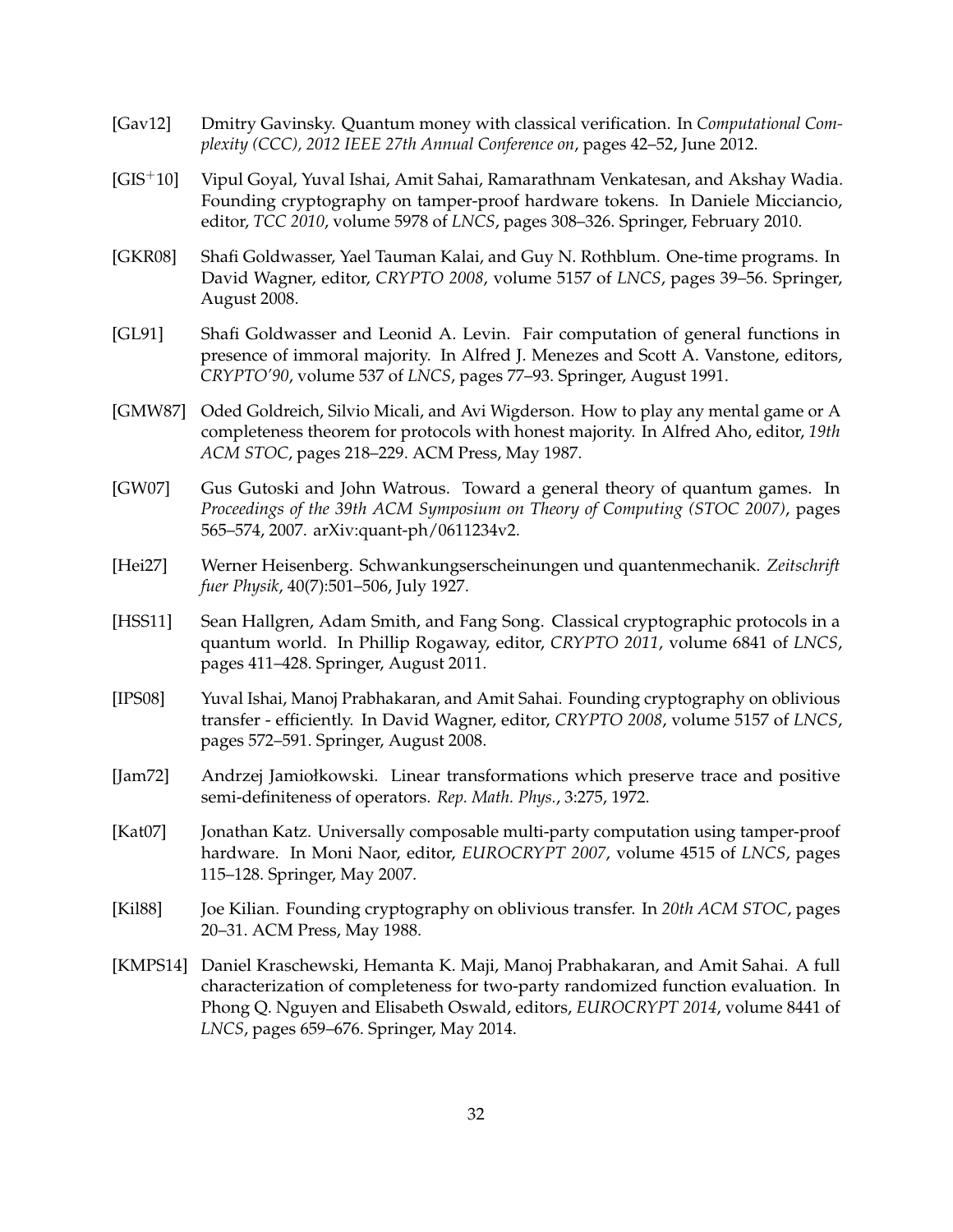- <span id="page-32-6"></span>[KMQ11] Daniel Kraschewski and Jörn Müller-Quade. Completeness theorems with constructive proofs for finite deterministic 2-party functions. In Yuval Ishai, editor, *TCC 2011*, volume 6597 of *LNCS*, pages 364–381. Springer, March 2011.
- <span id="page-32-8"></span>[Liu14a] Yi-Kai Liu. Building one-time memories from isolated qubits. In Moni Naor, editor, *ITCS 2014*, pages 269–286. ACM, January 2014.
- <span id="page-32-9"></span>[Liu14b] Yi-Kai Liu. Single-shot security for one-time memories in the isolated qubits model. In Juan A. Garay and Rosario Gennaro, editors, *CRYPTO 2014, Part II*, volume 8617 of *LNCS*, pages 19–36. Springer, August 2014.
- <span id="page-32-10"></span>[Liu15] Yi-Kai Liu. Privacy amplification in the isolated qubits model. In Elisabeth Oswald and Marc Fischlin, editors, *EUROCRYPT 2015, Part II*, volume 9057 of *LNCS*, pages 785–814. Springer, April 2015.
- <span id="page-32-2"></span>[LPV09] Huijia Lin, Rafael Pass, and Muthuramakrishnan Venkitasubramaniam. A unified framework for concurrent security: universal composability from stand-alone nonmalleability. In Michael Mitzenmacher, editor, *41st ACM STOC*, pages 179–188. ACM Press, May / June 2009.
- <span id="page-32-0"></span>[Mau92] Ueli M. Maurer. Protocols for secret key agreement by public discussion based on common information. In *Advances in Cryptology - CRYPTO 1992*, volume 740 of *LNCS*, pages 461–470. Springer, 1992.
- <span id="page-32-3"></span>[MPR09] Hemanta K. Maji, Manoj Prabhakaran, and Mike Rosulek. Complexity of multi-party computation problems: The case of 2-party symmetric secure function evaluation. In Omer Reingold, editor, *TCC 2009*, volume 5444 of *LNCS*, pages 256–273. Springer, March 2009.
- <span id="page-32-4"></span>[MPR10] Hemanta K. Maji, Manoj Prabhakaran, and Mike Rosulek. A zero-one law for cryptographic complexity with respect to computational UC security. In Tal Rabin, editor, *CRYPTO 2010*, volume 6223 of *LNCS*, pages 595–612. Springer, August 2010.
- <span id="page-32-11"></span>[MR92] Silvio Micali and Phillip Rogaway. Secure computation (abstract). In Joan Feigenbaum, editor, *CRYPTO'91*, volume 576 of *LNCS*, pages 392–404. Springer, August 1992.
- <span id="page-32-5"></span>[MR11] Ueli Maurer and Renato Renner. Abstract cryptography. In Bernard Chazelle, editor, *ICS 2011*, pages 1–21. Tsinghua University Press, January 2011.
- <span id="page-32-7"></span>[MVW13] Abel Molina, Thomas Vidick, and John Watrous. Optimal counterfeiting attacks and generalizations for wiesner's quantum money. In Kazuo Iwama, Yasuhito Kawano, and Mio Murao, editors, *Theory of Quantum Computation, Communication, and Cryptography*, volume 7582 of *Lecture Notes in Computer Science*, pages 45–64. Springer Berlin Heidelberg, 2013.
- <span id="page-32-1"></span>[PR08] Manoj Prabhakaran and Mike Rosulek. Cryptographic complexity of multi-party computation problems: Classifications and separations. In David Wagner, editor, *CRYPTO 2008*, volume 5157 of *LNCS*, pages 262–279. Springer, August 2008.